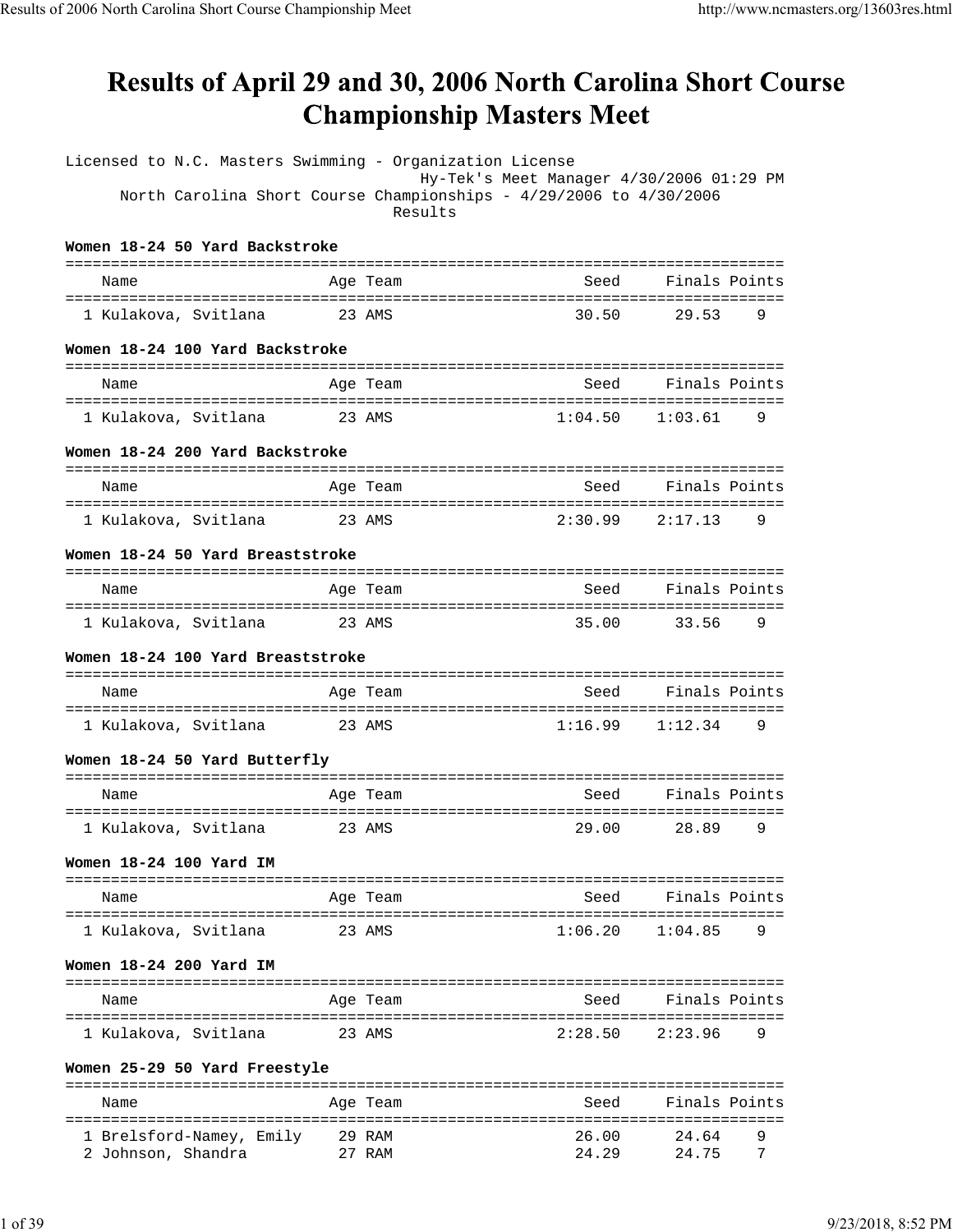| 3 Baker, Brooke     | 25 DAMA | 29.70 | 28.17 | 6 |
|---------------------|---------|-------|-------|---|
| 4 Newton, Danielle  | 27 DAMA | 30.77 | 29.62 | 5 |
| 5 Nagle, Cynthia    | 27 THAT | 29.95 | 30.30 | 4 |
| 6 Allen, Lindsay    | 28 NCAM | NΤ    | 33.82 | २ |
| 7 Ziegler, Michelle | 25 AMS  | 37.00 | 36.31 |   |

## **Women 25-29 100 Yard Freestyle**

| Name             |                    | Age Team  | Seed    |               | Finals Points |
|------------------|--------------------|-----------|---------|---------------|---------------|
|                  |                    |           |         |               |               |
| 1 Baker, Brooke  |                    | 25 DAMA   | 1:01.20 | 1:03.21       | 9             |
| 2 Nagle, Cynthia |                    | $27$ THAT | 1:03.25 | 1:10.13       | 7             |
|                  | 3 Newton, Danielle | 27 DAMA   | 1:07.55 | 1:10.94       | 6             |
| 4 Montieth, Kate |                    | 28 DAMA   | 1:20.00 | 1:12.05       | 5             |
| 5 Allen, Lindsay |                    | 28 NCAM   |         | 1:14.51<br>NΤ | 4             |

## **Women 25-29 200 Yard Freestyle**

| Name                | Age Team  | Seed    | Finals Points |  |
|---------------------|-----------|---------|---------------|--|
| 1 Johnson, Shandra  | 27 RAM    | 1:54.00 | 1:59.12<br>9  |  |
| 2 Nagle, Cynthia    | $27$ THAT | 2:22.94 | 2:28.20<br>7  |  |
| 3 Hawley, Kate      | 25 RAM    | 2:40.00 | 2:38.90<br>6  |  |
| 4 Ziegler, Michelle | 25 AMS    | 2:58.00 | 5<br>3:00.06  |  |

## **Women 25-29 500 Yard Freestyle**

| Name             | Age Team | Seed    | Finals Points       |
|------------------|----------|---------|---------------------|
| 1 Montieth, Kate | 28 DAMA  | 7:10 00 | 6:45 29<br><b>Q</b> |

## **Women 25-29 1000 Yard Freestyle**

| Name                                 | Age Team           | Seed                    | Finals Points       |  |
|--------------------------------------|--------------------|-------------------------|---------------------|--|
| 1 Montieth, Kate<br>2 Allen, Lindsay | 28 DAMA<br>28 NCAM | 14:29.00 13:54.16<br>NT | q<br>16:05.57<br>-7 |  |

# **Women 25-29 1650 Yard Freestyle**

| Name               | Age Team | Seed              | Finals Points |  |
|--------------------|----------|-------------------|---------------|--|
| 1 Johnson, Shandra | 27 RAM   | 20:00.00 18:32.00 | <b>Q</b>      |  |

## **Women 25-29 50 Yard Backstroke**

| Name               | Age Team  | Seed  | Finals Points |
|--------------------|-----------|-------|---------------|
|                    |           |       |               |
| 1 Baker, Brooke    | 25 DAMA   | 32.50 | 32.33<br>9    |
| 2 Nagle, Cynthia   | $27$ THAT | 33.76 | 7<br>35.92    |
| 3 Newton, Danielle | 27 DAMA   | 38.12 | 38.69<br>6    |
| 4 Allen, Lindsay   | 28 NCAM   | NΤ    | 5<br>41.03    |

# **Women 25-29 100 Yard Backstroke**

### =============================================================================== Name Age Team Seed Finals Points =============================================================================== 1 Baker, Brooke 25 DAMA 1:09.32 1:10.83 9 2 MONTHAT 1:23.00 1:18.39 7<br>27 THAT 1:18.66 6 3 Nagle, Cynthia 27 THAT NT 1:18.66 6

# **Women 25-29 200 Yard Backstroke**

===============================================================================

| Name<br>____ | Aqe<br>'eam<br>-<br>___ | Seed | Fina<br>nt.<br>്റ<br>-----<br>.   |
|--------------|-------------------------|------|-----------------------------------|
| ---          |                         |      | -----<br>------------------------ |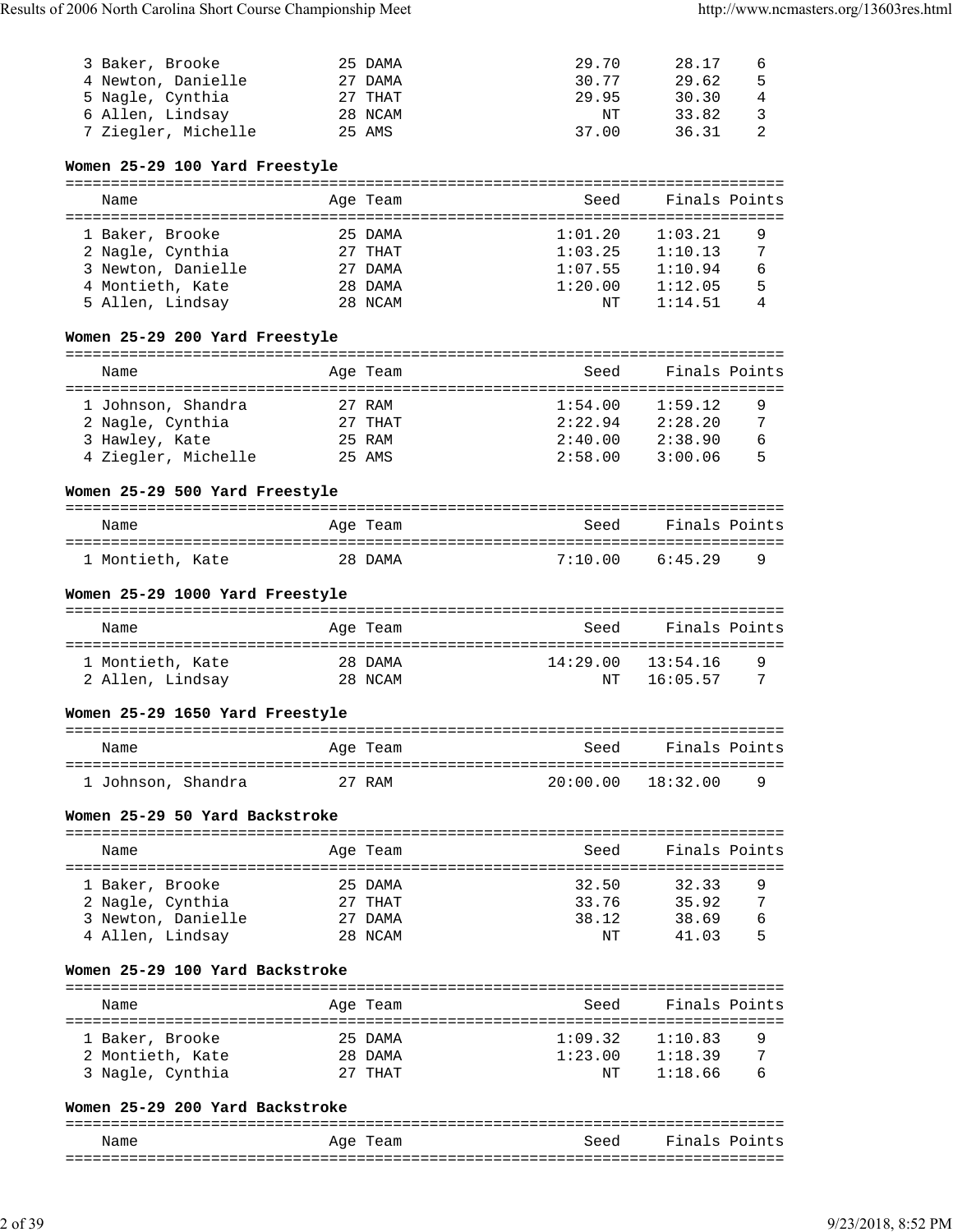| 1 Baker, Brooke                                              |        | 25 DAMA  | 2:28.45                       | 2:36.51       | 9 |
|--------------------------------------------------------------|--------|----------|-------------------------------|---------------|---|
| 2 Nagle, Cynthia                                             |        | 27 THAT  | 2:50.00                       | 2:49.83       | 7 |
| Women 25-29 50 Yard Breaststroke                             |        |          |                               |               |   |
| Name                                                         |        | Age Team | Seed                          | Finals Points |   |
| 1 Brelsford-Namey, Emily 29 RAM                              |        |          | 33.50                         | 31.65         | 9 |
| 2 Nagle, Cynthia                                             |        | 27 THAT  | 34.50                         | 35.87         | 7 |
| 3 Allen, Lindsay                                             |        | 28 NCAM  | NΤ                            | 48.23         | 6 |
| Women 25-29 100 Yard Breaststroke                            |        |          |                               |               |   |
| Name                                                         |        | Age Team | Seed                          | Finals Points |   |
| ======================================                       |        |          | ============================= |               |   |
| 1 Fritchie, Karen                                            |        | 28 DAMA  | 1:14.00                       | 1:11.68       | 9 |
| 2 Nagle, Cynthia                                             |        | 27 THAT  | 1:14.56                       | 1:16.52       | 7 |
| -- Ziegler, Michelle                                         | 25 AMS |          | 1:38.00                       | DO.           |   |
| -- Brelsford-Namey, Emily 29 RAM                             |        |          | 1:15.00                       | DQ            |   |
| Women 25-29 200 Yard Breaststroke                            |        |          |                               |               |   |
| Name                                                         |        | Age Team | Seed                          | Finals Points |   |
| 1 Brelsford-Namey, Emily 29 RAM                              |        |          | 2:40.00                       | 2:28.86       | 9 |
| Women 25-29 50 Yard Butterfly                                |        |          |                               |               |   |
|                                                              |        |          |                               |               |   |
| Name                                                         |        | Age Team | Seed                          | Finals Points |   |
| 1 Brelsford-Namey, Emily 29 RAM                              |        |          | 29.00                         | 26.84         | 9 |
| 2 Nagle, Cynthia                                             |        | 27 THAT  | NΤ                            | 33.42         | 7 |
| Women 25-29 100 Yard Butterfly                               |        |          |                               |               |   |
| Name                                                         |        | Age Team | Seed                          | Finals Points |   |
| 1 Johnson, Shandra                                           |        | 27 RAM   | 58.25                         | 1:00.47       | 9 |
| Women 25-29 100 Yard IM                                      |        |          |                               |               |   |
| Name                                                         |        | Age Team | Seed                          | Finals Points |   |
| ================================<br>1 Brelsford-Namey, Emily |        | 29 RAM   | ==============<br>1:04.00     | 1:01.34       | 9 |
| 2 Nagle, Cynthia                                             |        | 27 THAT  | 1:12.28                       | 1:14.49       | 7 |
| 3 Newton, Danielle                                           |        | 27 DAMA  | ΝT                            | 1:22.28       | 6 |
| 4 Allen, Lindsay                                             |        | 28 NCAM  | ΝT                            | 1:29.06       | 5 |
| Women 25-29 200 Yard IM                                      |        |          |                               |               |   |
| Name                                                         |        | Age Team | Seed                          | Finals Points |   |
|                                                              |        |          |                               |               |   |
| 1 Brelsford-Namey, Emily                                     |        | 29 RAM   | NΤ                            | 2:17.34       | 9 |
| 2 Fritchie, Karen                                            |        | 28 DAMA  | 2:21.00                       | 2:17.79       | 7 |
| 3 Montieth, Kate                                             |        | 28 DAMA  | 3:01.00                       | 2:51.43       | 6 |
| Women 25-29 400 Yard IM                                      |        |          |                               |               |   |
| Name                                                         |        | Age Team | Seed                          | Finals Points |   |
| 1 Fritchie, Karen                                            |        | 28 DAMA  | 5:01.00                       | 4:54.74       | 9 |
| Women 30-34 50 Yard Freestyle                                |        |          |                               |               |   |
|                                                              |        |          |                               |               |   |
| Name                                                         |        | Age Team | Seed                          | Finals Points |   |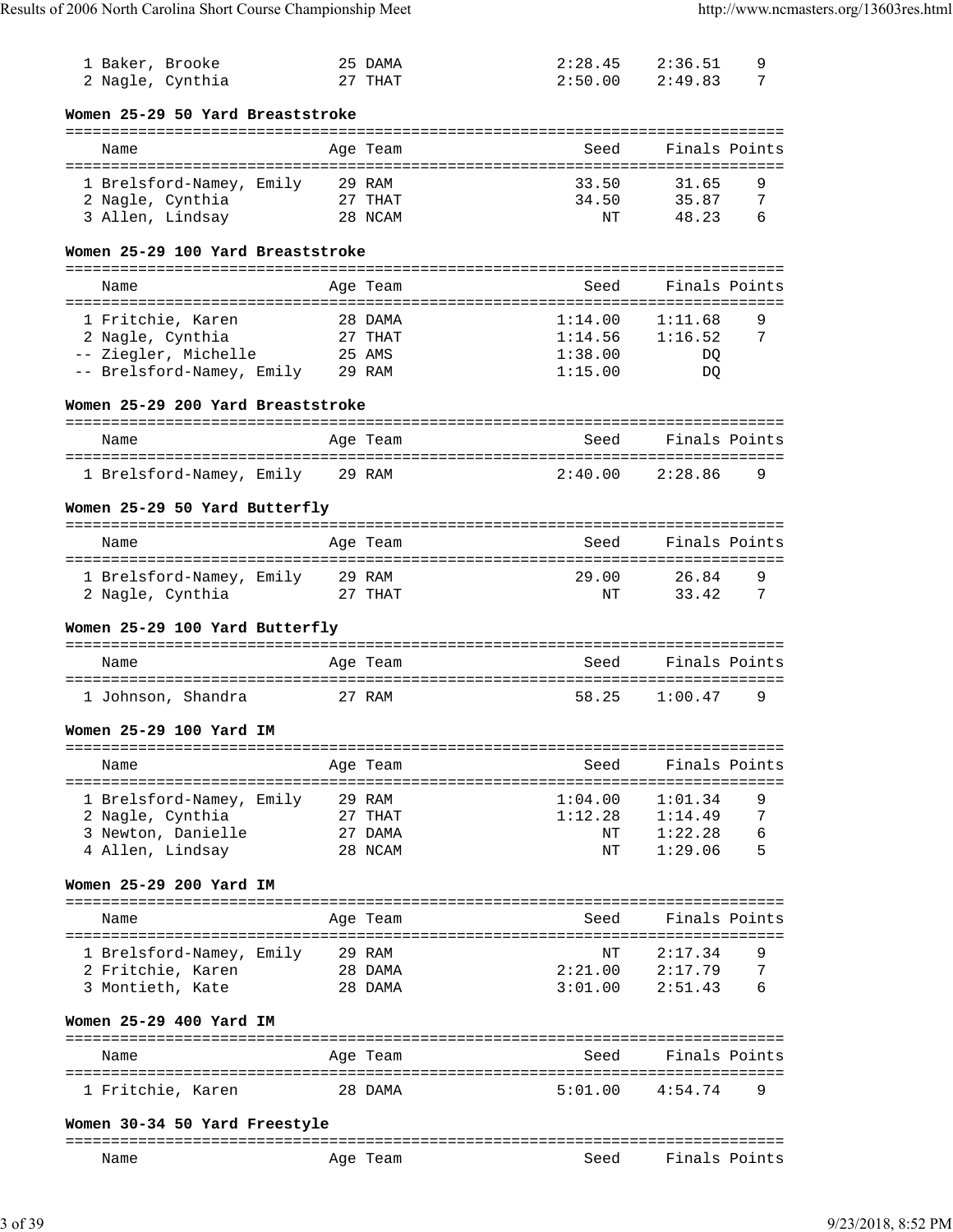| 1 Braun, Erika                                           |         | 34 RAM   | 25.00                                      | 24.92         | 9              |
|----------------------------------------------------------|---------|----------|--------------------------------------------|---------------|----------------|
| 2 Errington Oversmith, Amy 34 RAM                        |         |          | 30.00                                      | 27.82         | 7              |
| 3 Walker, Abby                                           | 30 AMS  |          | ΝT                                         | 30.00         | 6              |
| 4 Cook, Nicole                                           |         | 34 AMS   | 32.29                                      | 31.80         | 5              |
| Women 30-34 100 Yard Freestyle                           |         |          |                                            |               |                |
| Name                                                     |         | Age Team | Seed                                       | Finals Points |                |
| 1 Braun, Erika                                           |         | 34 RAM   | 55.00                                      | 53.75         | 9              |
| 2 Errington Oversmith, Amy 34 RAM                        |         |          | 1:05.00                                    | 1:03.02       | 7              |
| 3 Cook, Nicole                                           |         | 34 AMS   | 1:13.41                                    | 1:13.52       | 6              |
| Women 30-34 200 Yard Freestyle                           |         |          |                                            |               |                |
| Name                                                     |         | Age Team | Seed                                       | Finals Points |                |
|                                                          |         |          |                                            |               |                |
| 1 Buchoux, Michelle                                      | 33 MAC  |          | 2:29.09                                    | 2:31.41       | 9              |
| Women 30-34 500 Yard Freestyle                           |         |          |                                            |               |                |
| Name                                                     |         |          | Seed                                       | Finals Points |                |
|                                                          |         | Age Team |                                            |               |                |
| 1 Packard, Andrea                                        |         | 31 NEM   | 5:35.22                                    | 5:39.05       | 9              |
| 2 Inscore, Staci                                         |         | 34 RAM   | 6:13.86                                    | 5:57.56       | 7              |
| 3 Errington Oversmith, Amy 34 RAM                        |         |          | 6:30.00                                    | 6:07.30       | 6              |
| 4 Kralik, Melissa                                        | 32 DAMA |          | 6:30.50                                    | 6:14.71       | 5              |
| 5 Buchoux, Michelle                                      |         | 33 MAC   | 6:47.92                                    | 6:34.17       | $\overline{4}$ |
| 6 Allen, Juliet                                          |         | 33 THAT  | 6:30.00                                    | 6:45.07       | 3              |
| 7 Cook, Nicole                                           |         | 34 AMS   | 7:18.64                                    | 7:15.54       | 2              |
| Women 30-34 1000 Yard Freestyle                          |         |          |                                            |               |                |
| Name                                                     |         | Age Team | Seed                                       | Finals Points |                |
|                                                          |         |          |                                            |               |                |
| 1 Packard, Andrea                                        |         | 31 NEM   | 11:29.50                                   | 11:20.09      | 9              |
| 2 Buchoux, Michelle                                      | 33 MAC  |          | 13:59.00                                   | 13:27.94      | 7              |
| 3 Allen, Juliet                                          |         | 33 THAT  | 14:00.00                                   | 14:30.19      | 6              |
| Women 30-34 50 Yard Backstroke                           |         |          |                                            |               |                |
| Name                                                     |         | Age Team | Seed                                       | Finals Points |                |
| ======================================<br>1 Braun, Erika |         | 34 RAM   | =================================<br>29.80 | 29.06         | 9              |
| 2 Lane, Tanya                                            |         | 34 M3    | 29.50                                      | 29.79         | 7              |
| 3 Errington Oversmith, Amy 34 RAM                        |         |          | 34.00                                      | 32.51         | 6              |
| 4 Cook, Nicole                                           |         | 34 AMS   | 39.22                                      | 39.26         | 5              |
| Women 30-34 100 Yard Backstroke                          |         |          |                                            |               |                |
| Name                                                     |         | Age Team | Seed                                       | Finals Points |                |
|                                                          |         |          |                                            |               |                |
| 1 Braun, Erika                                           |         | 34 RAM   | 1:02.80                                    | 1:02.06       | 9              |
| 2 Lane, Tanya                                            |         | 34 M3    | 1:04.50                                    | 1:03.02       | 7              |
| 3 Inscore, Staci                                         |         | 34 RAM   | 1:08.70                                    | 1:08.59       | 6              |
| 4 Errington Oversmith, Amy 34 RAM                        |         |          | 1:12.00                                    | 1:09.42       | 5              |
| 5 Kralik, Melissa                                        |         | 32 DAMA  | 1:20.20                                    | 1:10.32       | 4              |
| Women 30-34 200 Yard Backstroke                          |         |          |                                            |               |                |
| Name                                                     |         | Age Team | Seed                                       | Finals Points |                |
|                                                          |         |          |                                            |               |                |
| 1 Lane, Tanya                                            |         | 34 M3    | 2:15.00                                    | 2:17.35       | 9              |
| 2 Inscore, Staci                                         |         | 34 RAM   | 2:26.30                                    | 2:25.78       | 7              |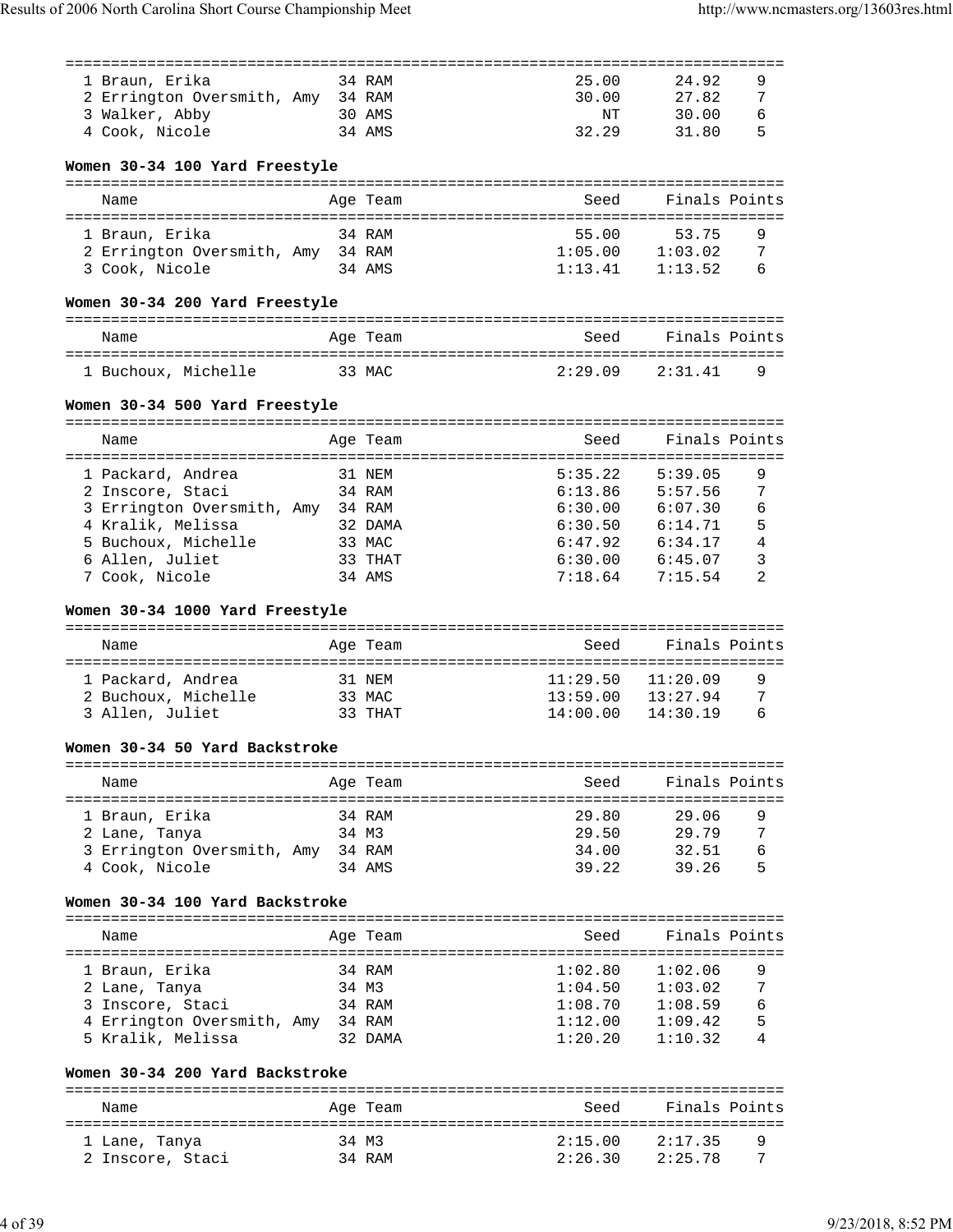| 3 Kralik, Melissa                   |       | 32 DAMA          | 2:40.80                           | 2:32.19                          | 6      |
|-------------------------------------|-------|------------------|-----------------------------------|----------------------------------|--------|
| Women 30-34 50 Yard Breaststroke    |       |                  |                                   |                                  |        |
| Name                                |       | Age Team         | Seed                              | Finals Points                    |        |
| 1 Packard, Andrea                   |       | 31 NEM           | 31.55                             | 32.54                            | 9      |
| 2 Cook, Nicole                      |       | 34 AMS           | 42.70                             | 40.90                            | 7      |
| 3 Buchoux, Michelle                 |       | 33 MAC           | 41.86                             | 42.22                            | 6      |
| Women 30-34 100 Yard Breaststroke   |       |                  |                                   |                                  |        |
|                                     |       |                  |                                   | Finals Points                    |        |
| Name                                |       | Age Team         | Seed                              |                                  |        |
| 1 Packard, Andrea                   |       | 31 NEM           | 1:12.72                           | 1:09.54                          | 9      |
| 2 Braun, Erika                      |       | 34 RAM           | 1:17.00                           | 1:14.25                          | 7      |
| 3 Buchoux, Michelle                 |       | 33 MAC           | 1:31.07                           | 1:28.64                          | 6<br>5 |
| 4 Cook, Nicole                      |       | 34 AMS           | 1:35.40                           | 1:30.30                          |        |
| Women 30-34 200 Yard Breaststroke   |       |                  |                                   |                                  |        |
| Name                                |       | Age Team         | Seed                              | Finals Points                    |        |
| 1 Packard, Andrea                   |       | 31 NEM           | 2:33.75                           | 2:29.20                          | 9      |
| 2 Lane, Tanya                       | 34 M3 |                  | 2:45.00                           | 2:41.90                          | 7      |
| 3 Buchoux, Michelle                 |       | 33 MAC           | 3:10.00                           | 3:16.46                          | 6      |
| Women 30-34 50 Yard Butterfly       |       |                  |                                   |                                  |        |
| Name                                |       | Age Team         | Seed                              | Finals Points                    |        |
|                                     |       |                  | ================================= |                                  |        |
| 1 Packard, Andrea<br>2 Cook, Nicole |       | 31 NEM<br>34 AMS | 29.01<br>35.74                    | 29.52<br>35.09                   | 9<br>7 |
| 3 Buchoux, Michelle                 |       | 33 MAC           | 38.94                             | 37.08                            | 6      |
| Women 30-34 100 Yard Butterfly      |       |                  |                                   |                                  |        |
| Name                                |       | Age Team         | Seed                              | Finals Points                    |        |
|                                     |       |                  |                                   |                                  |        |
| 1 Braun, Erika<br>2 Packard, Andrea |       | 34 RAM<br>31 NEM | 1:02.80                           | 1:02.83<br>$1:05.63$ $1:04.59$ 7 | 9      |
| 3 Cook, Nicole                      |       | 34 AMS           | 1:27.46                           | 1:21.50                          | 6      |
|                                     |       |                  |                                   |                                  |        |
| Women 30-34 200 Yard Butterfly      |       |                  |                                   |                                  |        |
| Name                                |       | Age Team         | Seed                              | Finals Points                    |        |
| 1 Packard, Andrea                   |       | 31 NEM           | 2:29.77                           | 2:25.10                          | 9      |
| 2 Inscore, Staci                    |       | 34 RAM           | 2:25.40                           | 2:31.76                          | 7      |
| Women 30-34 100 Yard IM             |       |                  |                                   |                                  |        |
| Name                                |       | Age Team         | Seed                              | Finals Points                    |        |
| 1 Braun, Erika                      |       | 34 RAM           | 1:02.80                           | 1:01.99                          | 9      |
| 2 Kralik, Melissa                   |       | 32 DAMA          | 1:30.10                           | 1:14.44                          | 7      |
| 3 Cook, Nicole                      |       | 34 AMS           | 1:27.66                           | 1:21.82                          | 6      |
| Women 30-34 200 Yard IM             |       |                  |                                   |                                  |        |
| Name                                |       | Age Team         | Seed                              | Finals Points                    |        |
|                                     |       |                  |                                   |                                  |        |
| 1 Lane, Tanya                       | 34 M3 |                  | 2:17.00                           | 2:18.59                          | 9      |
| 2 Packard, Andrea                   |       | 31 NEM           | 2:25.40                           | 2:19.94                          | 7      |
| 3 Errington Oversmith, Amy 34 RAM   |       |                  | 2:35.00                           | 2:39.33                          | 6      |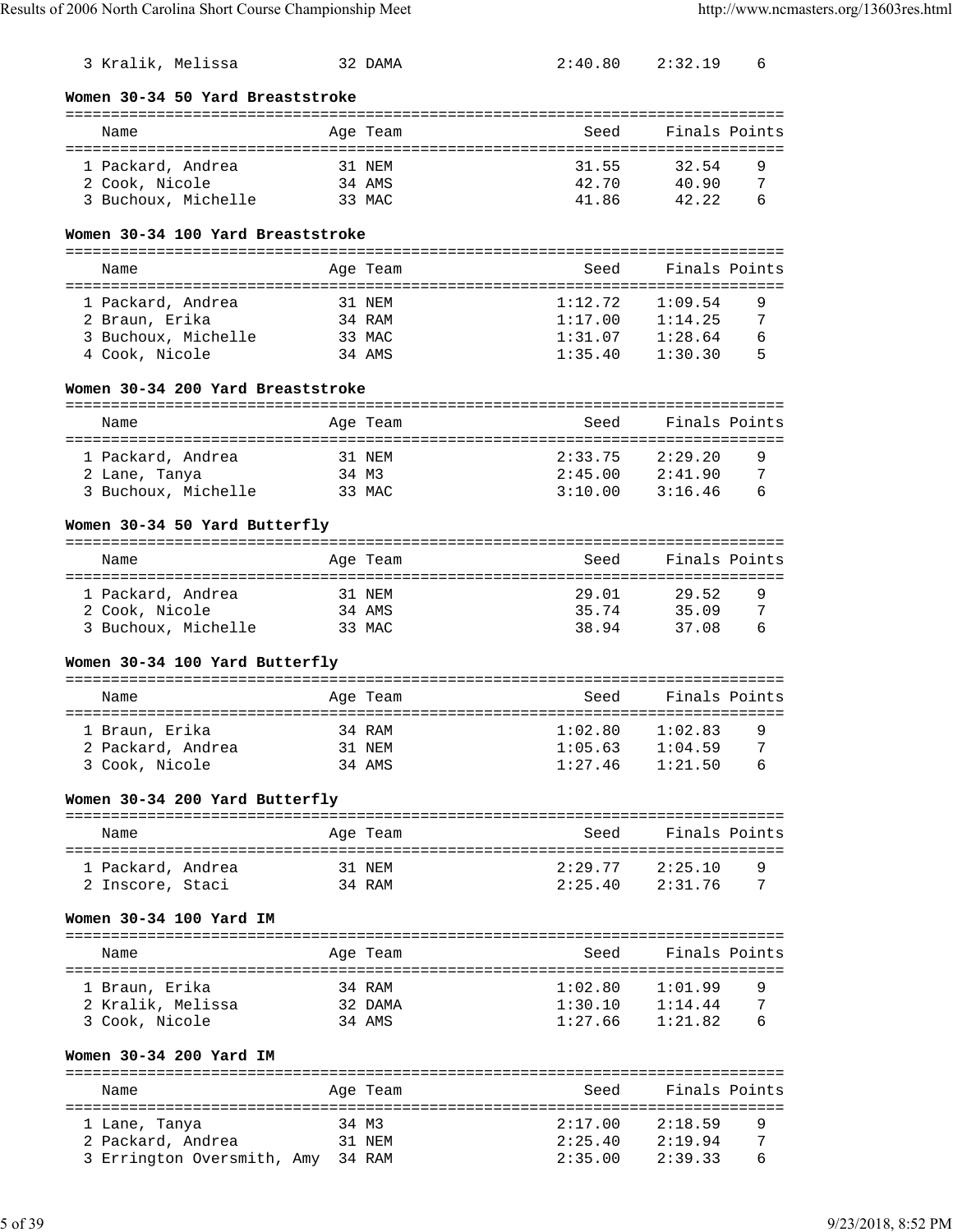| 4 Kralik, Melissa<br>5 Buchoux, Michelle            |         | 32 DAMA<br>33 MAC | 2:50.50<br>2:57.52                | 2:41.52<br>2:53.11    | 5<br>4 |
|-----------------------------------------------------|---------|-------------------|-----------------------------------|-----------------------|--------|
| 6 Cook, Nicole                                      |         | 34 AMS            | 2:55.32                           | 3:02.54               | 3      |
| Women 30-34 400 Yard IM                             |         |                   | ================================= |                       |        |
| Name                                                |         | Age Team          | Seed                              | Finals Points         |        |
| 1 Packard, Andrea<br>2 Kralik, Melissa              |         | 31 NEM<br>32 DAMA | 4:59.33<br>5:00.20                | 4:54.21<br>5:39.97    | 9<br>7 |
| Women 35-39 50 Yard Freestyle                       |         |                   |                                   |                       |        |
| Name                                                |         | Age Team          | Seed                              | Finals Points         |        |
| 1 Braunstein, Cheryl                                |         | 37 DCAC           | 33.00                             | 30.96                 | 9      |
| 2 Green, Dana                                       |         | 37 RAM            | 32.05                             | 31.16                 | 7      |
| 3 Franklin, Dawn                                    |         | 37 DAMA           | 34.94                             | 35.65                 | 6      |
| Women 35-39 100 Yard Freestyle                      |         |                   |                                   |                       |        |
| Name                                                |         | Age Team          | Seed                              | Finals Points         |        |
| 1 Franklin, Dawn                                    | 37 DAMA |                   | 1:17.63                           | 1:17.17               | 9      |
| Women 35-39 200 Yard Freestyle                      |         |                   |                                   |                       |        |
| Name                                                |         | Age Team          | Seed                              | Finals Points         |        |
| 1 Franklin, Dawn                                    |         | 37 DAMA           | 2:45.00                           | 2:46.23               | 9      |
|                                                     |         |                   |                                   |                       |        |
| Women 35-39 500 Yard Freestyle                      |         | ==========        |                                   |                       |        |
| Name                                                |         | Age Team          | Seed                              | Finals Points         |        |
| 1 Williams, Heidi 37 NCAM                           |         |                   | 5:45.00                           | 5:38.92               | 9      |
| Women 35-39 1000 Yard Freestyle                     |         |                   |                                   |                       |        |
| Name                                                |         | Age Team          | Seed                              | Finals Points         |        |
| ------------------------------<br>1 Williams, Heidi |         | 37 NCAM           | 11:30.00                          | 11:31.76              | 9      |
| 2 Braunstein, Cheryl 37 DCAC                        |         |                   |                                   | $15:00.00$ $14:26.82$ | 7      |
| 3 Franklin, Dawn                                    | 37 DAMA |                   | 14:41.98                          | 15:06.55              | 6      |
| Women 35-39 50 Yard Backstroke                      |         |                   |                                   |                       |        |
| Name                                                |         | Age Team          | Seed                              | Finals Points         |        |
| 1 Braunstein, Cheryl                                | 37 DCAC |                   | 38.00                             | 37.79                 | 9      |
| 2 Franklin, Dawn                                    | 37 DAMA |                   |                                   | 40.87 42.50           | 7      |
| Women 35-39 100 Yard Backstroke                     |         |                   |                                   |                       |        |
| Name                                                |         | Age Team          | Seed                              | Finals Points         |        |
| 1 Williams, Heidi                                   | 37 NCAM |                   |                                   | $1:08.00$ $1:07.88$   | 9      |
| 2 Franklin, Dawn                                    | 37 DAMA |                   |                                   | $1:27.42$ $1:30.64$   | 7      |
| Women 35-39 200 Yard Backstroke                     |         |                   |                                   |                       |        |
| Name                                                |         | Age Team          | Seed                              | Finals Points         |        |
|                                                     |         |                   |                                   |                       |        |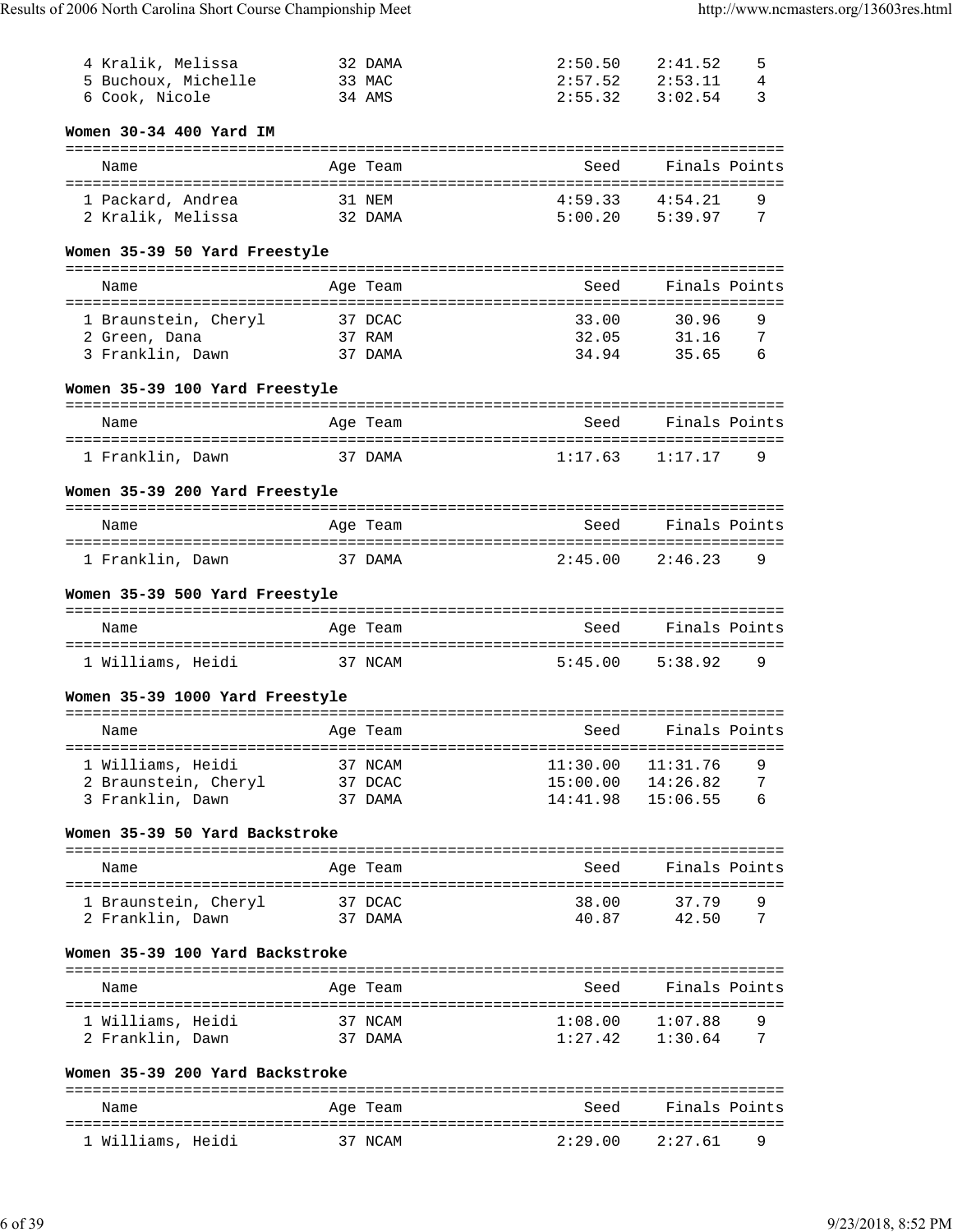# **Women 35-39 200 Yard IM**

| Name                                                    |           | Age Team          | Seed                                | Finals Points  |        |
|---------------------------------------------------------|-----------|-------------------|-------------------------------------|----------------|--------|
| ===============================<br>1 Braunstein, Cheryl |           | 37 DCAC           | ======================<br>NΤ        | 3:02.52        | 9      |
| Women 40-44 50 Yard Freestyle                           |           |                   |                                     |                |        |
|                                                         |           |                   |                                     |                |        |
| Name                                                    |           | Age Team          | Seed                                | Finals Points  |        |
|                                                         |           |                   | 25.48                               |                |        |
| 1 Walsh, Sue<br>2 Battle, Ruth                          |           | 44 NCAM<br>43 AMS | 26.50                               | 25.26<br>26.42 | 9<br>7 |
|                                                         |           |                   |                                     |                |        |
| Women 40-44 100 Yard Freestyle                          |           |                   |                                     |                |        |
| Name                                                    |           | Age Team          | Seed                                | Finals Points  |        |
|                                                         |           |                   |                                     |                |        |
| 1 Walsh, Sue                                            |           | 44 NCAM           | 55.46                               | 56.32          | 9      |
| 2 Nowak, Elizabeth                                      |           | 42 THAT           | 57.61                               | 57.55          | 7      |
| 3 Battle, Ruth                                          |           | 43 AMS            | 59.90                               | 59.91          | 6      |
| Women 40-44 200 Yard Freestyle                          |           |                   |                                     |                |        |
|                                                         |           |                   |                                     |                |        |
| Name                                                    |           | Age Team          | Seed                                | Finals Points  |        |
| 1 Nowak, Elizabeth                                      |           | 42 THAT           | 2:04.22                             | 2:06.85        | 9      |
| 2 Battle, Ruth                                          |           | 43 AMS            | 2:16.00                             | 2:20.12        | 7      |
|                                                         |           |                   |                                     |                |        |
| Women 40-44 500 Yard Freestyle                          |           |                   |                                     |                |        |
| Name                                                    |           | Age Team          | Seed                                | Finals Points  |        |
|                                                         | :======== |                   |                                     |                |        |
| 1 Battle, Ruth                                          |           | 43 AMS            | 6:30.00                             | 6:28.68        | 9      |
| 2 Kramer, Adrienne                                      |           | 40 AMS            | 7:15.00                             | 7:11.02        | 7      |
| 3 Scheible, Carol                                       |           | 43 THAT           | NΤ                                  | 8:43.24        | 6      |
| Women 40-44 1000 Yard Freestyle                         |           |                   |                                     |                |        |
|                                                         |           |                   |                                     |                |        |
| Name                                                    |           | Age Team          | Seed                                | Finals Points  |        |
| 1 Kramer, Adrienne                                      |           | 40 AMS            | 15:25.00                            | 15:15.72       | 9      |
| Women 40-44 1650 Yard Freestyle                         |           |                   |                                     |                |        |
| Name                                                    |           | Age Team          | Seed                                | Finals Points  |        |
|                                                         |           |                   |                                     |                |        |
| 1 Silvernail, Nichole                                   |           | 40 RAM            | ΝT                                  | 28:06.90       | 9      |
| Women 40-44 50 Yard Backstroke                          |           |                   |                                     |                |        |
| Name                                                    |           | Age Team          | Seed                                | Finals Points  |        |
|                                                         |           |                   |                                     |                |        |
| 1 Walsh, Sue                                            |           | 44 NCAM           | 29.23                               | 29.10          | 9      |
| 2 Nowak, Elizabeth                                      |           | 42 THAT           | 31.06                               | 31.40          | 7      |
| 3 Battle, Ruth                                          |           | 43 AMS            | 34.00                               | 33.57          | 6      |
| Women 40-44 100 Yard Backstroke                         |           |                   |                                     |                |        |
| Name                                                    |           | Age Team          | Seed                                | Finals Points  |        |
|                                                         |           |                   | =================================== |                |        |
| 1 Walsh, Sue                                            |           | 44 NCAM           | 1:04.41                             | 1:04.85        | 9      |
| 2 Nowak, Elizabeth                                      |           | 42 THAT           | 1:08.01                             | 1:08.35        | 7      |
| 3 Lester, Laurie                                        |           | 41 MAC            | 1:19.16                             | 1:16.28        | 6      |
| 4 Kramer, Adrienne                                      |           | 40 AMS            | 1:27.00                             | 1:21.98        | 5      |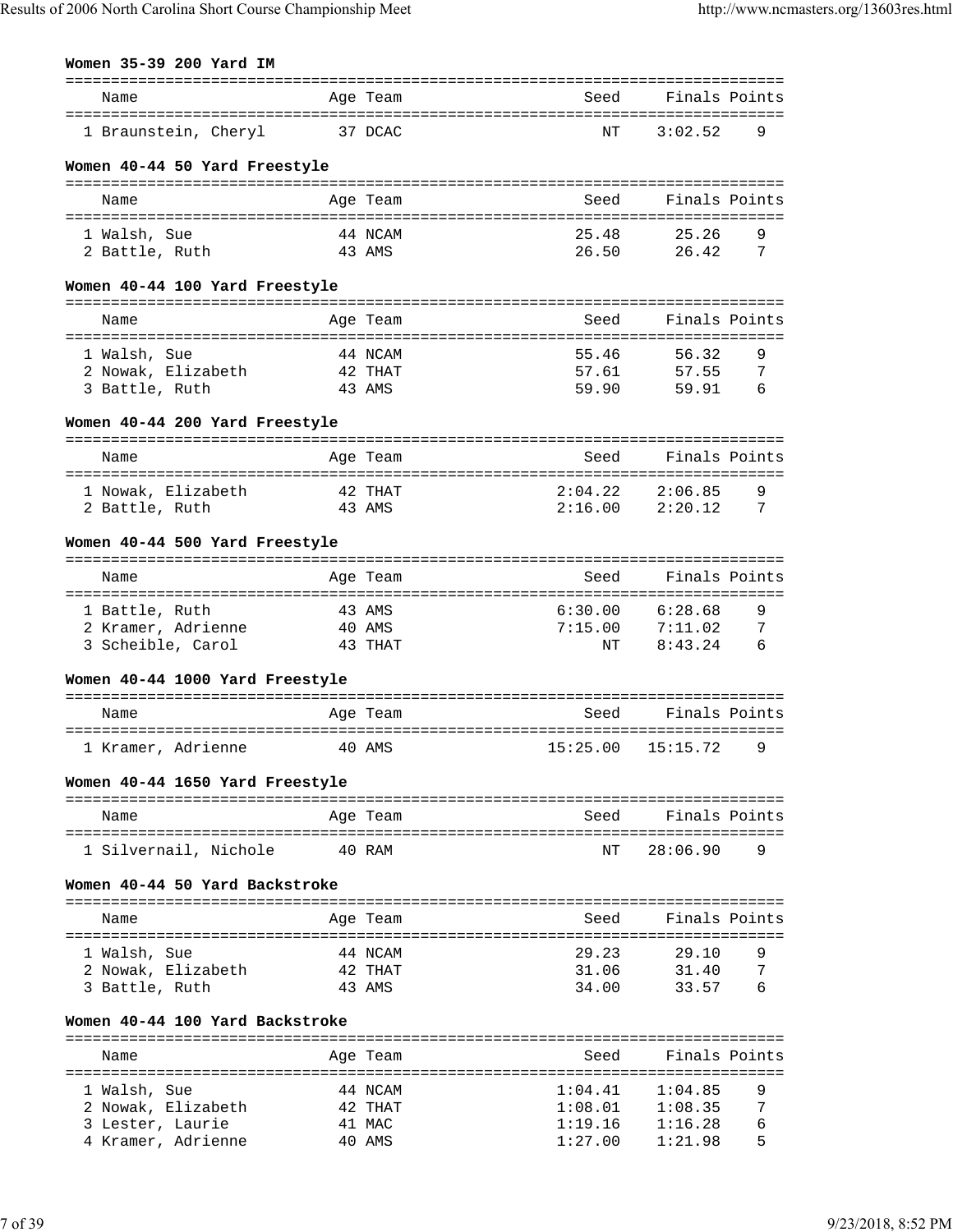| Women 40-44 200 Yard Backstroke      |                   |                  |                                                                                     |                    |        |
|--------------------------------------|-------------------|------------------|-------------------------------------------------------------------------------------|--------------------|--------|
| Name                                 |                   | Age Team         | Seed                                                                                | Finals Points      |        |
|                                      |                   |                  |                                                                                     |                    |        |
| 1 Walsh, Sue                         | 44 NCAM<br>40 AMS |                  | 2:23.58<br>3:00.00                                                                  | 2:22.21            | 9      |
| -- Kramer, Adrienne                  |                   |                  |                                                                                     | DO                 |        |
| Women 40-44 50 Yard Breaststroke     |                   |                  |                                                                                     |                    |        |
| Name                                 |                   | Age Team         | Seed                                                                                | Finals Points      |        |
|                                      |                   |                  |                                                                                     |                    |        |
| 1 Nowak, Elizabeth                   |                   | 42 THAT          | 34.14                                                                               | 34.90              | 9      |
| 2 Battle, Ruth                       | 43 AMS            |                  |                                                                                     | 36.50 36.23        | 7      |
| Women 40-44 100 Yard Breaststroke    |                   |                  |                                                                                     |                    |        |
| Name                                 |                   | Age Team         | Seed                                                                                | Finals Points      |        |
| 1 Nowak, Elizabeth                   | 42 THAT           |                  | 1:13.90                                                                             | 1:13.47            | 9      |
| 2 Battle, Ruth                       | 43 AMS            |                  | 1:21.00                                                                             | 1:24.05            | 7      |
|                                      |                   |                  |                                                                                     |                    |        |
| Women 40-44 200 Yard Breaststroke    |                   |                  |                                                                                     |                    |        |
| Name                                 |                   | Age Team         | Seed                                                                                | Finals Points      |        |
| 1 Kramer, Adrienne                   | 40 AMS            |                  | 3:30.00                                                                             | 3:20.72            | 9      |
| 2 Lester, Laurie                     | 41 MAC            |                  | ΝT                                                                                  | 3:36.33            | 7      |
|                                      |                   |                  |                                                                                     |                    |        |
| Women 40-44 50 Yard Butterfly        |                   |                  |                                                                                     |                    |        |
| Name                                 |                   | Age Team         | Seed                                                                                | Finals Points      |        |
|                                      |                   |                  |                                                                                     |                    |        |
| 1 Walsh, Sue                         |                   | 44 NCAM          | 28.03                                                                               | 27.84              | 9      |
| 2 Battle, Ruth<br>3 Kramer, Adrienne |                   | 43 AMS<br>40 AMS | 29.00<br>36.00                                                                      | 29.60<br>36.40     | 7<br>6 |
|                                      |                   |                  |                                                                                     |                    |        |
| Women 40-44 100 Yard Butterfly       |                   |                  |                                                                                     |                    |        |
| Name                                 |                   | Age Team         | Seed                                                                                | Finals Points      |        |
|                                      |                   |                  |                                                                                     |                    |        |
|                                      |                   |                  | 1 Kramer, Adrienne             40 AMS                     1:28.00     1:23.59     9 |                    |        |
| Women 40-44 100 Yard IM              |                   |                  |                                                                                     |                    |        |
| Name                                 |                   |                  |                                                                                     | Seed Finals Points |        |
|                                      |                   | Age Team         |                                                                                     |                    |        |
| 1 Nowak, Elizabeth                   |                   | 42 THAT          | 1:04.79                                                                             | 1:05.87            | 9      |
| 2 Walsh, Sue                         |                   | 44 NCAM          | 1:04.16                                                                             | 1:06.07            | 7      |
| 3 Battle, Ruth<br>4 Lester, Laurie   |                   | 43 AMS           | 1:09.00<br>1:18.28                                                                  | 1:16.36            | 6      |
| 5 Kramer, Adrienne                   | 41 MAC            | 40 AMS           | 1:28.00                                                                             | 1:18.41<br>1:21.46 | 5      |
|                                      |                   |                  |                                                                                     |                    |        |
| Women 40-44 200 Yard IM              |                   |                  |                                                                                     |                    |        |
| Name                                 |                   | Age Team         | Seed                                                                                | Finals Points      |        |
| 1 Kramer, Adrienne                   |                   | 40 AMS           | 2:59.00                                                                             | 2:58.45            | 9      |
| Women 40-44 400 Yard IM              |                   |                  |                                                                                     |                    |        |
| Name                                 |                   | Age Team         | Seed                                                                                | Finals Points      |        |
|                                      |                   |                  |                                                                                     |                    |        |
| 1 Kramer, Adrienne                   |                   | 40 AMS           | 6:55.00                                                                             | 6:16.30            | 9      |

**Women 45-49 50 Yard Freestyle**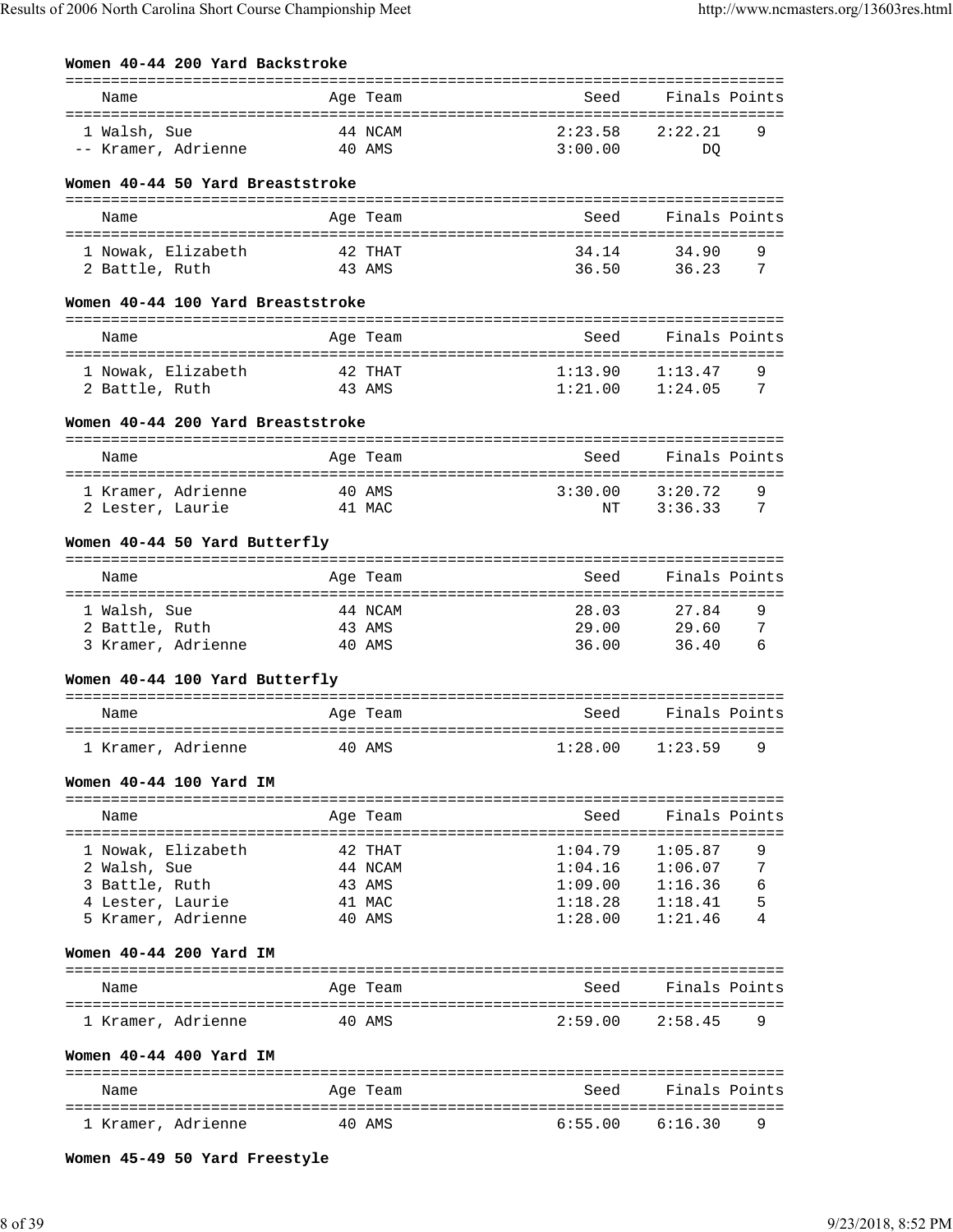|                                   |         | ============== |                                  |                  |   |
|-----------------------------------|---------|----------------|----------------------------------|------------------|---|
| Name                              |         | Age Team       | Seed                             | Finals Points    |   |
|                                   |         |                |                                  |                  |   |
| 1 Woodard, Alis                   |         | 45 MAC         | 29.02                            | 28.49            | 9 |
| 2 Schindler Speight, Peggy 45 AMS |         |                | 29.00                            | 28.92            | 7 |
| 3 Salvaggio, Lynne                | 48 VMST |                | 34.50                            | 30.13            | 6 |
| 4 Spencer, Constance              |         | 47 Unattached  | 32.19                            | 31.58            | 5 |
| 5 Hart, Janet                     |         | 46 AMS         | 40.25                            | 33.24            | 4 |
| Women 45-49 100 Yard Freestyle    |         |                |                                  |                  |   |
| Name                              |         | Age Team       | Seed                             | Finals Points    |   |
|                                   |         |                |                                  |                  |   |
| 1 Woodard, Alis                   |         | 45 MAC         | 1:05.05                          | 1:02.07          | 9 |
| 2 Schindler Speight, Peggy 45 AMS |         |                | 1:04.00                          | 1:03.48          | 7 |
|                                   |         |                | 1:06.09                          | 1:08.11          | 6 |
| 3 Alfieri, Anne                   |         | 46 VMST        |                                  |                  |   |
| 4 Salvaggio, Lynne                |         | 48 VMST        | 1:15.00                          | 1:09.89          | 5 |
| 5 Satter, Jane                    |         | 49 THAT        | 1:30.00                          | 1:17.10          | 4 |
| 6 London, Stephanie               |         | 48 THAT        | 1:25.55                          | 1:27.26          | 3 |
| Women 45-49 200 Yard Freestyle    |         |                |                                  |                  |   |
| Name                              |         | Age Team       | Seed                             | Finals Points    |   |
|                                   |         |                |                                  |                  |   |
| 1 Woodard, Alis                   |         | 45 MAC         | 2:25.83                          | 2:22.04          | 9 |
| 2 Schindler Speight, Peggy 45 AMS |         |                | 2:09.00                          | 2:22.86          | 7 |
|                                   |         | 48 VMST        | NΤ                               | 2:44.72          | 6 |
| 3 Salvaggio, Lynne                |         |                |                                  |                  |   |
| Women 45-49 500 Yard Freestyle    |         | ==========     |                                  |                  |   |
| Name                              |         | Age Team       | Seed                             | Finals Points    |   |
|                                   |         |                |                                  |                  |   |
| 1 Woodard, Alis                   |         | 45 MAC         | 6:38.36                          | 6:28.88          | 9 |
| 2 Schindler Speight, Peggy 45 AMS |         |                | 6:00.00                          | 6:38.67          | 7 |
| 3 Satter, Jane                    |         | 49 THAT        | 7:00.00                          | 7:18.85          | 6 |
| 4 Salvaggio, Lynne                |         | 48 VMST        | ΝT                               | 7:42.79          | 5 |
|                                   |         |                |                                  |                  |   |
| Women 45-49 1000 Yard Freestyle   |         |                |                                  |                  |   |
|                                   |         |                |                                  |                  |   |
| Name                              |         | Age Team       | Seed                             | Finals Points    |   |
|                                   |         |                |                                  |                  |   |
| 1 Schindler Speight, Peggy 45 AMS |         |                | 13:20.00                         | 13:23.59         | 9 |
| Women 45-49 1650 Yard Freestyle   |         |                |                                  |                  |   |
|                                   |         |                | -------------------------------- |                  |   |
| Name                              |         | Age Team       | Seed                             | Finals Points    |   |
| 1 Springer, Margie                |         | 45 RAM         | 25:00.00                         | 22:30.93         | 9 |
| Women 45-49 50 Yard Backstroke    |         |                |                                  |                  |   |
|                                   |         |                |                                  |                  |   |
| Name                              |         | Age Team       | Seed                             | Finals Points    |   |
|                                   |         |                |                                  |                  |   |
| 1 Salvaggio, Lynne                |         | 48 VMST        | 38.00                            | 35.96            | 9 |
| 2 Schindler Speight, Peggy 45 AMS |         |                | 41.00                            | 36.66            | 7 |
| 3 Spencer, Constance              |         | 47 Unattached  | 37.08                            | 37.85            | 6 |
| 4 Hart, Janet                     |         | 46 AMS         | 41.66                            | 43.68            | 5 |
| Women 45-49 100 Yard Backstroke   |         |                |                                  |                  |   |
|                                   |         |                |                                  | ---------------- |   |
| Name                              |         | Age Team       | Seed                             | Finals Points    |   |
| 1 Schindler Speight, Peggy 45 AMS |         |                | 1:18.00                          | 1:19.67          | 9 |
|                                   |         |                |                                  |                  |   |
| 2 Salvaggio, Lynne                |         | 48 VMST        | 1:24.00                          | 1:20.29          | 7 |
| 3 Robinson, Robin                 |         | 49 THAT        | 1:20.91                          | 1:21.10          | 6 |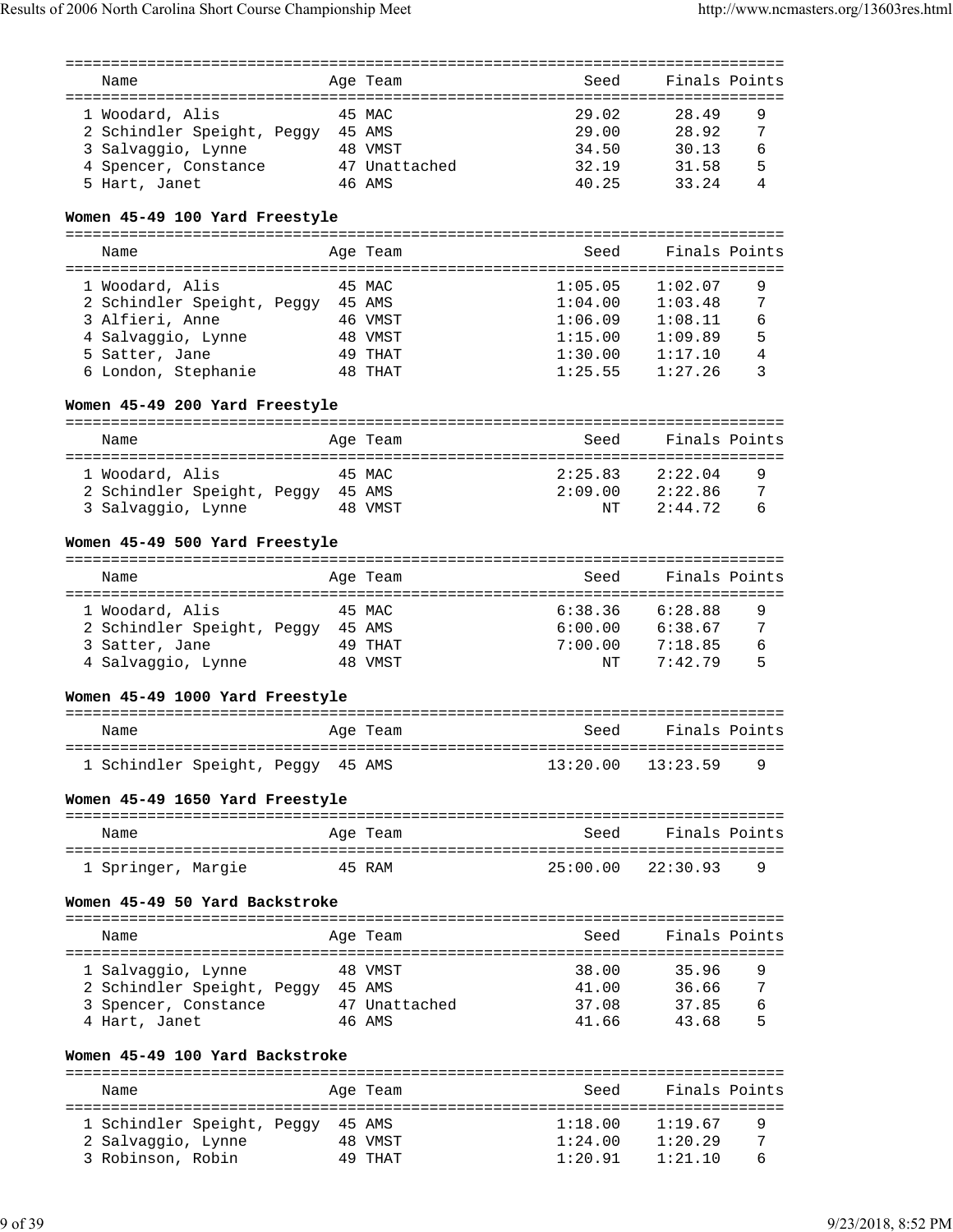| 4 Woodard, Alis<br>5 London, Stephanie                               | 45 MAC<br>48 THAT | 1:29.58<br>1:35.48 | 1:25.14<br>1:30.96 | 5<br>4         |
|----------------------------------------------------------------------|-------------------|--------------------|--------------------|----------------|
| Women 45-49 200 Yard Backstroke                                      |                   |                    |                    |                |
| Name                                                                 | Age Team          | Seed               | Finals Points      |                |
| 1 Schindler Speight, Peggy 45 AMS                                    |                   | 2:38.00            | 2:49.67            | 9              |
| 2 Salvaggio, Lynne                                                   | 48 VMST           | ΝT                 | 3:00.79            | 7              |
| 3 Spencer, Constance 47 Unattached                                   |                   | 3:03.50            | 3:04.05            | 6              |
| Women 45-49 50 Yard Breaststroke                                     |                   |                    |                    |                |
| Name                                                                 | Age Team          | Seed               | Finals Points      |                |
|                                                                      |                   |                    |                    |                |
| 1 Robinson, Robin                                                    | 49 THAT           | 40.93              | 40.96              | 9              |
| 2 Alfieri, Anne                                                      | 46 VMST           | 44.00              | 42.19              | 7              |
| 3 Hart, Janet                                                        | 46 AMS            | 43.68              | 43.47              | 6              |
| Women 45-49 100 Yard Breaststroke                                    |                   |                    |                    |                |
| Name                                                                 | Age Team          | Seed               | Finals Points      |                |
|                                                                      |                   |                    |                    |                |
| 1 Hart, Janet                                                        | 46 AMS            | NΤ                 | 1:35.77            | 9              |
| 2 Spencer, Constance                                                 | 47 Unattached     | 1:39.80            | 1:38.71            | 7              |
| Women 45-49 50 Yard Butterfly                                        |                   |                    |                    |                |
| Name                                                                 | Age Team          | Seed               | Finals Points      |                |
| ======================================                               |                   |                    |                    |                |
| 1 Robinson, Robin                                                    | 49 THAT           | 36.51              | 33.00              | 9              |
| 2 Schindler Speight, Peggy 45 AMS                                    |                   | 41.00              | 35.36              | 7              |
| 3 Hart, Janet                                                        | 46 AMS            | 43.68              | 39.15              | 6              |
| Women 45-49 100 Yard Butterfly                                       |                   |                    |                    |                |
| Name                                                                 | Age Team          | Seed               | Finals Points      |                |
|                                                                      |                   |                    |                    |                |
| 1 Woodard, Alis                                                      | 45 MAC            | 1:26.94            | 1:25.55            | 9              |
| Women 45-49 100 Yard IM                                              |                   |                    |                    |                |
| Name                                                                 | Age Team          | Seed               | Finals Points      |                |
|                                                                      |                   |                    |                    |                |
| 1 Robinson, Robin                                                    | 49 THAT           | 1:17.76            | 1:16.58            | 9              |
| 2 Schindler Speight, Peggy 45 AMS                                    |                   | 1:25.00            | 1:16.88            | 7              |
| 3 Alfieri, Anne                                                      | 46 VMST           | 1:18.60            | 1:19.32            | 6              |
| 4 Salvaggio, Lynne                                                   | 48 VMST           | 1:24.00            | 1:20.59            | 5              |
| 5 Woodard, Alis                                                      | 45 MAC            | 1:30.50            | 1:23.38            | 4              |
| 6 Hart, Janet                                                        | 46 AMS            | 1:28.62            | 1:27.93            | 3              |
| 7 London, Stephanie                                                  | 48 THAT           | 1:51.63            | 1:36.82            | $\overline{2}$ |
| Women 50-54 50 Yard Freestyle                                        |                   |                    |                    |                |
| Name                                                                 | Age Team          | Seed               | Finals Points      |                |
| 1 Brown, Jann                                                        | 51 VMST           | 34.15              | 34.14              | 9              |
| 2 Stetson, Margaret                                                  | 54 THAT           | ΝT                 | 35.74              | 7              |
| 3 Massengale, Susan                                                  | 52 RAM            | 40.00              | 36.82              | 6              |
| 4 Williams, Catherine                                                | 51 AMS            | NΤ                 | 38.80              | 5              |
| Women 50-54 100 Yard Freestyle<br>================================== |                   |                    |                    |                |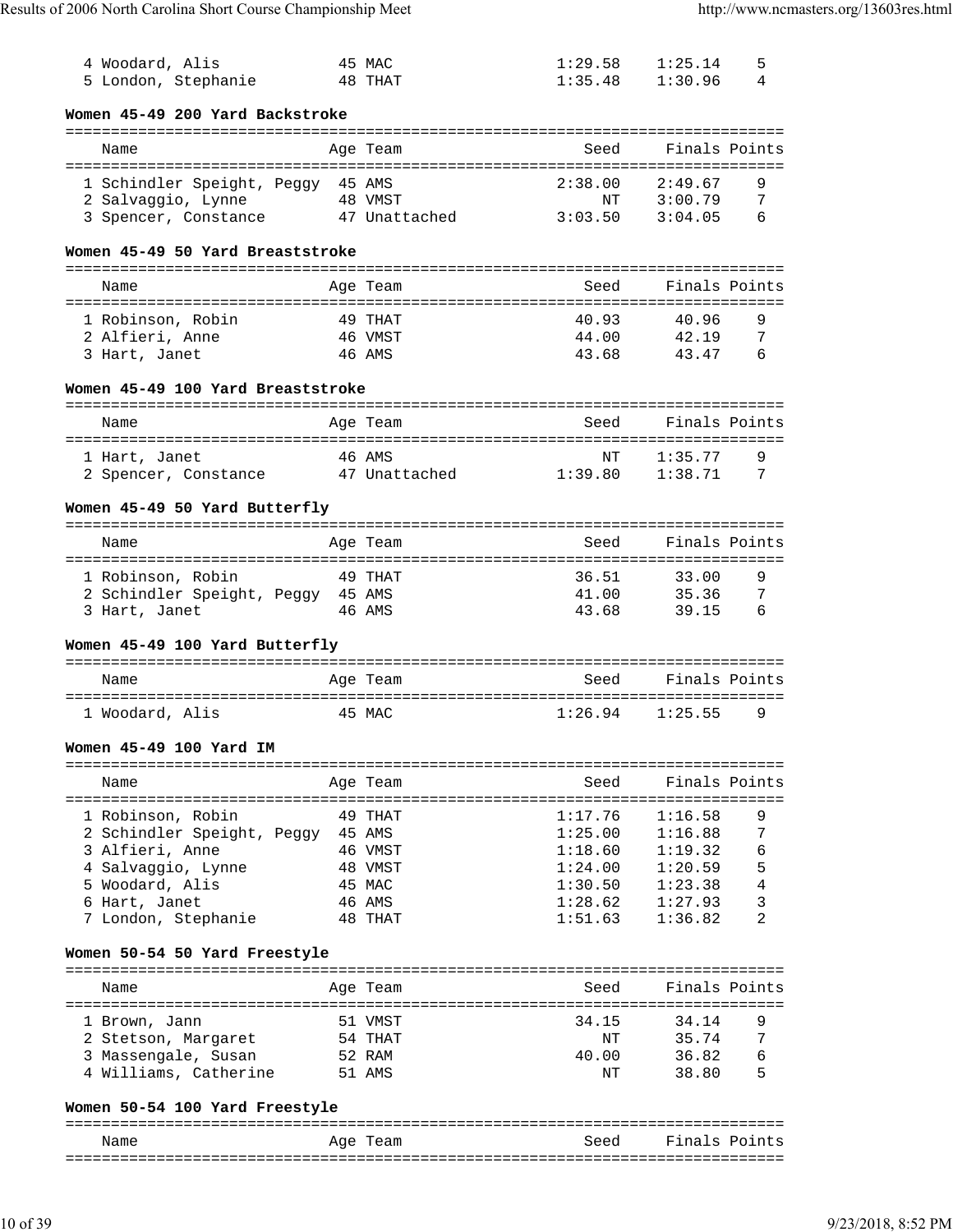| 1 Brown, Jann<br>2 Stetson, Margaret                                          | 51 VMST<br>54 THAT                     | 1:20.50<br>NΤ                       | 1:17.60<br>9<br>1:25.62<br>7                                 |
|-------------------------------------------------------------------------------|----------------------------------------|-------------------------------------|--------------------------------------------------------------|
| Women 50-54 200 Yard Freestyle                                                |                                        |                                     |                                                              |
| Name                                                                          | Age Team                               | Seed                                | Finals Points                                                |
| 1 Brown, Jann<br>2 Williams, Catherine                                        | 51 VMST<br>51 AMS                      | 2:57.00<br>3:10.00                  | 9<br>2:52.79<br>2:58.12<br>7                                 |
| Women 50-54 500 Yard Freestyle                                                |                                        |                                     | -----------------------------------                          |
| Name                                                                          | Age Team                               | Seed                                | Finals Points                                                |
| 1 Rogers, Jennie<br>2 Brown, Jann<br>3 Stetson, Margaret<br>4 Andersen, Kathy | 53 AMS<br>51 VMST<br>54 THAT<br>50 MAC | 7:15.00<br>8:10.00<br>NΤ<br>9:02.20 | 9<br>7:19.39<br>8:01.71<br>7<br>8:37.18<br>6<br>5<br>8:45.11 |
| Women 50-54 1000 Yard Freestyle                                               | ==========                             |                                     |                                                              |
| Name                                                                          | Age Team                               | Seed                                | Finals Points                                                |
| 1 Rogers, Jennie                                                              | 53 AMS                                 | 14:23.00                            | 9<br>14:37.47                                                |
| Women 50-54 50 Yard Backstroke                                                |                                        |                                     |                                                              |
| Name                                                                          | Age Team                               | Seed                                | Finals Points                                                |
| 1 Rogers, Jennie                                                              | 53 AMS                                 | 38.30                               | 39.96<br>9                                                   |
| Women 50-54 100 Yard Backstroke                                               |                                        |                                     |                                                              |
| Name                                                                          | Age Team                               | Seed                                | Finals Points                                                |
| 1 Rogers, Jennie                                                              | 53 AMS                                 | 1:21.00                             | 9<br>1:26.49                                                 |
| Women 50-54 200 Yard Backstroke<br>==================                         |                                        |                                     |                                                              |
| Name                                                                          | Age Team                               | Seed                                | Finals Points                                                |
| =========<br>l Rogers, Jennie                                                 | =============<br>53 AMS                | 2:56.00                             | 3:01.33<br>9                                                 |
| Women 50-54 50 Yard Breaststroke                                              |                                        |                                     |                                                              |
| Name                                                                          | Age Team                               | Seed                                | Finals Points                                                |
| 1 Brown, Jann<br>2 Stetson, Margaret<br>3 Andersen, Kathy                     | 51 VMST<br>54 THAT<br>50 MAC           | 44.50<br>ΝT<br>46.02                | 43.83<br>9<br>44.41<br>7<br>46.18<br>6                       |
| Women 50-54 100 Yard Breaststroke                                             |                                        | ===================                 |                                                              |
| Name                                                                          | Age Team                               | Seed                                | Finals Points                                                |
| 1 Brown, Jann<br>2 Stetson, Margaret                                          | 51 VMST<br>54 THAT                     | 1:42.00<br>ΝT                       | 1:38.59<br>9<br>7<br>1:44.85                                 |
| Women 50-54 200 Yard Breaststroke                                             |                                        |                                     |                                                              |
| Name                                                                          | Age Team                               | Seed                                | Finals Points                                                |
| 1 Andersen, Kathy                                                             | 50 MAC                                 | 3:52.15                             | 3:42.98<br>9                                                 |

**Women 50-54 50 Yard Butterfly**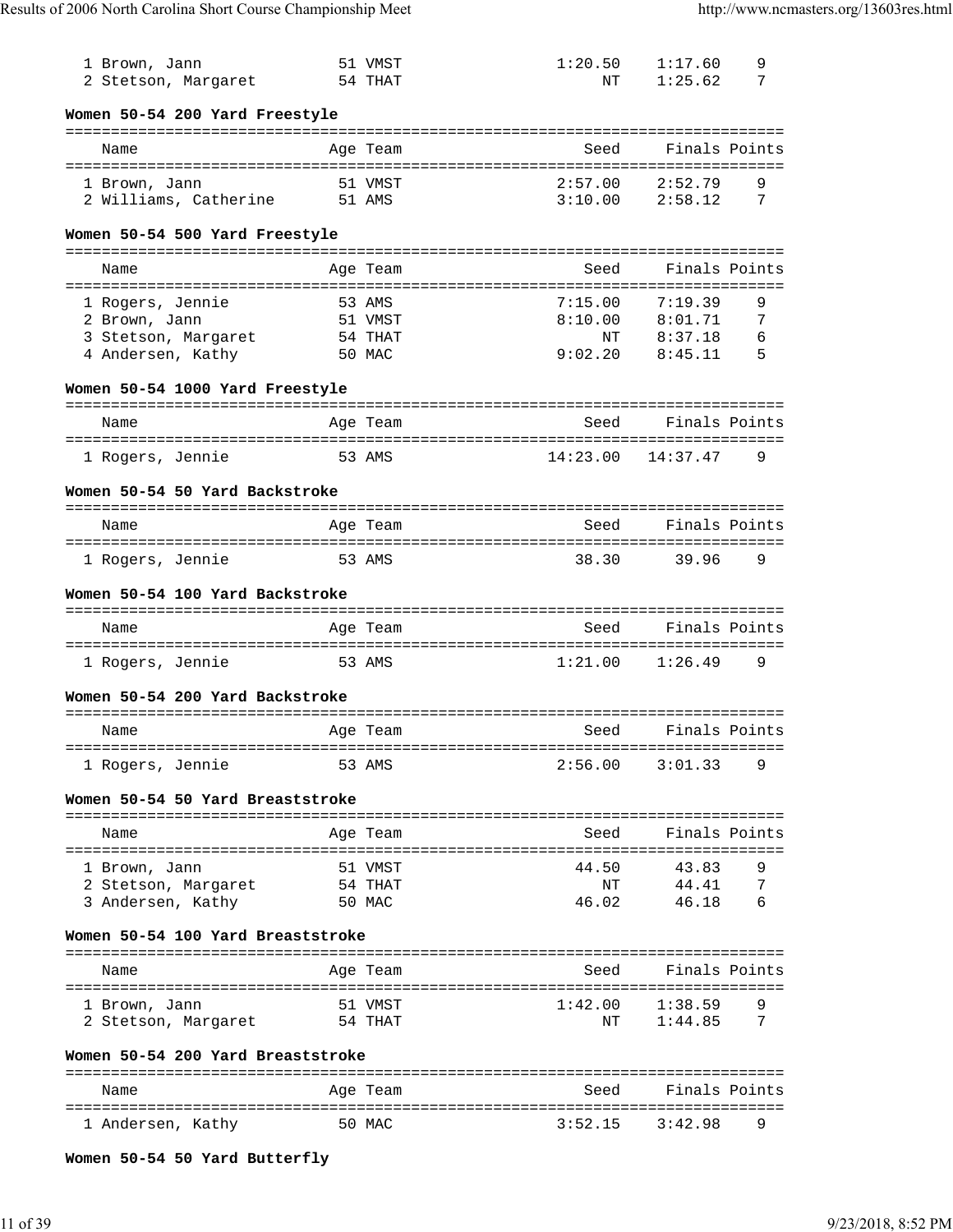| Name                              |          | Age Team | Seed    | Finals Points                       |   |
|-----------------------------------|----------|----------|---------|-------------------------------------|---|
| 1 Rogers, Jennie                  | 53 AMS   |          | 38.40   | 41.41                               | 9 |
| 2 Massengale, Susan               | 52 RAM   |          | 47.50   | 44.20                               | 7 |
|                                   |          |          |         |                                     |   |
| Women 50-54 100 Yard Butterfly    |          |          |         |                                     |   |
| Name                              |          | Age Team | Seed    | Finals Points                       |   |
| 1 Rogers, Jennie                  | 53 AMS   |          | NΤ      | 1:43.08                             | 9 |
| Women 50-54 200 Yard Butterfly    |          |          |         |                                     |   |
| Name                              |          | Age Team | Seed    | Finals Points                       |   |
| 1 Rogers, Jennie                  | 53 AMS   |          | 3:37.00 | 3:44.63                             | 9 |
| Women 50-54 100 Yard IM           |          |          |         |                                     |   |
| Name                              |          | Age Team | Seed    | Finals Points                       |   |
| 1 Rogers, Jennie                  | 53 AMS   |          | NΤ      | 1:26.61                             | 9 |
| 2 Brown, Jann                     |          | 51 VMST  | 1:33.00 | 1:28.70                             | 7 |
| 3 Stetson, Margaret               |          | 54 THAT  | NΤ      | 1:37.88                             | 6 |
| 4 Andersen, Kathy                 | 50 MAC   |          | 1:41.80 | 1:42.76                             | 5 |
| Women 50-54 200 Yard IM           |          |          |         |                                     |   |
|                                   |          |          |         |                                     |   |
| Name                              |          | Age Team | Seed    | Finals Points                       |   |
| 1 Rogers, Jennie                  | 53 AMS   |          | 2:58.00 | 3:09.28                             | 9 |
| Women 60-64 50 Yard Freestyle     |          |          |         |                                     |   |
| Name                              | Age Team |          | Seed    | Finals Points                       |   |
| 1 Bruegmann, Heide                | 64 RAM   |          | ΝT      | 1:18.71                             | 9 |
| Women 60-64 50 Yard Backstroke    |          |          |         |                                     |   |
| Name                              | Age Team |          | Seed    | ------------------<br>Finals Points |   |
| ========================          |          |          |         |                                     |   |
| 1 Bruegmann, Heide                | 64 RAM   |          | NΤ      | 1:14.24                             | 9 |
| Women 60-64 50 Yard Breaststroke  |          |          |         |                                     |   |
| Name                              | Age Team |          | Seed    | Finals Points                       |   |
| 1 Bruegmann, Heide                |          | 64 RAM   | 59.00   | 1:00.19                             | 9 |
| Women 60-64 100 Yard Breaststroke |          |          |         |                                     |   |
| Name                              |          | Age Team | Seed    | Finals Points                       |   |
| 1 Bruegmann, Heide                | 64 RAM   |          | NΤ      | ==================<br>2:12.81       | 9 |
| Women 65-69 50 Yard Freestyle     |          |          |         |                                     |   |
| Name                              |          | Age Team | Seed    | Finals Points                       |   |
| 1 Newell, Sally                   |          | 68 THAT  | 35.10   | 35.42                               | 9 |
| 2 Blackwell, Ceil                 | 65 RAM   |          | 40.00   | 37.10                               | 7 |

**Women 65-69 50 Yard Backstroke**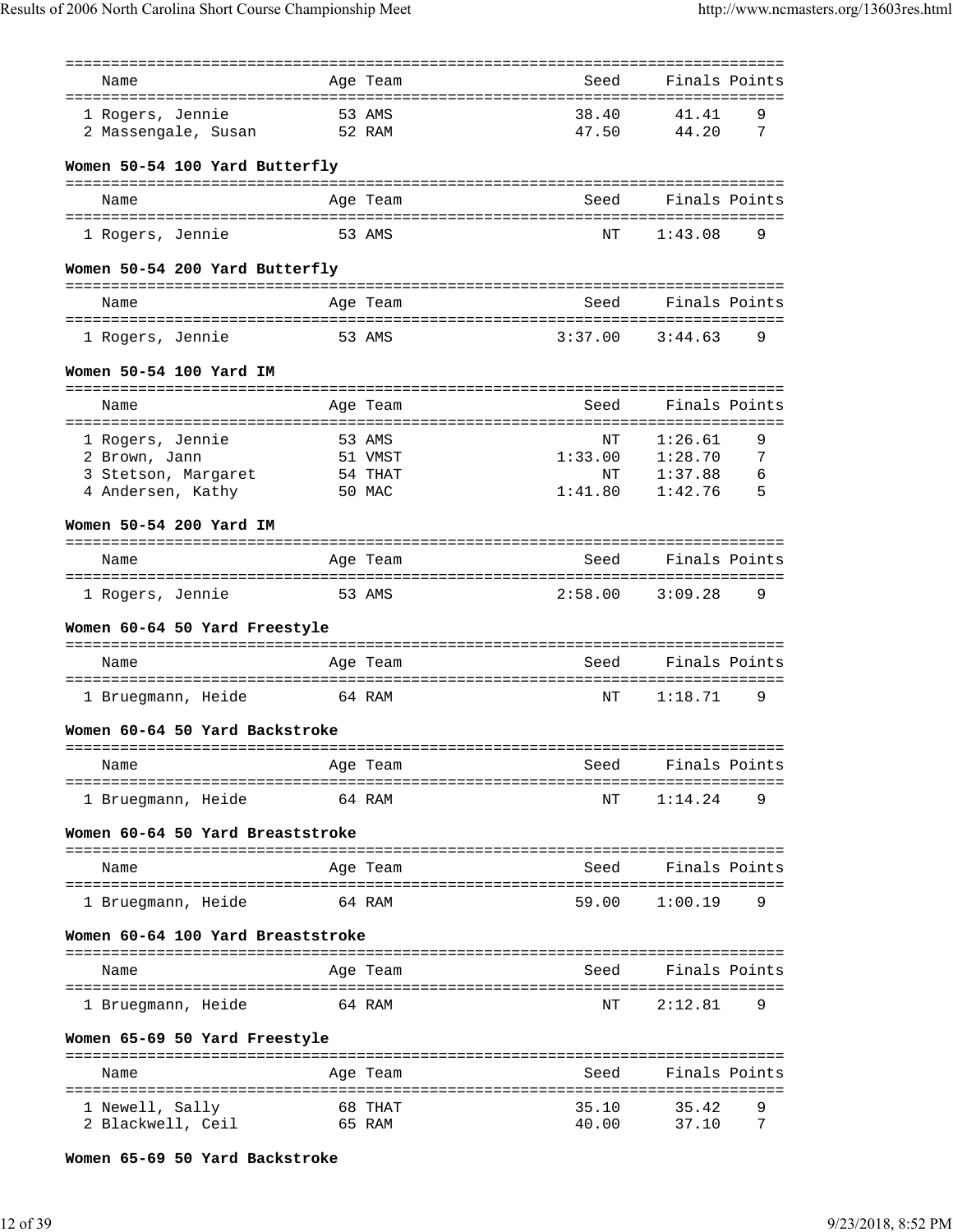| Name                                | Age Team           | Seed           | Finals Points              |
|-------------------------------------|--------------------|----------------|----------------------------|
| 1 Blackwell, Ceil                   | 65 RAM             | 49.00          | 44.67<br>9                 |
| 2 Newell, Sally                     | 68 THAT            | 44.03          | 7<br>44.82                 |
| Women 65-69 100 Yard Backstroke     |                    |                |                            |
| Name                                | Age Team           | Seed           | Finals Points              |
|                                     |                    |                |                            |
| 1 Blackwell, Ceil                   | 65 RAM             | 1:43.00        | 9<br>1:43.28               |
| Women 65-69 50 Yard Breaststroke    |                    |                |                            |
| Name                                | Age Team           | Seed           | Finals Points              |
| 1 Stroupe, Dawn                     | 67 RAM             | 51.05          | 9<br>53.97                 |
|                                     |                    |                |                            |
| Women 65-69 200 Yard Breaststroke   |                    |                |                            |
| Name                                | Age Team           | Seed           | Finals Points              |
|                                     |                    |                |                            |
| -- Stroupe, Dawn                    | 67 RAM             | 4:01.72        | DO                         |
| Women 65-69 100 Yard IM             |                    |                |                            |
| Name                                | Age Team           | Seed           | Finals Points              |
| 1 Blackwell, Ceil                   | 65 RAM             | 1:40.00        | 1:39.43<br>9               |
|                                     |                    |                |                            |
| Women 65-69 200 Yard IM             |                    |                |                            |
| Name                                | Age Team           | Seed           | Finals Points              |
| 1 Newell, Sally                     | 68 THAT            | 3:25.37        | 3:29.93<br>9               |
|                                     |                    |                |                            |
| Women 70-74 50 Yard Freestyle       |                    |                |                            |
| Name                                | Age Team           | Seed           | Finals Points              |
| 1 Brown, Nancy                      | 70 MARY            | 33.10          | 32.57<br>9                 |
| 2 Robbins-Bonitz, Suzanne           | 72 THAT            | 46.67          | 46.37<br>7                 |
| 3 Wright, Mary                      | 71 VMST            | 4:31.92        | 2:52.90<br>6               |
| Women 70-74 100 Yard Freestyle      |                    |                |                            |
| Name                                | Age Team           | Seed           | Finals Points              |
| 1 Robbins-Bonitz, Suzanne 72 THAT   |                    | 1:43.98        | 1:47.46<br>9               |
| 2 Schaefer, Betty                   | 74 VMST            | 2:10.20        | 7<br>2:04.64               |
| 3 Wright, Mary                      | 71 VMST            | 4:31.93        | 6<br>6:58.69               |
| Women 70-74 50 Yard Backstroke      |                    |                |                            |
| Name                                | Age Team           | Seed           | Finals Points              |
|                                     |                    |                |                            |
| 1 Robbins-Bonitz, Suzanne           | 72 THAT<br>74 VMST | 45.80<br>59.24 | 46.20<br>9<br>7<br>1:04.97 |
| 2 Schaefer, Betty<br>3 Wright, Mary | 71 VMST            | 3:58.00        | 2:28.80<br>6               |
|                                     |                    |                |                            |
|                                     |                    |                |                            |
| Women 70-74 100 Yard Backstroke     |                    |                |                            |
| Name                                | Age Team           | Seed           | Finals Points              |

1 Robbins-Bonitz, Suzanne 72 THAT 1:43.81 1:47.02 9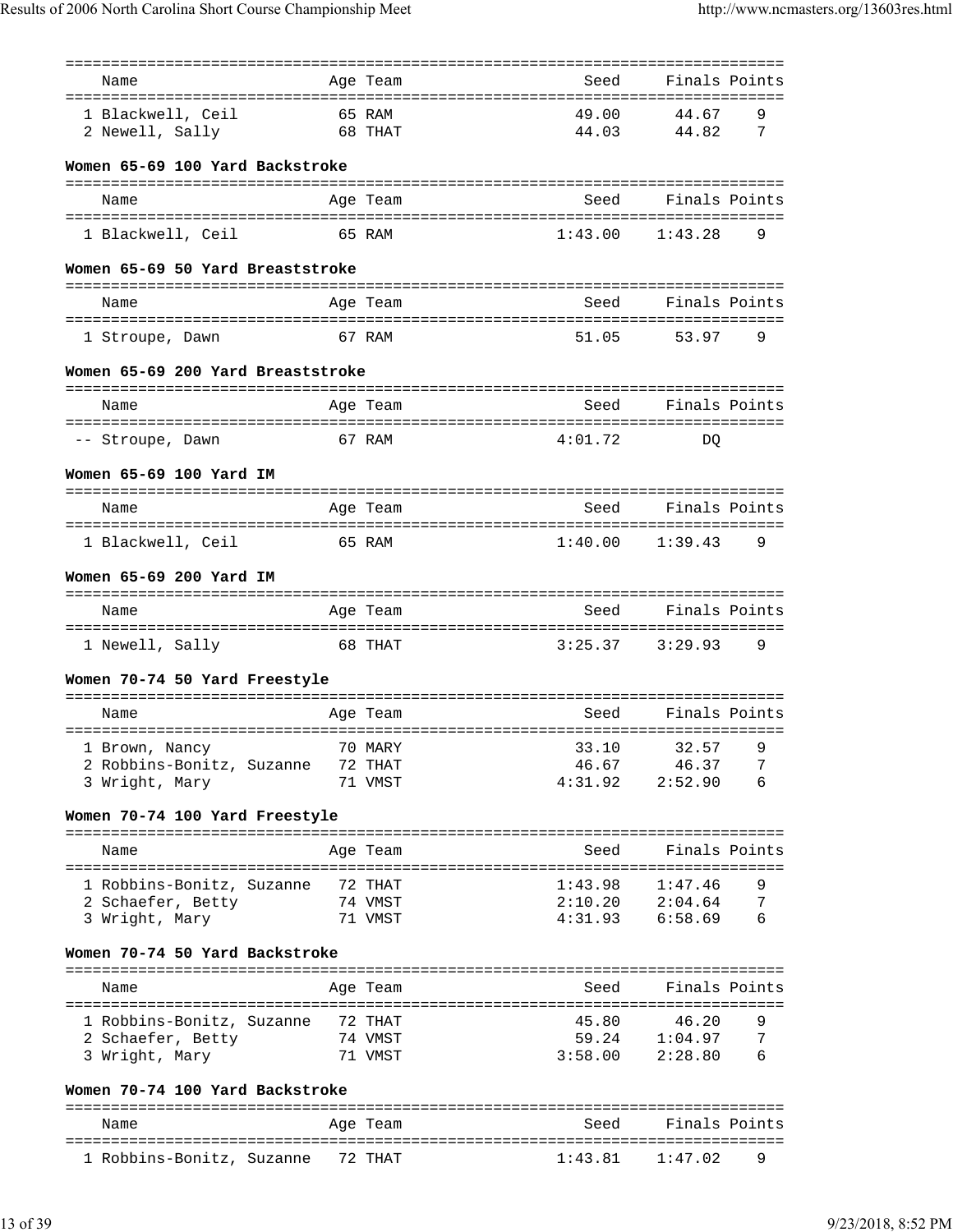| 2 Schaefer, Betty                 |          | 74 VMST        | 2:20.63 | 2:24.90       | 7 |
|-----------------------------------|----------|----------------|---------|---------------|---|
| Women 70-74 200 Yard Backstroke   |          |                |         |               |   |
| Name                              | Age Team |                | Seed    | Finals Points |   |
| 1 Brown, Nancy                    |          | 70 MARY        | 3:03.24 | 2:59.07       | 9 |
| 2 Robbins-Bonitz, Suzanne 72 THAT |          |                | 2:54.80 | 3:57.27       | 7 |
| Women 70-74 50 Yard Breaststroke  |          |                |         |               |   |
| Name                              | Age Team |                | Seed    | Finals Points |   |
| 1 Robbins-Bonitz, Suzanne         | 72 THAT  |                | 57.30   | 1:00.89       | 9 |
| 2 Wright, Mary                    |          | 71 VMST        | 4:31.00 | 3:00.05       | 7 |
| Women 70-74 200 Yard IM           |          |                |         |               |   |
| Name                              | Age Team |                | Seed    | Finals Points |   |
| 1 Brown, Nancy                    |          | 70 MARY        | 3:09.08 | 3:07.70       | 9 |
| Men 18-24 50 Yard Freestyle       |          |                |         |               |   |
| Name                              | Age Team |                | Seed    | Finals Points |   |
| 1 Kulakov, Taras                  | 19 AMS   |                | 23.01   | 22.77         | 9 |
| 2 Smith, Justin                   | 22 NCMS  |                | 22.87   | 23.14         | 7 |
| Men 18-24 100 Yard Freestyle      |          |                |         |               |   |
| Name                              | Age Team |                | Seed    | Finals Points |   |
| 1 Kulakov, Taras                  | 19 AMS   |                | 52.00   | 50.39         | 9 |
| Men 18-24 200 Yard Freestyle      |          |                |         |               |   |
| Name                              | Age Team |                | Seed    | Finals Points |   |
| 1 Kulakov, Taras                  | 19 AMS   |                | 1:56.00 | 1:53.76       | 9 |
| Men 18-24 500 Yard Freestyle      |          |                |         |               |   |
| -------------------<br>Name       |          | ============== | Seed    | Finals Points |   |
|                                   | Age Team |                |         |               |   |
| 1 Kulakov, Taras                  | 19 AMS   |                | 5:15.00 | 5:03.80       | 9 |
| Men 18-24 50 Yard Backstroke      |          |                |         |               |   |
| Name                              | Age Team |                | Seed    | Finals Points |   |
| 1 Kulakov, Taras                  | 19 AMS   |                | 27.99   | 26.84         | 9 |
| Men 18-24 100 Yard Backstroke     |          |                |         |               |   |
| Name                              | Age Team |                | Seed    | Finals Points |   |
| 1 Kulakov, Taras                  | 19 AMS   |                | 1:00.50 | 59.87         | 9 |
|                                   |          |                |         |               |   |
| Men 18-24 50 Yard Butterfly       |          |                |         |               |   |
| Name                              | Age Team |                | Seed    | Finals Points |   |
| 1 Smith, Justin                   |          | 22 NCMS        | 24.02   | 25.10         | 9 |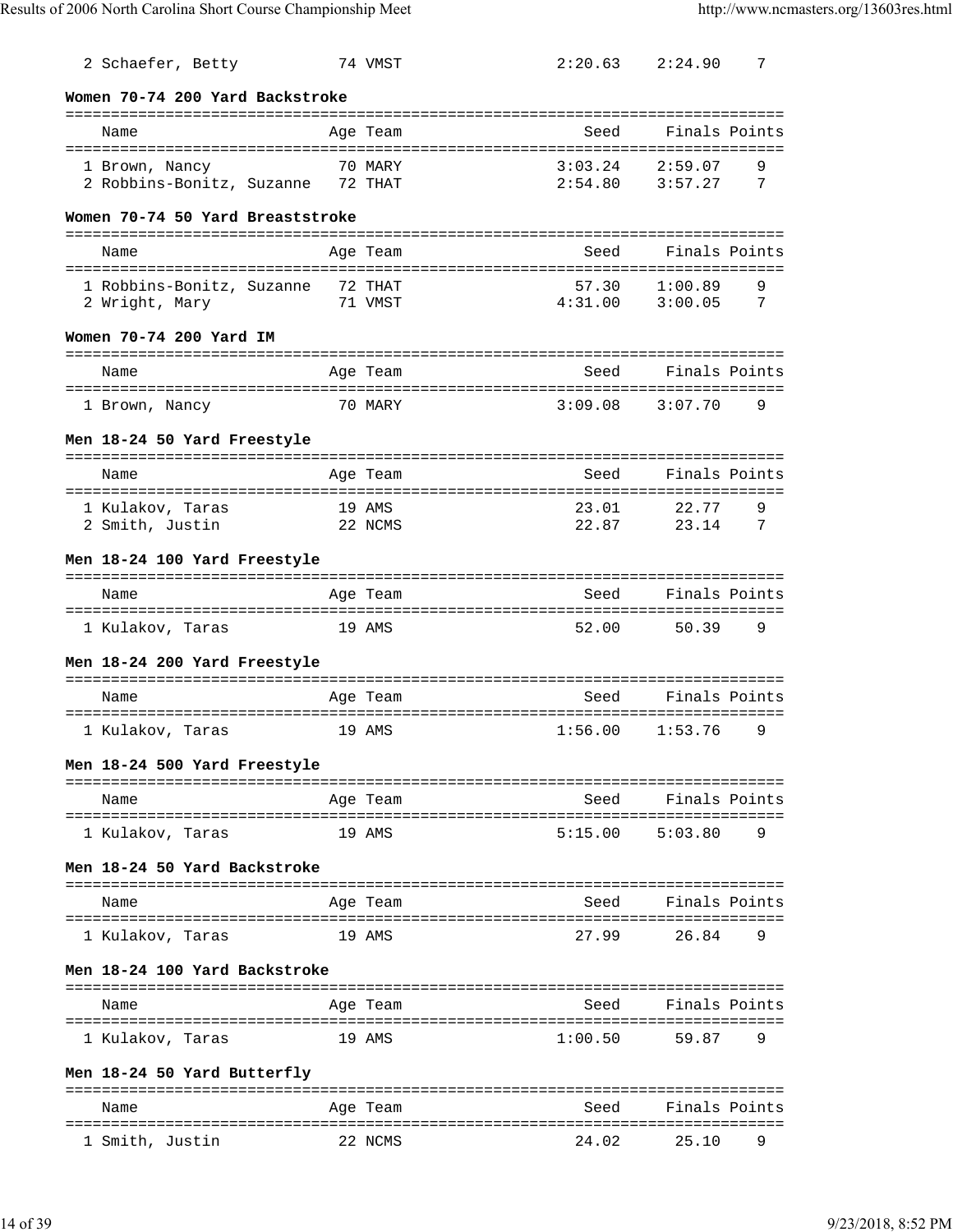| Name                                      |                  | Age Team | Seed                                | Finals Points       |        |
|-------------------------------------------|------------------|----------|-------------------------------------|---------------------|--------|
| 1 Smith, Justin                           | 22 NCMS          |          | 56.75                               | 55.79               | 9      |
| Men 18-24 100 Yard IM                     |                  |          |                                     |                     |        |
| Name                                      |                  | Age Team | Seed                                | Finals Points       |        |
|                                           |                  |          |                                     |                     |        |
| 1 Kulakov, Taras                          | 19 AMS           |          | 1:02.50                             | 58.17               | 9      |
| Men 25-29 50 Yard Freestyle               |                  |          |                                     |                     |        |
| Name                                      |                  | Age Team | Seed                                | Finals Points       |        |
| 1 Pavlov, Ivo                             |                  | 29 HHAC  | 22.40                               | 22.40               | 9      |
| 2 Nikander, Robert                        | 29 DAMA          |          | 24.00                               | 22.85               | 7      |
| 3 Johnson, Patrick                        | 26 AMS           |          | 24.20                               | 24.18               | 6      |
| Men 25-29 100 Yard Freestyle              |                  |          | ----------------------------------- |                     |        |
| Name                                      |                  | Age Team | Seed                                | Finals Points       |        |
| 1 Pavlov, Ivo                             | 29 HHAC          |          | 49.50                               | 49.41               | 9      |
| 2 Nikander, Robert 29 DAMA                |                  |          | 53.50                               | 52.36               | 7      |
| 3 Haberman, Brandon 29 RAM                |                  |          | 57.00                               | 55.55               | 6      |
| 4 McElwee, Matt                           | 29 DAMA          |          | ΝT                                  | 57.17               | 5      |
|                                           |                  |          |                                     |                     |        |
| Men 25-29 200 Yard Freestyle              |                  |          |                                     |                     |        |
| Name                                      |                  | Age Team | Seed                                | Finals Points       |        |
| 1 Pavlov, Ivo                             |                  | 29 HHAC  |                                     | 1:50.34             | 9      |
| 2 Nikander, Robert                        | 29 DAMA          |          | 1:50.00                             | $1:57.00$ $1:58.24$ | 7      |
| 3 Haberman, Brandon                       | 29 RAM           |          | 2:06.00                             | 2:04.19             | б      |
| Men 25-29 500 Yard Freestyle              |                  |          |                                     |                     |        |
| Name                                      |                  | Age Team | Seed                                | Finals Points       |        |
| 1 Nikander, Robert                        |                  | 29 DAMA  | 5:30.00                             | 5:38.20             | 9      |
| 2 McElwee, Matt                           | 29 DAMA          |          |                                     | $6:29.55$ $6:29.73$ | 7      |
| Men 25-29 50 Yard Breaststroke            |                  |          |                                     |                     |        |
| Name                                      |                  | Age Team |                                     | Seed Finals Points  |        |
|                                           |                  |          |                                     |                     |        |
| 1 Johnson, Patrick<br>2 Haberman, Brandon | 26 AMS<br>29 RAM |          | 30.50<br>35.00                      | 31.17<br>34.86      | 9<br>7 |
| Men 25-29 100 Yard Breaststroke           |                  |          |                                     |                     |        |
| Name                                      |                  | Age Team | Seed                                | Finals Points       |        |
| 1 Johnson, Patrick                        | 26 AMS           |          | 1:07.00                             | 1:08.34             | 9      |
| Men 25-29 200 Yard Breaststroke           |                  |          |                                     |                     |        |
| Name                                      |                  | Age Team |                                     | Seed Finals Points  |        |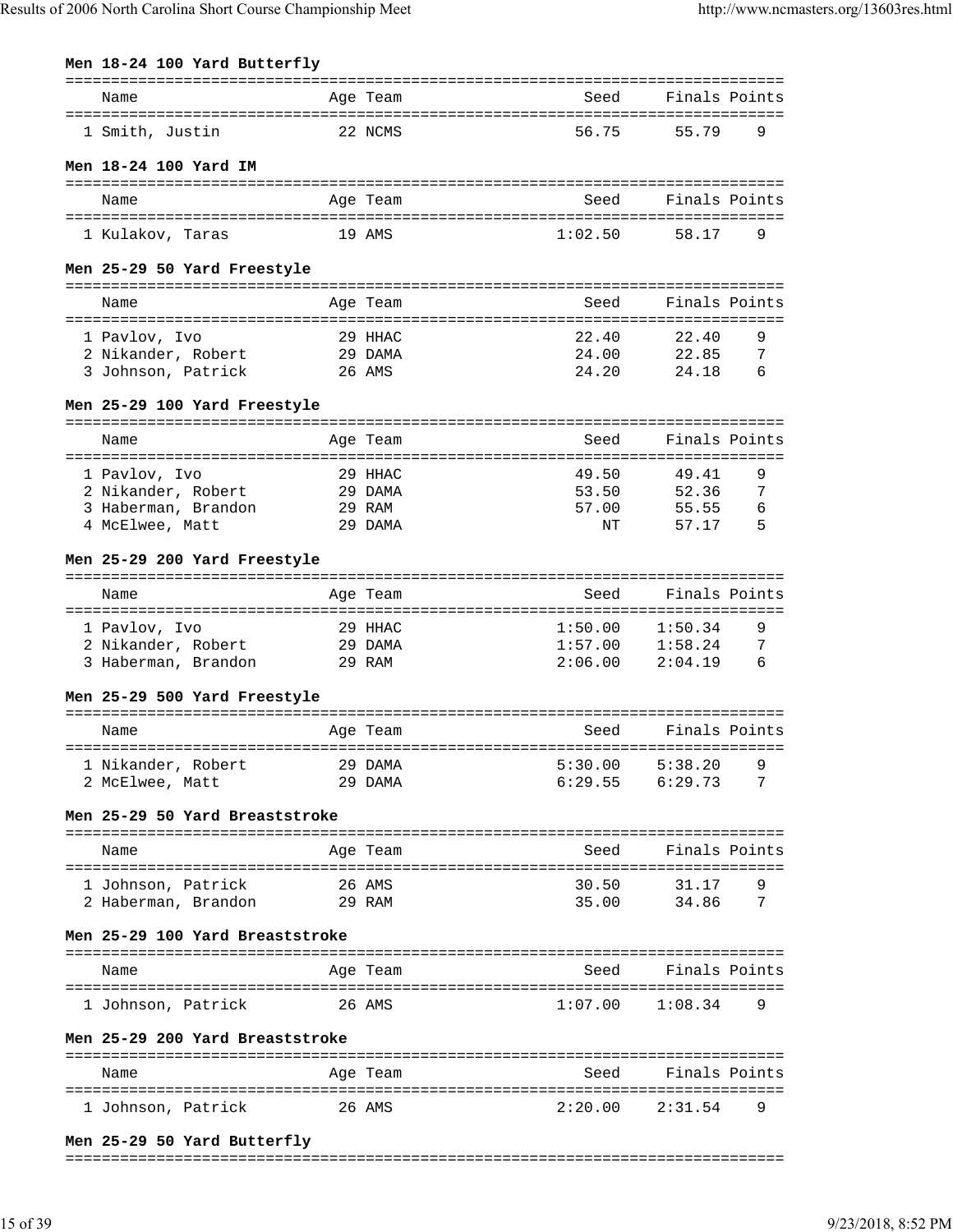| Name                          |                | Age Team | Seed                                          | Finals Points                  |
|-------------------------------|----------------|----------|-----------------------------------------------|--------------------------------|
|                               |                |          |                                               |                                |
| 1 Nikander, Robert            |                | 29 DAMA  | 28.30                                         | 25.30<br>9                     |
| 2 Johnson, Patrick            |                | 26 AMS   | 27.20                                         | 7<br>29.02                     |
|                               |                |          |                                               |                                |
| Men 25-29 100 Yard Butterfly  |                |          |                                               |                                |
| Name                          |                | Age Team | Seed                                          | Finals Points                  |
|                               |                |          |                                               |                                |
| 1 Nikander, Robert            |                | 29 DAMA  | 1:05.00                                       | 1:00.97<br>9                   |
|                               |                |          |                                               |                                |
| Men 25-29 100 Yard IM         |                |          |                                               |                                |
|                               |                |          |                                               |                                |
| Name                          |                | Age Team | Seed                                          | Finals Points                  |
|                               |                |          |                                               |                                |
| 1 Pavlov, Ivo                 |                | 29 HHAC  | 55.00<br>1:02.50                              | 56.70<br>9<br>7<br>1:02.77     |
| 2 Johnson, Patrick            |                | 26 AMS   |                                               |                                |
| Men 25-29 200 Yard IM         |                |          |                                               |                                |
|                               |                |          |                                               |                                |
| Name                          |                | Age Team | Seed                                          | Finals Points                  |
|                               |                |          |                                               |                                |
| 1 Pavlov, Ivo                 |                | 29 HHAC  | 2:03.33                                       | 9<br>2:06.03                   |
| 2 Johnson, Patrick            |                | 26 AMS   | 2:12.00                                       | 2:22.35<br>7                   |
|                               |                |          |                                               |                                |
| Men 30-34 50 Yard Freestyle   |                |          |                                               |                                |
| Name                          |                | Age Team | -------------------------------------<br>Seed | Finals Points                  |
| ====================          | ============== |          |                                               | ============================== |
| 1 Merino, Jose                |                | 33 NCMS  | 21.90                                         | 9<br>22.19                     |
| 2 Sacerio, Carlos             |                | 31 RAM   | 22.30                                         | 23.52<br>7                     |
| 3 Green, Marcus               |                | 31 NCMS  | 23.91                                         | 6<br>24.38                     |
| 4 Parr, Derek                 |                | 31 DAMA  | 25.18                                         | 5<br>25.23                     |
| 5 Allen, Scott                |                | 34 RAM   | 24.50                                         | 4<br>25.30                     |
| 6 Murphy, Jimmy               |                | 30 DAMA  | 24.88                                         | 3<br>25.46                     |
| 7 Su, Billy                   |                | 32 RAM   | 28.01                                         | $\overline{2}$<br>26.56        |
|                               |                |          |                                               |                                |
| Men 30-34 100 Yard Freestyle  |                |          |                                               |                                |
|                               |                |          |                                               |                                |
| Name                          |                | Age Team | Seed                                          | Finals Points                  |
|                               |                |          |                                               |                                |
| 1 Walker, Samuel              |                | 30 AMS   | 52.00                                         | 51.57<br>9                     |
| 2 Sacerio, Carlos             |                | 31 RAM   | 52.00                                         | 52.24<br>7                     |
| 3 Parr, Derek                 |                | 31 DAMA  | 57.32                                         | 6<br>55.93                     |
| 4 Murphy, Jimmy               |                | 30 DAMA  | 56.43                                         | 5<br>58.29                     |
| 5 Sevick, Chris               |                | 31 DAMA  | 58.61                                         | 58.51<br>4                     |
|                               |                |          |                                               |                                |
| Men 30-34 200 Yard Freestyle  |                |          |                                               |                                |
| Name                          |                | Age Team | Seed                                          | Finals Points                  |
|                               |                |          |                                               |                                |
| 1 Merino, Jose                |                | 33 NCMS  | 1:49.00                                       | 1:49.37<br>9                   |
| 2 Sacerio, Carlos             |                | 31 RAM   | 1:55.00                                       | 1:58.97<br>7                   |
| 3 Monast, Jonas               |                | 34 DAMA  | 2:10.00                                       | 2:10.96<br>6                   |
| 4 Green, Marcus               |                | 31 NCMS  | 2:12.65                                       | 2:11.06<br>5                   |
|                               |                |          |                                               |                                |
| Men 30-34 500 Yard Freestyle  |                |          |                                               |                                |
|                               |                |          |                                               |                                |
| Name                          |                | Age Team | Seed                                          | Finals Points                  |
|                               |                |          |                                               | 9                              |
| 1 Murphy, Jimmy               |                | 30 DAMA  | 5:54.86                                       | 6:02.78                        |
| Men 30-34 1000 Yard Freestyle |                |          |                                               |                                |
|                               |                |          |                                               |                                |
| Name                          |                | Age Team | Seed                                          | Finals Points                  |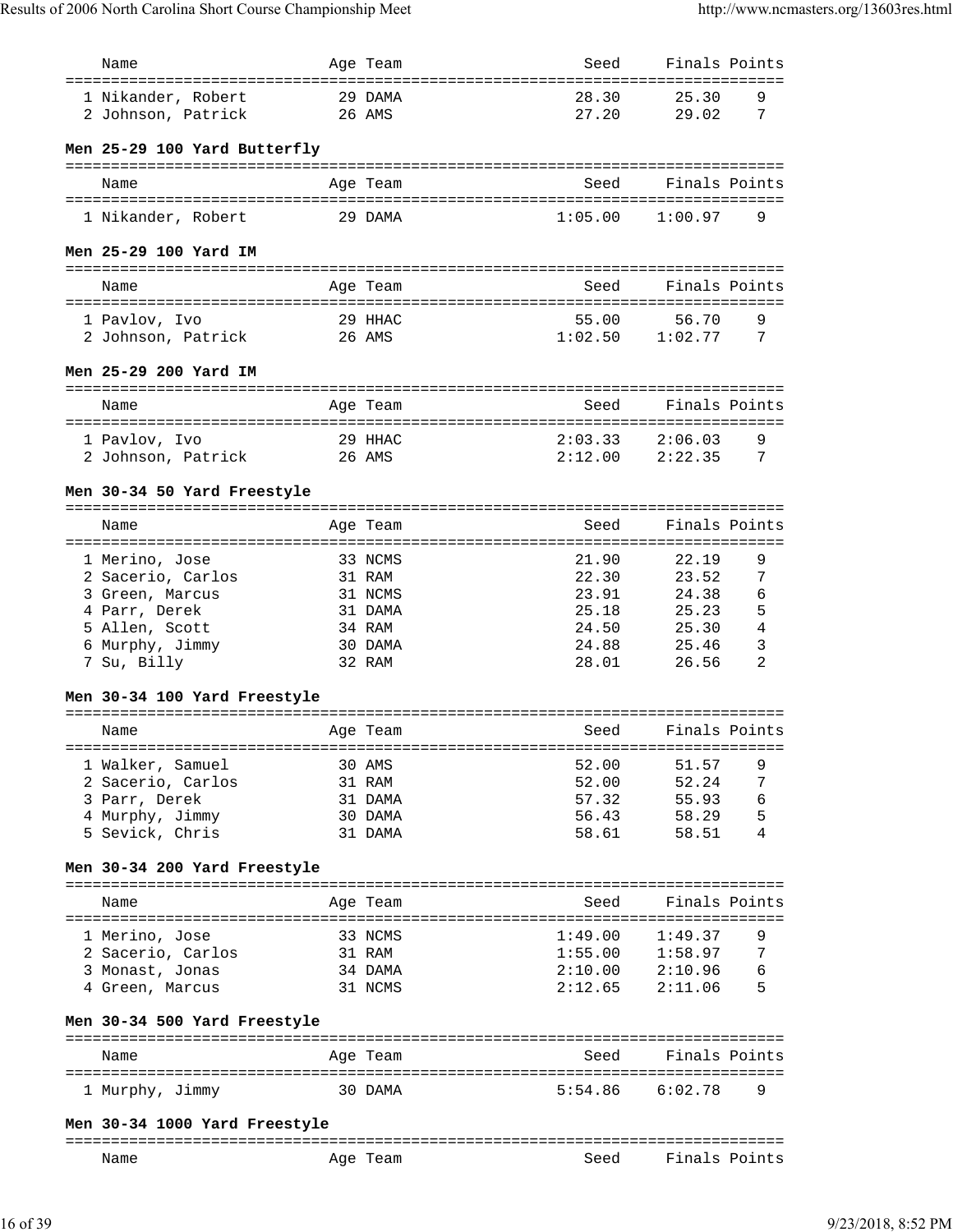|                                 |         |          | -------- |                     |   |
|---------------------------------|---------|----------|----------|---------------------|---|
| 1 Su, Billy                     |         | 32 RAM   | 12:30.00 | 11:37.82            | 9 |
| 2 Murphy, Jimmy                 | 30 DAMA |          | NT       | 12:13.90            | 7 |
|                                 |         |          |          |                     | 6 |
| 3 Monast, Jonas                 |         | 34 DAMA  | ΝT       | 12:23.51            |   |
|                                 |         |          |          |                     |   |
| Men 30-34 50 Yard Backstroke    |         |          |          |                     |   |
|                                 |         |          |          |                     |   |
| Name                            |         | Age Team | Seed     | Finals Points       |   |
|                                 |         |          |          |                     |   |
| 1 Sevick, Chris                 |         | 31 DAMA  | 30.30    | 29.93               | 9 |
|                                 |         |          |          |                     |   |
| 2 Murphy, Jimmy                 |         | 30 DAMA  | 30.19    | 30.11               | 7 |
| 3 Su, Billy                     |         | 32 RAM   | 35.01    | 32.40               | 6 |
| 4 Parr, Derek                   |         | 31 DAMA  | 32.62    | 32.73               | 5 |
|                                 |         |          |          |                     |   |
| Men 30-34 100 Yard Backstroke   |         |          |          |                     |   |
|                                 |         |          |          |                     |   |
| Name                            |         | Age Team | Seed     | Finals Points       |   |
|                                 |         |          |          |                     |   |
|                                 |         |          |          |                     |   |
| 1 Sevick, Chris                 | 31 DAMA |          | 1:05.05  | 1:05.20             | 9 |
| 2 Murphy, Jimmy                 | 30 DAMA |          |          | $1:04.28$ $1:07.65$ | 7 |
|                                 |         |          |          |                     |   |
| Men 30-34 50 Yard Breaststroke  |         |          |          |                     |   |
|                                 |         |          |          |                     |   |
| Name                            |         | Age Team | Seed     | Finals Points       |   |
|                                 |         |          |          |                     |   |
|                                 |         |          |          |                     |   |
| 1 Parr, Derek                   |         | 31 DAMA  | 30.46    | 31.45               | 9 |
| 2 Murphy, Jimmy                 | 30 DAMA |          | 32.61    | 33.84               | 7 |
| 3 Su, Billy                     |         | 32 RAM   | 36.01    | 35.58               | 6 |
|                                 |         |          |          |                     |   |
| Men 30-34 100 Yard Breaststroke |         |          |          |                     |   |
|                                 |         |          |          |                     |   |
|                                 |         |          | Seed     | Finals Points       |   |
| Name                            |         | Age Team |          |                     |   |
|                                 |         |          |          |                     |   |
| 1 Walker, Samuel                |         | 30 AMS   | 1:04.00  | 1:03.17             | 9 |
| 2 Parr, Derek                   |         | 31 DAMA  | 1:05.57  | 1:09.97             | 7 |
| 3 Aber, Dan                     |         | 32 RAM   | ΝT       | 1:11.47             | 6 |
| 4 Murphy, Jimmy                 |         | 30 DAMA  | 1:10.76  | 1:12.14             | 5 |
| 5 Monast, Jonas                 |         | 34 DAMA  | ΝT       | 1:16.89             | 4 |
|                                 |         |          |          |                     |   |
| 6 Stanley, Marshall             |         | 32 DAMA  | 1:35.00  | 1:31.85             | 3 |
|                                 |         |          |          |                     |   |
| Men 30-34 200 Yard Breaststroke |         |          |          |                     |   |
|                                 |         |          |          |                     |   |
| Name                            |         | Age Team | Seed     | Finals Points       |   |
|                                 |         |          |          |                     |   |
| 1 Walker, Samuel                |         | 30 AMS   | 2:23.00  | 2:21.77             | 9 |
|                                 |         |          |          |                     | 7 |
| 2 Aber, Dan                     |         | 32 RAM   |          | NT 2:33.62          |   |
| 3 Stanley, Marshall 32 DAMA     |         |          | NΤ       | 3:30.53             | 6 |
|                                 |         |          |          |                     |   |
| Men 30-34 50 Yard Butterfly     |         |          |          |                     |   |
|                                 |         |          |          |                     |   |
| Name                            |         | Age Team | Seed     | Finals Points       |   |
|                                 |         |          |          |                     |   |
| 1 Sacerio, Carlos               |         | 31 RAM   | 26.00    | 26.04               | 9 |
|                                 |         |          |          |                     |   |
| 2 Sevick, Chris                 |         | 31 DAMA  | 27.48    | 27.78               | 7 |
| 3 Parr, Derek                   |         | 31 DAMA  | 30.49    | 27.95               | 6 |
| 4 Su, Billy                     |         | 32 RAM   |          | 28.01 28.44         | 5 |
| 5 Allen, Scott                  |         | 34 RAM   | 30.00    | 29.42               | 4 |
|                                 |         |          |          |                     |   |
| Men 30-34 100 Yard Butterfly    |         |          |          |                     |   |
|                                 |         |          |          |                     |   |
|                                 |         |          |          |                     |   |
| Name                            |         | Age Team | Seed     | Finals Points       |   |
|                                 |         |          |          |                     |   |
| 1 Merino, Jose                  |         | 33 NCMS  | 52.00    | 51.78               | 9 |
| 2 Sacerio, Carlos               |         | 31 RAM   |          | 56.15 59.09         | 7 |
| 3 Sevick, Chris                 |         | 31 DAMA  |          | $1:02.38$ $1:01.91$ | 6 |
|                                 |         |          |          |                     |   |
|                                 |         |          |          |                     |   |
|                                 |         |          |          |                     |   |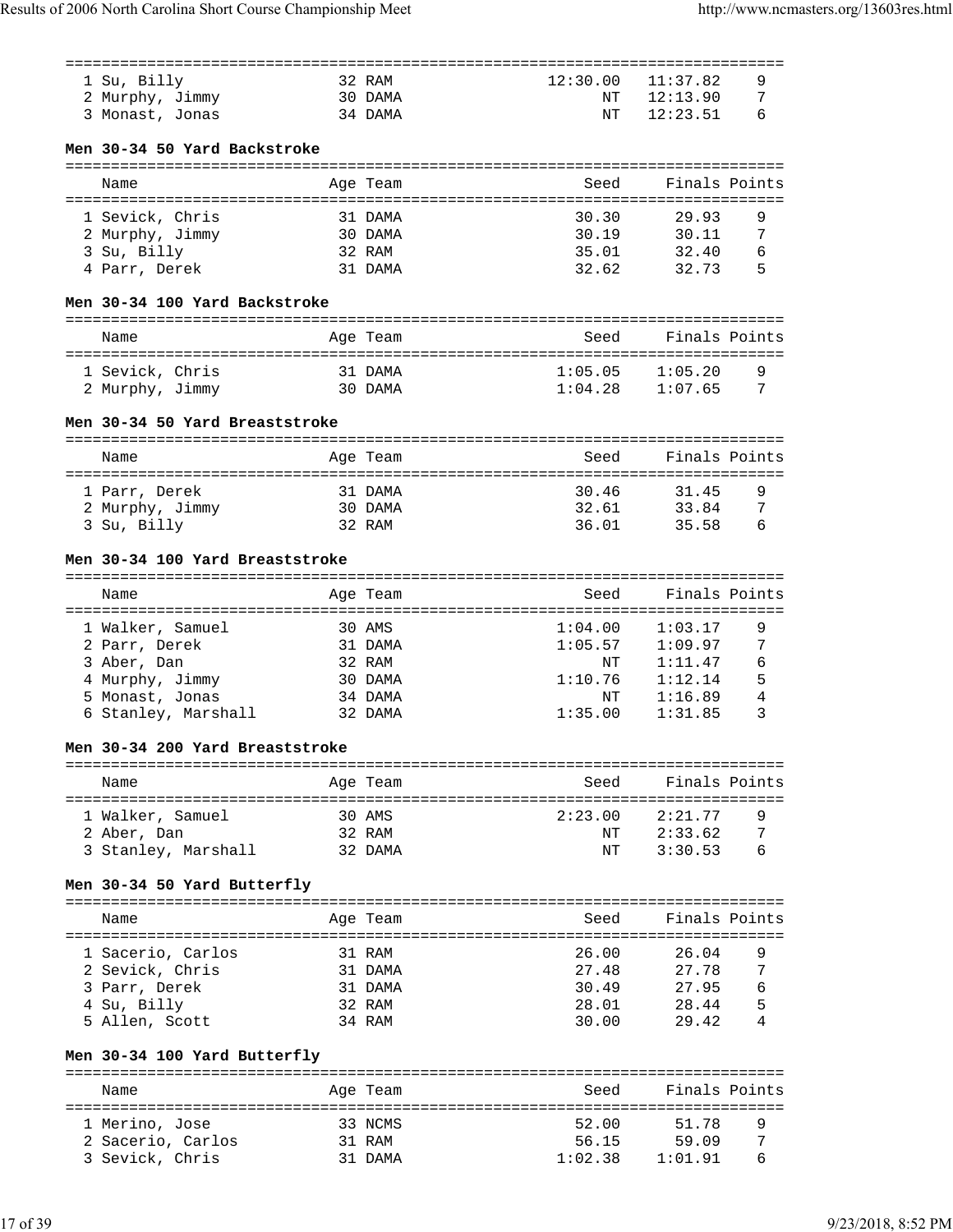| 4 Green, Marcus                                |                | 31 NCMS  |          | 58.81 1:02.27       | 5              |
|------------------------------------------------|----------------|----------|----------|---------------------|----------------|
| Men 30-34 100 Yard IM                          |                |          |          |                     |                |
| Name                                           |                | Age Team | Seed     | Finals Points       |                |
| -- Murphy, Jimmy                               | 30 DAMA        |          | 1:02.04  | DO                  |                |
| Men 30-34 200 Yard IM                          |                |          |          |                     |                |
| Name                                           |                | Age Team | Seed     | Finals Points       |                |
| 1 Murphy, Jimmy                                |                | 30 DAMA  | 2:17.87  | 2:21.72             | 9              |
| 2 Monast, Jonas                                |                | 34 DAMA  | NΤ       | 2:27.59             | 7              |
| Men 35-39 50 Yard Freestyle                    |                |          |          |                     |                |
| Name                                           |                | Age Team | Seed     | Finals Points       |                |
| 1 Farrell, Andrew                              |                | 35 RAM   | 22.41    | 23.39               | 9              |
| 2 Andersen, Morten                             |                | 35 MAC   | 23.76    | 23.48               | 7              |
|                                                |                |          | 22.91    | 23.49               | 6              |
| 3 Pletcher, Todd                               |                | 36 WYM   |          |                     |                |
| 4 Tuermoes, Nicolai                            |                | 35 DAMA  | 23.90    | 23.50               | 5              |
| 5 Cook, Mathew                                 |                | 36 AMS   | 24.52    | 23.93               | 4              |
| 6 Lee, Larry                                   |                | 37 MAC   | 26.00    | 24.15               | 3              |
| 7 Newton, Robert                               |                | 35 DAMA  | 35.58    | 35.35               | $\overline{2}$ |
| Men 35-39 100 Yard Freestyle                   |                |          |          |                     |                |
| Name                                           |                | Age Team | Seed     | Finals Points       |                |
| 1 Farrell, Andrew                              |                | 35 RAM   | 48.37    | 50.51               | 9              |
|                                                |                |          | 49.50    | 51.09               |                |
| 2 Tuermoes, Nicolai                            |                | 35 DAMA  |          |                     | 7              |
| 3 Pletcher, Todd                               |                | 36 WYM   | 49.87    | 51.30               | 6              |
| 4 Lane, Will                                   | 35 M3          |          | 52.90    | 51.37               | 5              |
| 5 Cook, Mathew                                 |                | 36 AMS   | 54.93    | 53.52               | 4              |
| 6 Newton, Robert                               |                | 35 DAMA  | 1:35.32  | 1:24.76             | 3              |
| Men 35-39 200 Yard Freestyle                   |                |          |          |                     |                |
| Name                                           |                | Age Team | Seed     | Finals Points       |                |
| :========================<br>1 Farrell, Andrew | ============== | 35 RAM   | 1:44.95  | 1:50.56             | 9              |
| 2 Lee, Larry                                   |                | 37 MAC   | 2:01.25  | 1:57.84             | 7              |
| 3 Newton, Robert                               |                | 35 DAMA  | 3:39.00  | 3:23.06             | 6              |
| Men 35-39 500 Yard Freestyle                   |                |          |          |                     |                |
| Name                                           |                | Age Team |          | Seed Finals Points  |                |
| 1 Farrell, Andrew                              | 35 RAM         |          |          | $4:52.84$ $5:12.56$ | 9              |
| 2 Newton, Robert                               | 35 DAMA        |          | 9:35.78  | 9:20.96             | 7              |
| Men 35-39 1650 Yard Freestyle                  |                |          |          |                     |                |
|                                                |                |          |          |                     |                |
| Name                                           |                | Age Team | Seed     | Finals Points       |                |
| 1 Farrell, Andrew                              |                | 35 RAM   | 17:34.77 | 18:55.17            | 9              |
| Men 35-39 50 Yard Backstroke                   |                |          |          |                     |                |
| Name                                           |                | Age Team | Seed     | Finals Points       |                |
|                                                |                |          |          |                     |                |
| 1 Lane, Will                                   | 35 M3          |          | 26.50    | 25.78               | 9              |
| 2 Pletcher, Todd                               |                | 36 WYM   | 25.79    | 27.19               | 7              |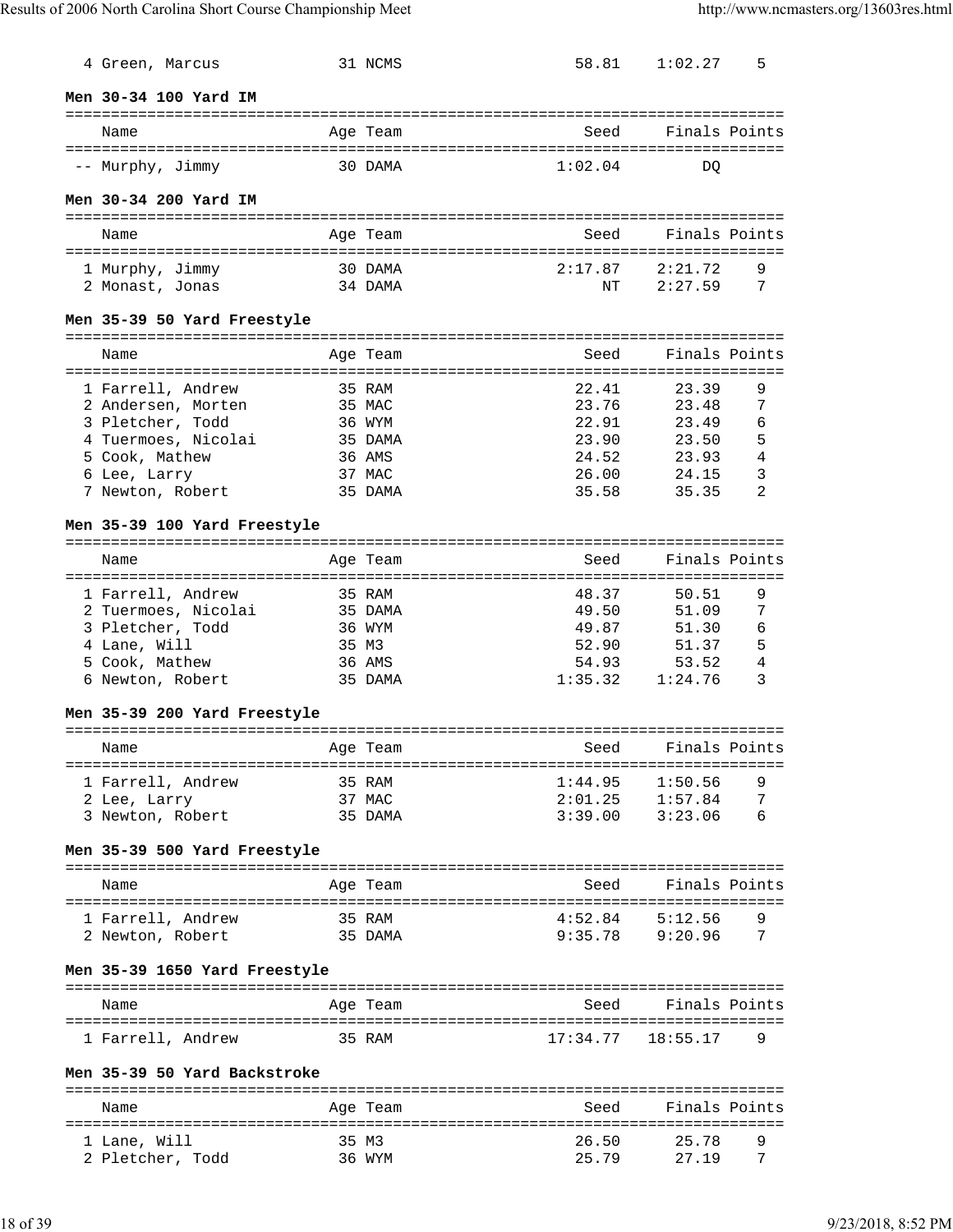| 3 Farrell, Andrew                      |             | 35 RAM   | 26.48                         | 27.41              | 6 |
|----------------------------------------|-------------|----------|-------------------------------|--------------------|---|
| 4 Cook, Mathew                         |             | 36 AMS   | 31.32                         | 28.69              | 5 |
| 5 Lee, Larry                           |             | 37 MAC   | 29.82                         | 28.77              | 4 |
|                                        |             |          |                               |                    |   |
| Men 35-39 100 Yard Backstroke          |             |          |                               |                    |   |
|                                        |             |          |                               |                    |   |
| Name                                   |             | Age Team | Seed                          | Finals Points      |   |
|                                        |             |          |                               |                    |   |
| 1 Farrell, Andrew                      |             | 35 RAM   | 55.94                         | 56.65              | 9 |
| 2 Lane, Will                           |             | 35 M3    | 56.90                         | 57.55              | 7 |
| 3 Pletcher, Todd                       |             | 36 WYM   | 59.03                         | 58.88              | 6 |
| 4 Cook, Mathew                         |             | 36 AMS   | 1:07.08                       | 1:01.95            | 5 |
|                                        |             |          |                               |                    |   |
| Men 35-39 50 Yard Breaststroke         |             |          |                               |                    |   |
|                                        |             |          |                               |                    |   |
| Name                                   |             | Age Team | Seed                          | Finals Points      |   |
|                                        |             |          |                               |                    |   |
| 1 Andersen, Morten                     |             | 35 MAC   | 29.48                         | 29.83              | 9 |
| 2 Cook, Mathew                         |             | 36 AMS   | 32.03                         | 32.25              | 7 |
|                                        |             |          |                               |                    |   |
| Men 35-39 100 Yard Breaststroke        |             |          |                               |                    |   |
|                                        |             |          |                               |                    |   |
| Name                                   |             | Age Team | Seed                          | Finals Points      |   |
|                                        |             |          |                               |                    |   |
| 1 Cook, Mathew                         |             | 36 AMS   | 1:14.73                       | 1:07.49            | 9 |
|                                        |             |          |                               |                    |   |
| Men 35-39 50 Yard Butterfly            |             |          |                               |                    |   |
|                                        |             |          |                               |                    |   |
| Name                                   |             | Age Team | Seed                          | Finals Points      |   |
|                                        |             |          |                               |                    |   |
| 1 Cook, Mathew                         |             | 36 AMS   | 27.33                         | 27.06              | 9 |
| 2 Pletcher, Todd                       |             | 36 WYM   | ΝT                            | 27.98              | 7 |
|                                        |             |          |                               |                    |   |
|                                        |             |          |                               |                    |   |
| Men 35-39 100 Yard Butterfly           |             |          |                               |                    |   |
|                                        |             |          |                               |                    |   |
| Name                                   |             | Age Team | Seed                          | Finals Points      |   |
|                                        | :========== |          | ============================= |                    |   |
| 1 Andersen, Morten                     |             | 35 MAC   | 54.60                         | 54.93              | 9 |
| 2 Lane, Will                           | 35 M3       |          | 56.90                         | 55.45              | 7 |
| 3 Tuermoes, Nicolai                    |             | 35 DAMA  | 55.80                         | 56.10              | 6 |
| 4 Cook, Mathew                         |             | 36 AMS   | 1:01.25                       | 59.09              | 5 |
| 5 Lee, Larry                           |             | 37 MAC   | 59.65                         | 1:00.59            | 4 |
|                                        |             |          |                               |                    |   |
| Men 35-39 200 Yard Butterfly           |             |          |                               |                    |   |
|                                        |             |          |                               |                    |   |
| Name                                   |             | Age Team | Seed                          | Finals Points      |   |
|                                        |             |          |                               |                    |   |
| 1 Andersen, Morten                     | 35 MAC      |          | 2:04.80                       | 2:06.41            | 9 |
|                                        |             |          |                               |                    |   |
| Men 35-39 100 Yard IM                  |             |          |                               |                    |   |
|                                        |             |          |                               |                    |   |
| Name                                   |             | Age Team | Seed                          | Finals Points      |   |
|                                        |             |          |                               |                    |   |
| 1 Andersen, Morten                     |             | 35 MAC   | 57.60                         | 57.39              | 9 |
| 2 Tuermoes, Nicolai                    |             | 35 DAMA  | 58.00                         | 57.74              | 7 |
| 3 Pletcher, Todd                       |             | 36 WYM   | 57.10                         | 59.66              | 6 |
| 4 Cook, Mathew                         |             | 36 AMS   | $1:01.67$ $1:00.14$           |                    | 5 |
|                                        |             |          |                               |                    |   |
| Men 35-39 200 Yard IM                  |             |          |                               |                    |   |
|                                        |             |          |                               |                    |   |
| Name                                   |             | Age Team |                               | Seed Finals Points |   |
|                                        |             |          |                               |                    |   |
| 1 Tuermoes, Nicolai                    |             | 35 DAMA  | 2:04.30                       | 2:06.37            | 9 |
| 2 Andersen, Morten<br>3 Pletcher, Todd |             | 35 MAC   | 2:04.50                       | 2:09.49<br>2:11.16 | 7 |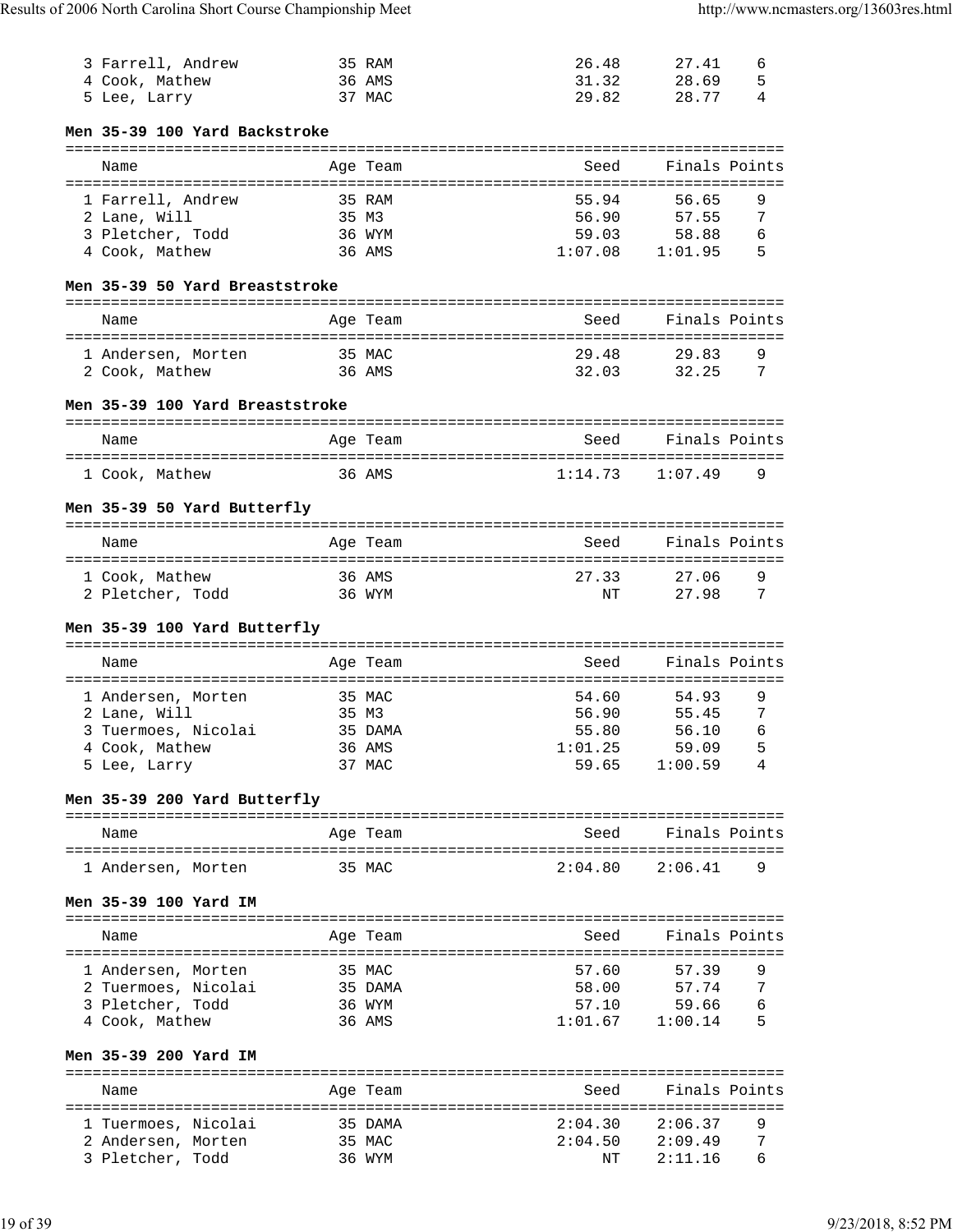| 4 Cook, Mathew | 36 AMS | 2:17.39 2:11.98 5     |  |
|----------------|--------|-----------------------|--|
| 5 Lee, Larry   | 37 MAC | $2:25.51$ $2:14.12$ 4 |  |

#### **Men 40-44 50 Yard Freestyle**

| Name                  |  | Age Team      | Seed  | Finals Points |                |
|-----------------------|--|---------------|-------|---------------|----------------|
|                       |  | 42 RAM        | 22.10 | 22.24         | 9              |
| 1 Stewart, Henry      |  |               |       |               |                |
| 2 Goldman, Brian      |  | 41 RAM        | 24.20 | 23.68         | 7              |
| 3 Fritsch, Dan        |  | 41 THAT       | 25.00 | 24.39         | 6              |
| 4 Bacon, David        |  | 42 TYRA       | 25.00 | 24.60         | 5              |
| 5 Slocum, Christopher |  | 40 THAT       | 25.00 | 24.63         | 4              |
| 6 Fary, Robert        |  | 41 CSM        | 25.00 | 25.63         | 3              |
| 7 Parker, Lee         |  | 44 Unattached | NT    | 26.05         | $\mathfrak{D}$ |
| 8 Smith, Christopher  |  | 40 NCMS       | 28.50 | 26.15         |                |
| 9 Mangrum, John       |  | 43 RAM        | 26.17 | 26.16         |                |
| 10 Dickerman, Dwight  |  | 44 MAC        | 27.09 | 27.79         |                |
| 11 Roerden, Jeffery   |  | 44 RAM        | 31.00 | 31.79         |                |
| 12 Gilmore, John      |  | 42 NCMS       | 30.80 | 31.80         |                |

#### **Men 40-44 100 Yard Freestyle**

| Name                | Age Team | Seed    | Finals Points |   |
|---------------------|----------|---------|---------------|---|
| 1 Stewart, Henry    | 42 RAM   | 49.50   | 49.02         | 9 |
| 2 Goldman, Brian    | 41 RAM   | 53.00   | 52.05         | 7 |
| 3 Fritsch, Dan      | 41 THAT  | 57.00   | 53.88         | 6 |
| 4 Bacon, David      | 42 TYRA  | 55.00   | 54.85         | 5 |
| 5 DeWitt, Martin    | 41 THAT  | 1:10.00 | 58.77         | 4 |
| 6 Dickerman, Dwight | 44 MAC   | NΤ      | 1:01.82       | 3 |
| 7 Love, Robert      | 43 DAMA  | 1:08.00 | 1:04.10       | 2 |
| 8 Gilmore, John     | 42 NCMS  | 1:10.00 | 1:08.19       |   |
| 9 Roerden, Jeffery  | 44 RAM   | 1:14.00 | 1:11.83       |   |
|                     |          |         |               |   |

## **Men 40-44 200 Yard Freestyle**

=============================================================================== Name **Age Team** Age Team Seed Finals Points =============================================================================== 1 Goldman, Brian 141 RAM<br>2 Fary, Robert 11 CSM 2 Fary, Robert 41 CSM 2:03.00 2:00.73 7 3 Slocum, Christopher 40 THAT 1:57.00 2:01.34 6 4 Bacon, David<br>
42 TYRA<br>
5 DeWitt, Martin 41 THAT<br>
6 Roerden, Jeffery 44 RAM<br>
44 RAM<br>
44 RAM<br>
2:45.00 2:40.58 3 5 DeWitt, Martin 41 THAT NT 2:13.84 4 6 Roerden, Jeffery 44 RAM 2:45.00 2:40.58 3

#### **Men 40-44 500 Yard Freestyle**

| Name               | Age Team | Seed    | Finals Points |   |
|--------------------|----------|---------|---------------|---|
| 1 Bacon, David     | 42 TYRA  | 6:15.00 | 5:58.82       | q |
| 2 Roerden, Jeffery | 44 RAM   | 7:20.00 | 7:07 41       |   |

#### **Men 40-44 1650 Yard Freestyle**

| Name               | Age Team | Seed              | Finals Points |
|--------------------|----------|-------------------|---------------|
| 1 Fary, Robert     | 41 CSM   | 19:08.00 18:57.06 | q             |
| 2 Roerden, Jeffery | 44 RAM   | 24:28.00          | 24:20.35      |

#### **Men 40-44 50 Yard Backstroke**

| Name             | Age Team | Seed  | Finals Points |   |
|------------------|----------|-------|---------------|---|
| 1 Stewart, Henry | 42 RAM   | 30.00 | 27.23         | q |
| 2 Fritsch, Dan   | 41 THAT  | 31.00 | 28.44         |   |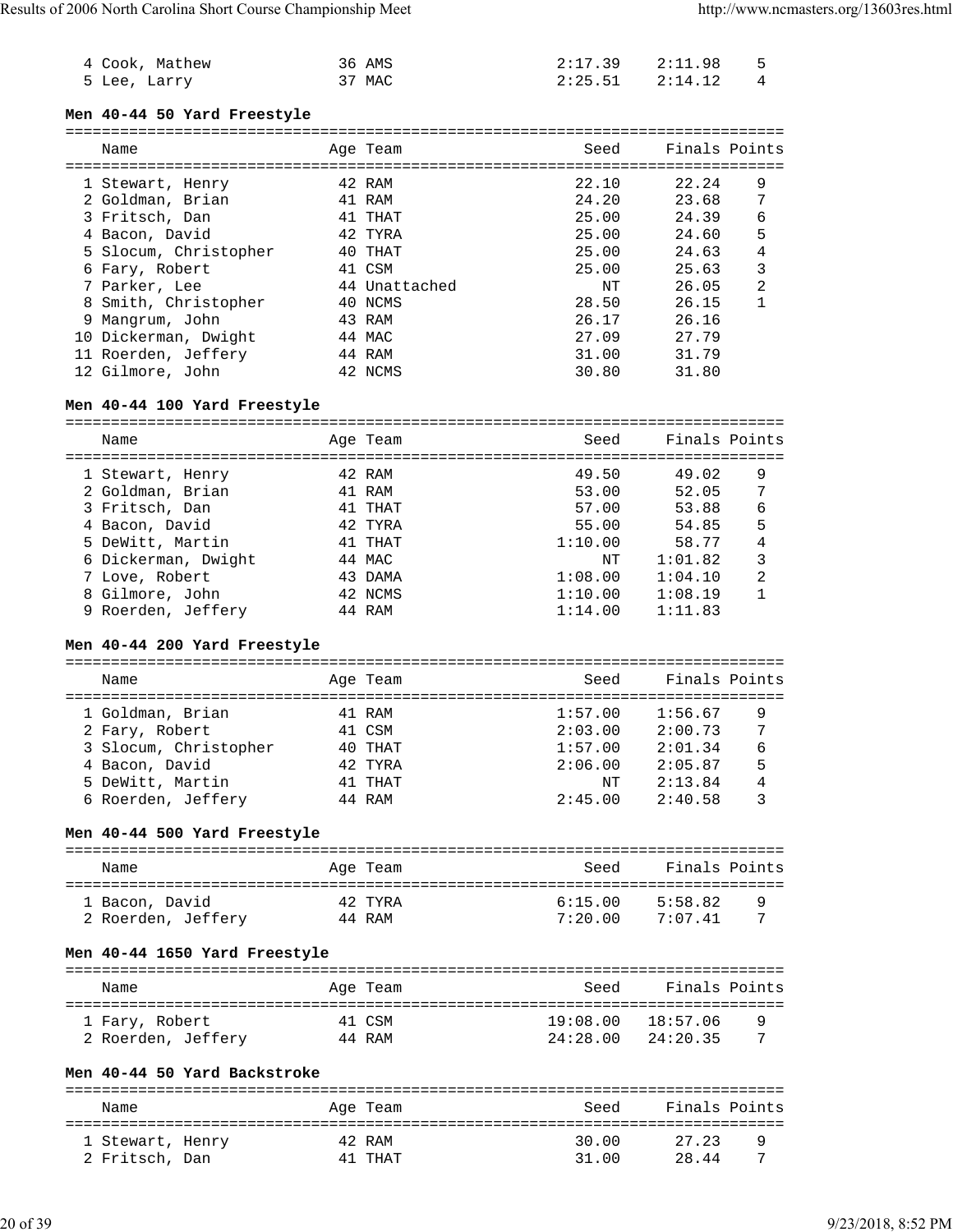| 3 DeWitt, Martin    | 41 THAT | 35.00 | 30.61 | 6 |
|---------------------|---------|-------|-------|---|
| 4 Mangrum, John     | 43 RAM  | 31.21 | 32.61 |   |
| 5 Dickerman, Dwight | 44 MAC  | 36.50 | 35.27 |   |
| 6 Roerden, Jeffery  | 44 RAM  | 40.00 | 42.00 |   |

## **Men 40-44 100 Yard Backstroke**

| Name                | Age Team | Seed    | Finals Points |  |  |  |  |  |  |
|---------------------|----------|---------|---------------|--|--|--|--|--|--|
|                     |          |         |               |  |  |  |  |  |  |
| 1 DeWitt, Martin    | 41 THAT  | 1:20.00 | 1:07.26<br>9  |  |  |  |  |  |  |
| 2 Mangrum, John     | 43 RAM   | 1:07.66 | 7<br>1:07.66  |  |  |  |  |  |  |
| 3 Bacon, David      | 42 TYRA  | 1:09.00 | 1:08.06<br>6  |  |  |  |  |  |  |
| 4 Love, Robert      | 43 DAMA  | 1:15.00 | 5<br>1:15.21  |  |  |  |  |  |  |
| 5 Dickerman, Dwight | 44 MAC   | 1:16.95 | 1:18.22<br>4  |  |  |  |  |  |  |

## **Men 40-44 200 Yard Backstroke**

| Name                                      | Age Team           | Seed          | Finals Points      |        |
|-------------------------------------------|--------------------|---------------|--------------------|--------|
| 1 Slocum, Christopher<br>2 DeWitt, Martin | 40 THAT<br>41 THAT | 2:13.00<br>NΤ | 2:15.53<br>2:24.71 | 9<br>7 |
| 3 Mangrum, John                           | 43 RAM             | 2:26.64       | 2:27.00            | 6      |

#### **Men 40-44 50 Yard Breaststroke**

| Name               |  | Age Team | Seed  | Finals Points |   |
|--------------------|--|----------|-------|---------------|---|
| 1 Stewart, Henry   |  | 42 RAM   | 31.00 | 31.66         | 9 |
| 2 Goldman, Brian   |  | 41 RAM   | 33.20 | 31.93         | 7 |
| 3 Colvard, John    |  | 43 RAM   | 31.97 | 32.37         | 6 |
| 4 Fritsch, Dan     |  | 41 THAT  | 32.00 | 32.75         | 5 |
| 5 Gilmore, John    |  | 42 NCMS  | 38.50 | 37.95         | 4 |
| 6 Roerden, Jeffery |  | 44 RAM   | 43.00 | 43.21         |   |

# **Men 40-44 100 Yard Breaststroke**

| Name               |  | Age Team | Seed    | Finals Points |  |  |  |
|--------------------|--|----------|---------|---------------|--|--|--|
|                    |  |          |         |               |  |  |  |
| 1 Goldman, Brian   |  | 41 RAM   | 1:11.00 | 1:08.80<br>9  |  |  |  |
| 2 Celii, Michael   |  | 42 RAM   | NΤ      | 7<br>1:15.96  |  |  |  |
| 3 Roerden, Jeffery |  | 44 RAM   | 1:35.00 | 1:31.24<br>6  |  |  |  |
| -- Gilmore, John   |  | 42 NCMS  | 1:20.00 | DO            |  |  |  |

# **Men 40-44 200 Yard Breaststroke**

| Name             | Age Team | Seed | Finals Points |          |
|------------------|----------|------|---------------|----------|
| 1 Celii, Michael | 42 RAM   | NT   | 2:41.69       | <u>y</u> |

## **Men 40-44 50 Yard Butterfly**

| Name                | Age Team | Seed  | Finals Points |
|---------------------|----------|-------|---------------|
| 1 Stewart, Henry    | 42 RAM   | 24.50 | 24.57<br>9    |
| 2 Fritsch, Dan      | 41 THAT  | 26.50 | 7<br>26.51    |
| 3 Goldman, Brian    | 41 RAM   | 27.50 | 27.07<br>6    |
| 4 Colvard, John     | 43 RAM   | 27.08 | 5<br>27.23    |
| 5 Mangrum, John     | 43 RAM   | 29.47 | 30.03<br>4    |
| 6 Dickerman, Dwight | 44 MAC   | 33.75 | 3<br>31.66    |
| 7 Roerden, Jeffery  | 44 RAM   | 41.00 | 37.48<br>2    |

### **Men 40-44 100 Yard Butterfly**

| Name | Aqe<br>'l'eam | Seed | Finals Points |
|------|---------------|------|---------------|
|      |               |      |               |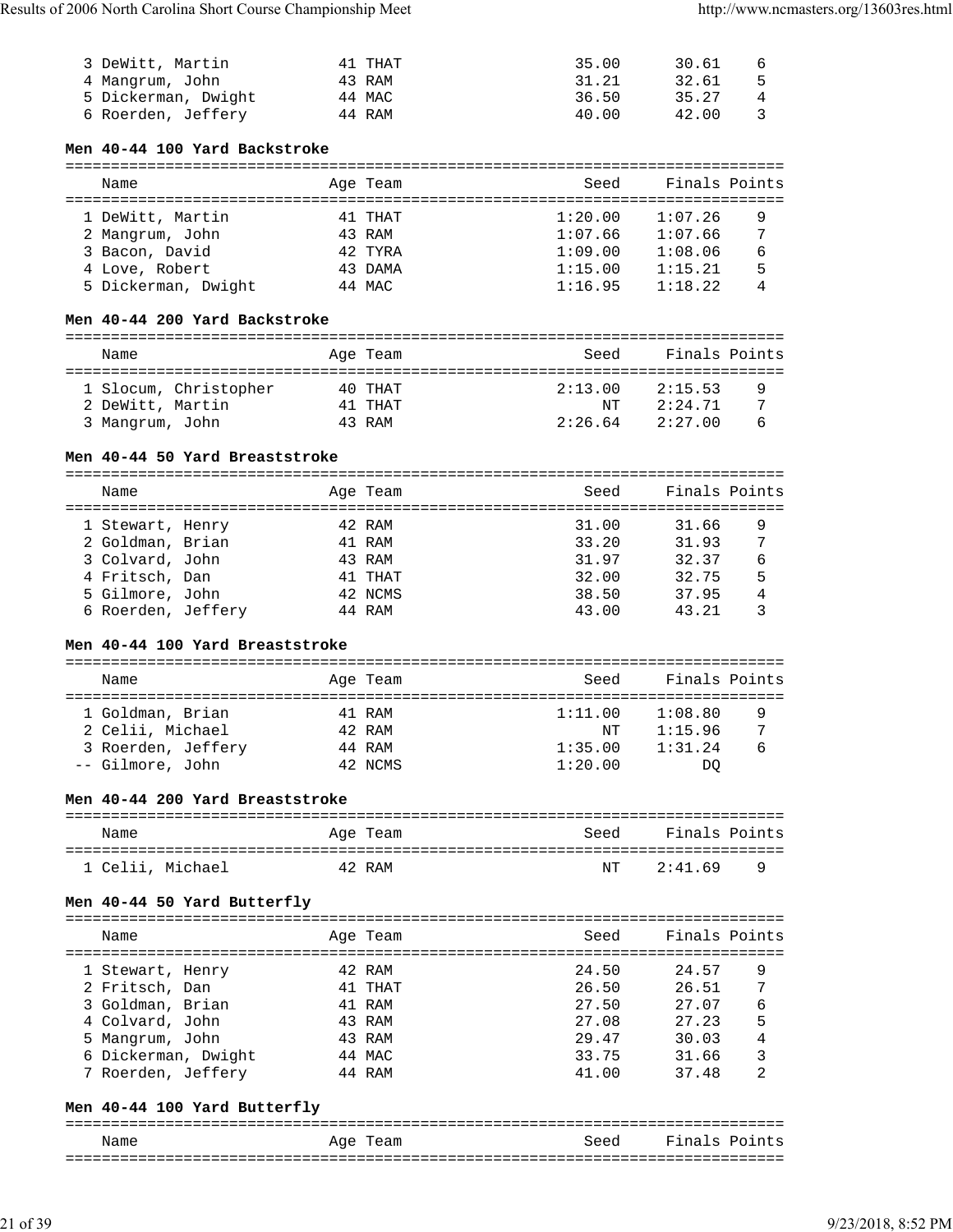| 1 Stewart, Henry             |           | 42 RAM   | 54.50   | 55.23         | 9 |
|------------------------------|-----------|----------|---------|---------------|---|
| 2 Fritsch, Dan               |           | 41 THAT  | 1:02.00 | 57.94         | 7 |
| 3 Smith, Christopher         |           | 40 NCMS  | 1:12.00 | 1:03.83       | 6 |
| 4 Mangrum, John              |           | 43 RAM   | 1:06.68 | 1:13.52       | 5 |
|                              |           |          |         |               |   |
| Men 40-44 200 Yard Butterfly |           |          |         |               |   |
|                              |           |          |         |               |   |
|                              |           |          | Seed    | Finals Points |   |
| Name                         |           | Age Team |         |               |   |
|                              |           |          |         |               |   |
| 1 Mangrum, John              |           | 43 RAM   | 2:37.28 | 2:36.98       | 9 |
|                              |           |          |         |               |   |
| Men 40-44 100 Yard IM        |           |          |         |               |   |
|                              |           |          |         |               |   |
| Name                         |           | Age Team | Seed    | Finals Points |   |
|                              |           |          |         |               |   |
| 1 Fritsch, Dan               |           | 41 THAT  | 1:02.00 | 1:00.91       | 9 |
| 2 Goldman, Brian             |           | 41 RAM   | 1:03.00 | 1:02.42       | 7 |
| 3 Mangrum, John              |           | 43 RAM   | 1:07.76 | 1:07.23       | 6 |
| 4 Love, Robert               |           | 43 DAMA  | NΤ      | 1:11.98       | 5 |
| 5 Celii, Michael             |           | 42 RAM   | NΤ      | 1:13.51       | 4 |
|                              |           | 44 RAM   | 1:32.00 | 1:22.58       | 3 |
| 6 Roerden, Jeffery           |           |          |         |               |   |
|                              |           |          |         |               |   |
| Men 40-44 200 Yard IM        |           |          |         |               |   |
|                              |           |          |         |               |   |
| Name                         |           | Age Team | Seed    | Finals Points |   |
|                              | --------- |          |         |               |   |
| 1 Slocum, Christopher        |           | 40 THAT  | 2:13.00 | 2:18.60       | 9 |
| 2 Mangrum, John              |           | 43 RAM   | 2:26.81 | 2:25.37       | 7 |
| 3 Celii, Michael             |           | 42 RAM   | ΝT      | 2:42.02       | 6 |
|                              |           |          |         |               |   |
|                              |           |          |         |               |   |
|                              |           |          |         |               |   |
| Men 40-44 400 Yard IM        |           |          |         |               |   |
|                              |           |          |         |               |   |
| Name                         |           | Age Team | Seed    | Finals Points |   |
|                              |           |          |         |               |   |
| 1 Mangrum, John              |           | 43 RAM   | 5:15.61 | 5:19.34       | 9 |
|                              |           |          |         |               |   |
| Men 45-49 50 Yard Freestyle  |           |          |         |               |   |
|                              |           |          |         |               |   |
| Name                         |           | Age Team | Seed    | Finals Points |   |
|                              |           |          |         |               |   |
| 1 Lechner, Chris             |           | 45 AMS   | 23.50   | 23.19         | 9 |
| 2 Bowser, Walt               |           | 45 AMS   | 25.00   | 23.77         | 7 |
| 3 Klein, Jon                 |           | 48 THAT  | 24.00   | 23.79         | 6 |
|                              |           |          |         |               |   |
| 4 Kennedy, Gene              |           | 46 NEM   | ΝT      | 25.01         | 5 |
| 5 Shields, Larry             |           | 49 MAC   | 25.50   | 25.63         | 4 |
| 6 McFarland, Jim             |           | 48 VMST  | 25.50   | 26.12         | 3 |
| 7 Hartley, Larry             |           | 46 AMS   | 26.54   | 26.59         | 2 |
| 8 Weller, Jeffery            |           | 46 AMS   | 27.00   | 26.67         | 1 |
| 9 Waldbauer, Eric            |           | 47 RAM   | 27.50   | 27.08         |   |
| 10 Ivarsson, Carl            |           | 46 NCMS  | 30.80   | 30.00         |   |
| 11 Chiswell, David           |           | 45 RAM   | NΤ      | 31.60         |   |
|                              |           |          |         |               |   |
|                              |           |          |         |               |   |
| Men 45-49 100 Yard Freestyle |           |          |         |               |   |
|                              |           |          |         |               |   |
| Name                         |           | Age Team | Seed    | Finals Points |   |
|                              |           |          |         |               |   |
| 1 Klein, Jon                 |           | 48 THAT  | 52.00   | 51.56         | 9 |
| 2 Lechner, Chris             |           | 45 AMS   | 51.90   | 51.58         | 7 |
| 3 Bowser, Walt               |           | 45 AMS   | 53.20   | 52.28         | 6 |
| 4 McFarland, Jim             |           | 48 VMST  | 55.00   | 57.25         | 5 |
| 5 Weller, Jeffery            |           | 46 AMS   | 1:01.00 | 59.91         | 4 |

#### **Men 45-49 200 Yard Freestyle**

#### =============================================================================== Seed Finals Points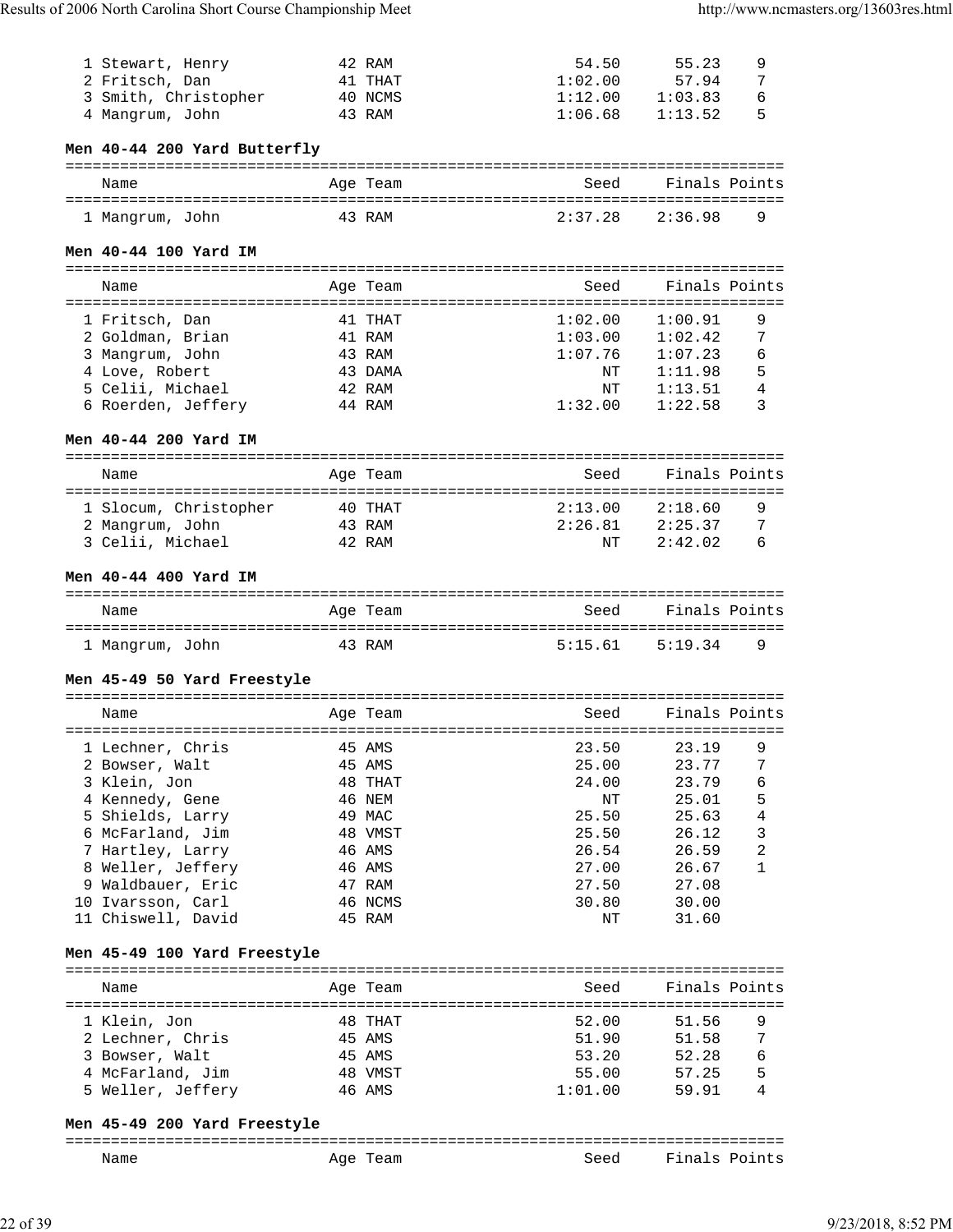| 1 Lechner, Chris  | 45 AMS  | 1:56.00 | 1:54.36 | 9 |
|-------------------|---------|---------|---------|---|
| 2 Hollett, Peter  | 46 NCMS | 1:54.50 | 1:55.90 | 7 |
| 3 Klein, Jon      | 48 THAT | NΤ      | 1:57.06 | 6 |
| 4 Kennedy, Gene   | 46 NEM  | NT      | 1:59.57 | 5 |
| 5 Siegel, Craig   | 48 TRYM | 2:02.65 | 2:03.95 | 4 |
| 6 Hartley, Larry  | 46 AMS  | 2:12.96 | 2:10.01 | 3 |
| 7 Weller, Jeffery | 46 AMS  | 2:15.00 | 2:12.57 | 2 |
| 8 Ivarsson, Carl  | 46 NCMS | 2:31.00 | 2:31.16 |   |

#### **Men 45-49 500 Yard Freestyle**

===============================================================================

| Name              |  | Age Team | Seed    | Finals Points |   |
|-------------------|--|----------|---------|---------------|---|
| 1 McFarland, Jim  |  | 48 VMST  | 5:24.00 | 5:31.11       | 9 |
| 2 Bowser, Walt    |  | 45 AMS   | 6:00.00 | 5:47.37       | 7 |
| 3 Hartley, Larry  |  | 46 AMS   | 6:06.69 | 5:57.47       | 6 |
| 4 Weller, Jeffery |  | 46 AMS   | 6:15.00 | 6:05.99       | 5 |
| 5 Adamson, Kevin  |  | 47 AMS   | 6:30.00 | 6:38.07       | 4 |
| 6 Narter, Erdem   |  | 49 TYRA  | 9:00.00 | 8:00.34       |   |

#### **Men 45-49 1000 Yard Freestyle**

| Name             | Age Team |         | Seed     | Finals Points |   |  |  |
|------------------|----------|---------|----------|---------------|---|--|--|
| 1 Hollett, Peter |          | 46 NCMS | 10:38.00 | 10:59.31      | 9 |  |  |
| 2 Siegel, Craig  |          | 48 TRYM | 12:11.89 | 11:47.32      | 7 |  |  |
| 3 McNichols, Jim | 45 AMS   |         | 12:21.00 | 12:10.54      | 6 |  |  |
| 4 Kennedy, Gene  | 46 NEM   |         | NT       | 12:25.62      | 5 |  |  |

#### **Men 45-49 1650 Yard Freestyle**

| Name             | Age Team | Seed     | Finals Points |   |
|------------------|----------|----------|---------------|---|
| 1 McFarland, Jim | 48 VMST  | 19:34.00 | 19:25.47      | q |
| 2 Hartley, Larry | 46 AMS   | 23:06.00 | 20:42:36      | 7 |
| 3 Narter, Erdem  | 49 TYRA  | 30:00.00 | 27:20.05      | 6 |

#### **Men 45-49 50 Yard Backstroke**

| Name             | Age Team | Seed  | Finals Points |   |
|------------------|----------|-------|---------------|---|
|                  | 47 RAM   | 26.50 | 26.70         |   |
| 1 Lehman, Fritz  |          |       |               | 9 |
| 2 Klein, Jon     | 48 THAT  | 27.20 | 27.11         | 7 |
| 3 McNichols, Jim | 45 AMS   | 32.80 | 31.40         | 6 |
| 4 Hartley, Larry | 46 AMS   | 32.10 | 32.07         |   |

#### **Men 45-49 100 Yard Backstroke**

| Name                           | Age Team          | Seed             | Finals Points    |        |
|--------------------------------|-------------------|------------------|------------------|--------|
| 1 Klein, Jon<br>2 Bowser, Walt | 48 THAT<br>45 AMS | 58.50<br>1:15.00 | 57.33<br>1:06.33 | 9<br>7 |
| 3 Hartley, Larry               | 46 AMS            | 1:12.00          | 1:15.48          | 6      |

# **Men 45-49 200 Yard Backstroke**

| Name                             | Age Team          | Seed               | Finals Points      |   |
|----------------------------------|-------------------|--------------------|--------------------|---|
| 1 Klein, Jon<br>2 Shields, Larry | 48 THAT<br>49 MAC | 2:10.00<br>2:25.81 | 2:07.99<br>2:23.63 | 9 |
| 3 Hartley, Larry                 | 46 AMS            | 2:40.00            | 2:40.96            | 6 |

#### **Men 45-49 50 Yard Breaststroke**

#### ===============================================================================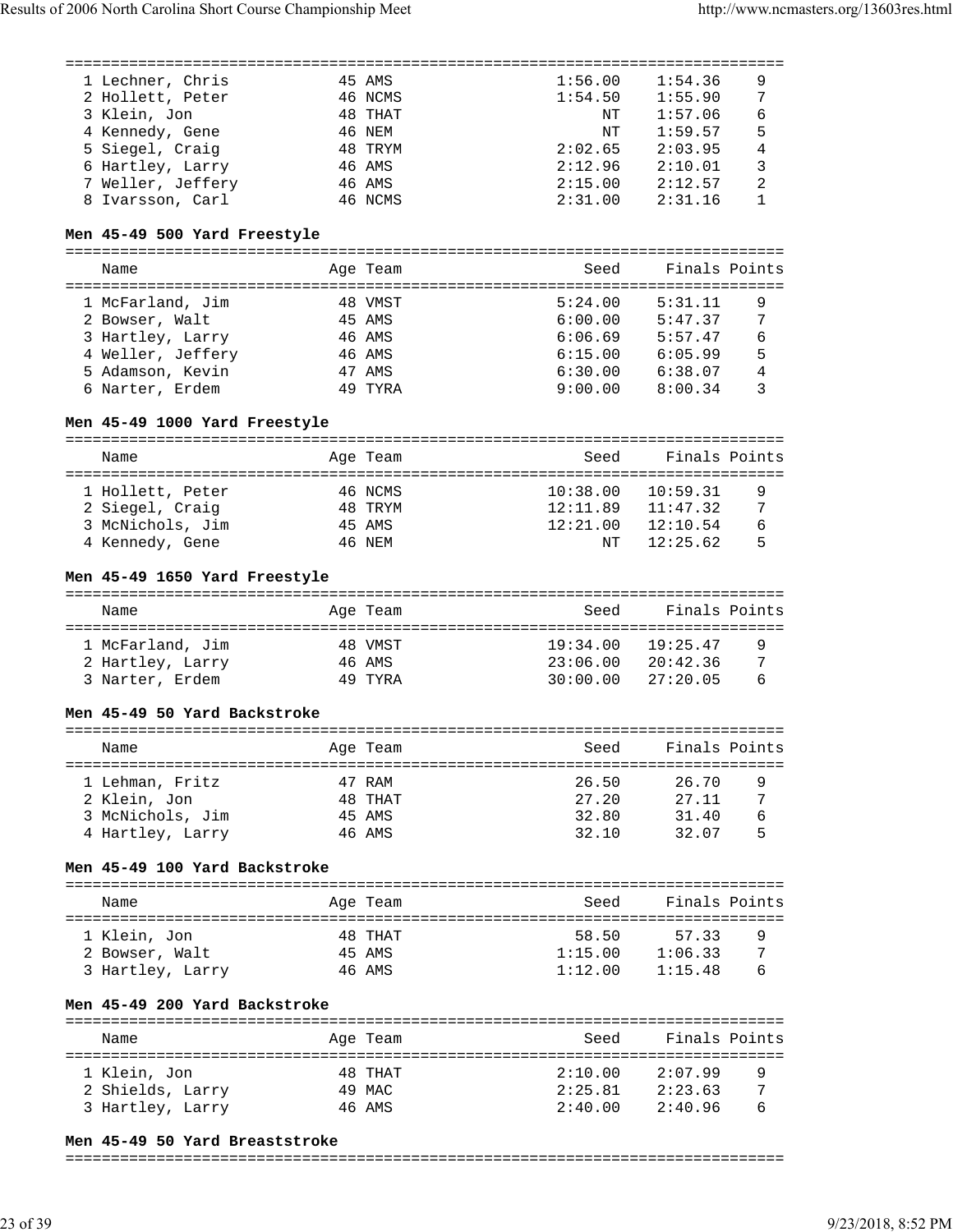| Name |                   | Age Team | Seed  | Finals Points |   |
|------|-------------------|----------|-------|---------------|---|
|      | 1 Blank, Jon      | 45 RAM   | 28.40 | 28.89         | 9 |
|      | 2 Waldbauer, Eric | 47 RAM   | 34.70 | 33.82         | 7 |
|      | 3 Weller, Jeffery | 46 AMS   | 35.00 | 34.91         | 6 |
|      | 4 Adamson, Kevin  | 47 AMS   | 35.75 | 3593          | 5 |

## **Men 45-49 100 Yard Breaststroke**

| Name              | Age Team | Seed    | Finals Points |   |
|-------------------|----------|---------|---------------|---|
|                   |          |         |               |   |
| 1 Blank, Jon      | 45 RAM   | 1:00.90 | 1:01.25       | 9 |
| 2 Waldbauer, Eric | 47 RAM   | 1:14.50 | 1:13.81       | 7 |
| 3 Weller, Jeffery | 46 AMS   | 1:21.00 | 1:16.19       | 6 |
| 4 Adamson, Kevin  | 47 AMS   | 1:19.60 | 1:16.83       | 5 |

## **Men 45-49 200 Yard Breaststroke**

| Name              |  | Age Team | Seed    | Finals Points |   |  |  |  |
|-------------------|--|----------|---------|---------------|---|--|--|--|
|                   |  |          |         |               |   |  |  |  |
| 1 Blank, Jon      |  | 45 RAM   | 2:18.00 | 2:16.64       | 9 |  |  |  |
| 2 Waldbauer, Eric |  | 47 RAM   | 2:45.00 | 2:41.94       | 7 |  |  |  |
| 3 Adamson, Kevin  |  | 47 AMS   | 2:52.30 | 2:50.09       | 6 |  |  |  |
| 4 Weller, Jeffery |  | 46 AMS   | NΤ      | 2:53.91       | 5 |  |  |  |
| 5 Hartley, Larry  |  | 46 AMS   | 3:00.00 | 2:59.51       | 4 |  |  |  |

#### **Men 45-49 50 Yard Butterfly**

| Name             | Age Team | Seed  | Finals Points |
|------------------|----------|-------|---------------|
| 1 Blank, Jon     | 45 RAM   | 25.10 | 25.30<br>9    |
| 2 Klein, Jon     | 48 THAT  | 25.50 | 7<br>25.38    |
| 3 Lechner, Chris | 45 AMS   | 25.90 | 6<br>25.64    |
| 4 Bowser, Walt   | 45 AMS   | 28.00 | 5<br>25.88    |
| 5 Adamson, Kevin | 47 AMS   | 30.41 | 30.47<br>4    |
| 6 Hartley, Larry | 46 AMS   | 33.50 | 32.37         |

## **Men 45-49 100 Yard Butterfly**

| Name             | Age Team | Seed    | Finals Points |   |
|------------------|----------|---------|---------------|---|
| 1 Blank, Jon     | 45 RAM   | 56.90   | 56.15         | 9 |
| 2 Lechner, Chris | 45 AMS   | 57.50   | 56.86         | 7 |
| 3 Bowser, Walt   | 45 AMS   | 1:05.00 | 58.71         | 6 |
| 4 Hollett, Peter | 46 NCMS  | 57.00   | 58.73         | 5 |
| 5 McNichols, Jim | 45 AMS   | 1:06.10 | 1:03.40       | 4 |
| 6 Adamson, Kevin | 47 AMS   | 1:16.85 | 1:13.20       |   |

#### **Men 45-49 100 Yard IM**

| Name             | Age Team | Seed    | Finals Points |   |
|------------------|----------|---------|---------------|---|
| 1 Blank, Jon     | 45 RAM   | 58.00   | 57.42         | q |
| 2 Adamson, Kevin | 47 AMS   | 1:13.00 | 1:12.30       |   |

# **Men 45-49 200 Yard IM**

| Name             | Age Team | Seed    | Finals Points |   |
|------------------|----------|---------|---------------|---|
| 1 Blank, Jon     | 45 RAM   | 2:05.90 | 2:08.66       | 9 |
| 2 Bowser, Walt   | 45 AMS   | 2:22.00 | 2:16.50       | 7 |
| 3 Shields, Larry | 49 MAC   | 2:24.18 | 2:25.37       | 6 |
| 4 Adamson, Kevin | 47 AMS   | 2:43.70 | 2:37.35       | 5 |

#### **Men 45-49 400 Yard IM**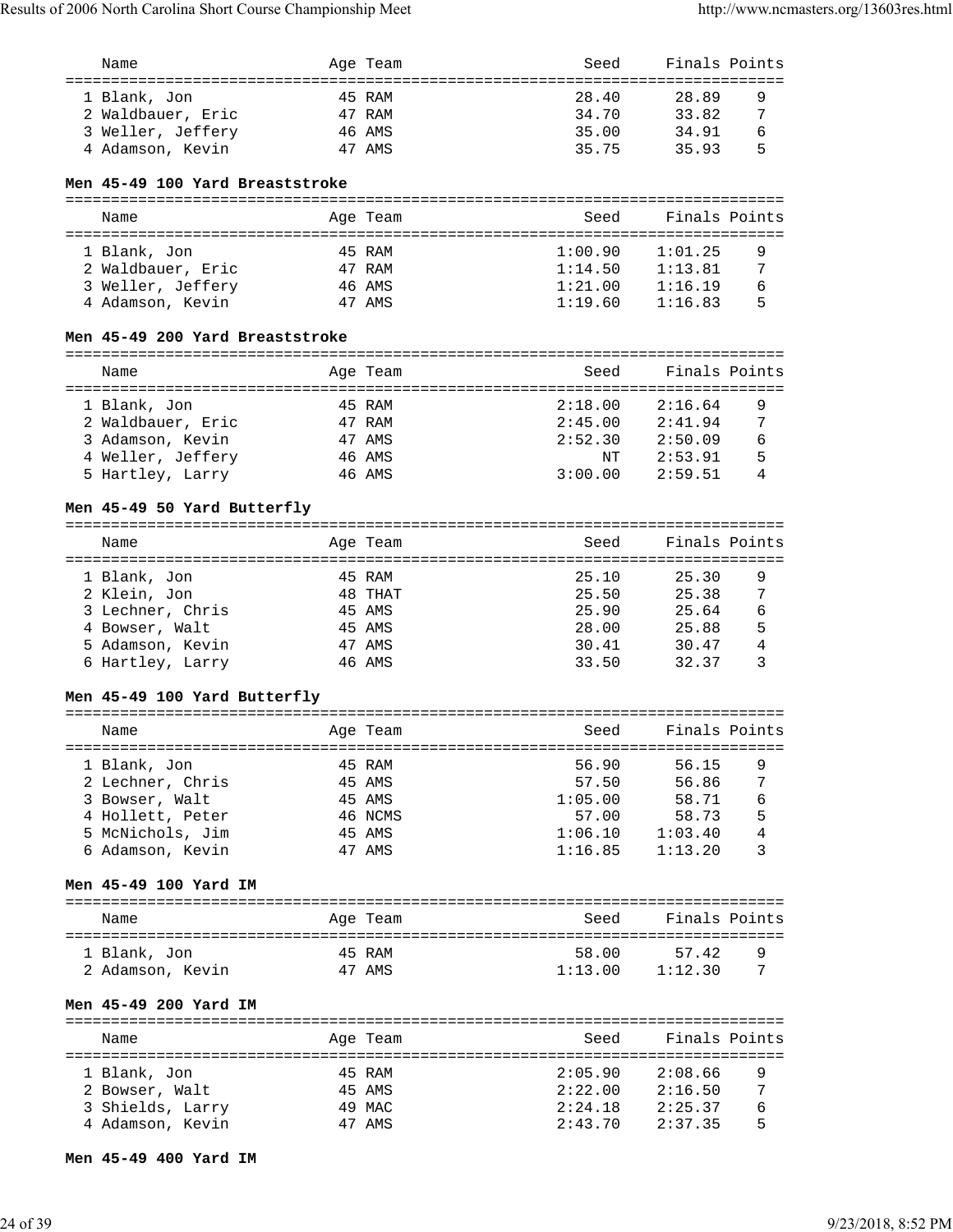| Name                                                          |         | Age Team |                    | Seed Finals Points           |                |
|---------------------------------------------------------------|---------|----------|--------------------|------------------------------|----------------|
|                                                               |         |          |                    |                              |                |
| 1 Shields, Larry 49 MAC                                       |         |          | NΤ                 | 5:16.05                      | 9              |
| 47 AMS<br>-- Adamson, Kevin                                   |         |          | 6:02.57            | <b>DQ</b>                    |                |
| Men 50-54 50 Yard Freestyle                                   |         |          |                    |                              |                |
|                                                               |         |          |                    |                              |                |
| Name                                                          |         | Age Team | Seed               | Finals Points                |                |
|                                                               |         |          |                    |                              |                |
| 1 Trevisan, Paul                                              |         | 54 1776  | 23.50              | 22.27                        | 9              |
| 2 Schmitz, Robert                                             |         | 53 THAT  | ΝT                 | 25.27                        | 7              |
| 3 Davis, Craik                                                |         | 54 AMS   | 26.70              | 25.92                        | 6              |
| 4 Corrigan, George                                            |         | 53 RAM   | 30.00              | 26.06                        | 5              |
| 5 Van der Horst, Charles 54 THAT<br>6 Sibley. Lenoard 51 NCMS |         |          | 26.73              | 27.30                        | $\overline{4}$ |
| 6 Sibley, Lenoard                                             |         | 51 NCMS  | 28.26              | 28.13                        | 3              |
| -- Gilchrist, Donald                                          |         | 52 THAT  | 24.00              | DQ                           |                |
| Men 50-54 100 Yard Freestyle                                  |         |          |                    |                              |                |
|                                                               |         |          |                    |                              |                |
| Name                                                          |         | Age Team | Seed               | Finals Points                |                |
|                                                               | 52 THAT |          | 53.50              | 53.92                        |                |
| 1 Gilchrist, Donald<br>2 Corrigan, George                     |         | 53 RAM   | 1:00.00            | 55.18                        | 9<br>7         |
| 3 Van der Horst, Charles 54 THAT                              |         |          | 57.88              | 58.86                        | 6              |
| 4 Davis, Craik                                                |         | 54 AMS   |                    |                              | 5              |
| 5 Sibley, Lenoard                                             |         | 51 NCMS  | 1:10.00            | 59.99 1:00.37<br>1:06.44     | $\,4$          |
| 6 Schmitz, Robert                                             |         | 53 THAT  | 57.68              | 1:11.95                      | 3              |
|                                                               |         |          |                    |                              |                |
| Men 50-54 200 Yard Freestyle                                  |         |          |                    |                              |                |
| Name                                                          |         | Age Team | Seed               | Finals Points                |                |
|                                                               |         |          |                    |                              |                |
| 1 Ferroggiaro, Fred                                           |         | 52 NCMS  | 2:00.00            | 1:58.09                      | 9              |
| 2 Schmitz, Robert                                             |         | 53 THAT  | 2:02.63            | 2:00.58                      | 7              |
| 3 Corrigan, George 53 RAM                                     |         |          |                    | $2:07.00$ $2:01.82$          | 6              |
| 4 Van der Horst, Charles 54 THAT                              |         |          | 2:10.00            | 2:17.15                      | 5              |
|                                                               |         |          |                    |                              |                |
| Men 50-54 500 Yard Freestyle                                  |         |          |                    |                              |                |
| <b>Example 2</b> Aqe Team<br>Name                             |         |          | Seed Finals Points |                              |                |
|                                                               |         |          |                    |                              |                |
| 1 Ferroqqiaro, Fred                                           |         | 52 NCMS  | 5:20.00            | 5:21.93                      | 9              |
| 2 Corrigan, George 53 RAM                                     |         |          |                    | 5:50.00 5:36.06 7            |                |
| 3 Van der Horst, Charles 54 THAT                              |         |          |                    | $5:59.00$ $6:08.21$          | 6              |
|                                                               |         |          |                    |                              |                |
| Men 50-54 1000 Yard Freestyle                                 |         |          |                    |                              |                |
| Name                                                          |         | Age Team | Seed               | Finals Points                |                |
|                                                               |         |          |                    |                              |                |
| 1 Ferroggiaro, Fred 52 NCMS<br>2 Corrigan, George 53 RAM      |         |          |                    | $11:00.00$ $10:59.22$        | 9              |
|                                                               |         |          |                    | $11:39.00$ $11:35.67$ 7      |                |
| 3 Van der Horst, Charles 54 THAT                              |         |          |                    | $12:00.00$ $12:36.58$ 6      |                |
| 4 Chapman, Gerry 54 TMS                                       |         |          |                    | $12:00.00$ $12:39.22$        | 5              |
| Men 50-54 50 Yard Backstroke                                  |         |          |                    |                              |                |
|                                                               |         |          |                    |                              |                |
| Name                                                          |         | Age Team | Seed Finals Points |                              |                |
|                                                               |         |          |                    | 32.10 31.93                  |                |
| 2 Schmitz, Robert 53 THAT                                     |         |          |                    |                              | 7              |
| 3 Davis, Craik<br>54 AMS                                      |         |          |                    | 34.35 34.67 6                |                |
| 4 Sibley, Lenoard 51 NCMS<br>5 Van der Horst, Charles 54 THAT |         |          |                    | 36.36 36.30 5<br>34.92 37.36 | 4              |
|                                                               |         |          |                    |                              |                |
| Men 50-54 100 Yard Backstroke                                 |         |          |                    |                              |                |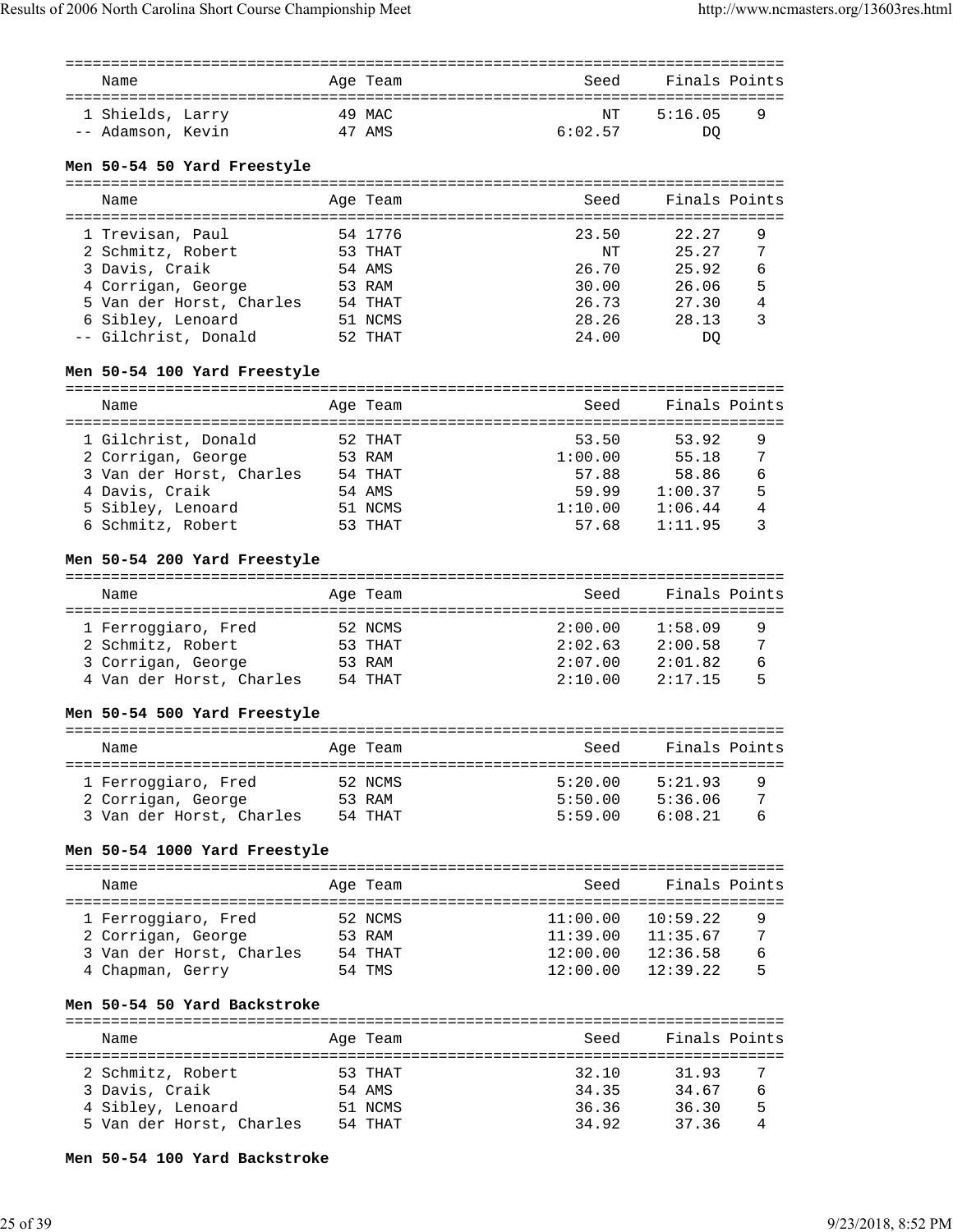| Name                                          |            | Age Team      | Seed                         | Finals Points |   |
|-----------------------------------------------|------------|---------------|------------------------------|---------------|---|
| -------------------<br>====================== |            |               | ---------------------------- |               |   |
|                                               |            |               |                              |               |   |
| 1 Ferroggiaro, Fred                           |            | 52 NCMS       | 1:00.00                      | 59.94         | 9 |
| 2 Gilchrist, Donald                           |            | 52 THAT       | 1:04.00                      | 1:05.17       | 7 |
| 3 Corrigan, George                            |            | 53 RAM        | 1:20.00                      | 1:09.47       | 6 |
|                                               |            |               |                              |               |   |
| Men 50-54 200 Yard Backstroke                 |            |               |                              |               |   |
|                                               |            |               |                              |               |   |
|                                               |            |               |                              |               |   |
| Name                                          |            | Age Team      | Seed                         | Finals Points |   |
|                                               |            |               |                              |               |   |
| 1 Ferroggiaro, Fred                           |            | 52 NCMS       | 2:10.00                      | 2:08.77       | 9 |
|                                               |            |               |                              |               |   |
| Men 50-54 50 Yard Breaststroke                |            |               |                              |               |   |
|                                               |            |               |                              |               |   |
|                                               |            |               |                              |               |   |
| Name                                          |            | Age Team      | Seed                         | Finals Points |   |
|                                               | :========= |               | . = = = = = = = = = =        |               |   |
| 1 Schmitz, Robert                             |            | 53 THAT       | 32.36                        | 31.82         | 9 |
| 2 Gilchrist, Donald                           |            | 52 THAT       | 31.50                        | 32.11         | 7 |
| 3 Davis, Craik                                |            | 54 AMS        | 35.00                        | 35.00         | 6 |
| 4 Van der Horst, Charles 54 THAT              |            |               |                              |               | 5 |
|                                               |            |               | 35.70                        | 38.10         |   |
| 5 Cuker, Benjamin                             |            | 52 Unattached | 40.00                        | 38.15         | 4 |
| 6 Sibley, Lenoard                             |            | 51 NCMS       | 38.69                        | 38.39         | 3 |
|                                               |            |               |                              |               |   |
| Men 50-54 100 Yard Breaststroke               |            |               |                              |               |   |
|                                               |            |               |                              |               |   |
|                                               |            |               |                              |               |   |
| Name                                          |            | Age Team      | Seed                         | Finals Points |   |
|                                               |            |               |                              |               |   |
| 1 Schmitz, Robert                             |            | 53 THAT       | 1:09.86                      | 1:08.85       | 9 |
| 2 Gilchrist, Donald                           |            | 52 THAT       | 1:08.00                      | 1:10.17       | 7 |
| 3 Cuker, Benjamin                             |            | 52 Unattached | 1:22.00                      | 1:22.38       | 6 |
| 4 Sibley, Lenoard                             |            | 51 NCMS       | 1:26.26                      | 1:26.13       | 5 |
|                                               |            |               |                              |               |   |
|                                               |            |               |                              |               |   |
|                                               |            |               |                              |               |   |
| Men 50-54 200 Yard Breaststroke               |            |               |                              |               |   |
|                                               |            |               |                              |               |   |
| Name                                          |            | Age Team      | Seed                         | Finals Points |   |
|                                               |            |               |                              |               |   |
|                                               |            |               |                              |               |   |
| 1 Cuker, Benjamin                             |            | 52 Unattached | 3:02.00                      | 2:53.66       | 9 |
|                                               |            |               |                              |               |   |
| Men 50-54 50 Yard Butterfly                   |            |               |                              |               |   |
|                                               |            |               |                              |               |   |
| Name                                          |            |               | Seed                         |               |   |
|                                               |            | Age Team      |                              | Finals Points |   |
|                                               |            |               |                              |               |   |
| 1 Gilchrist, Donald                           |            | 52 THAT       | 27.00                        | 26.99         | 9 |
| 2 Schmitz, Robert                             |            | 53 THAT       | 28.74                        | 29.18         | 7 |
| 3 Van der Horst, Charles                      |            | 54 THAT       | 28.45                        | 29.24         | 6 |
| 4 Davis, Craik                                |            | 54 AMS        | 31.50                        | 32.04         | 5 |
|                                               |            | 51 NCMS       | 33.10                        | 35.67         | 4 |
| 5 Sibley, Lenoard                             |            |               |                              |               |   |
|                                               |            |               |                              |               |   |
| Men 50-54 100 Yard Butterfly                  |            |               |                              |               |   |
|                                               |            |               |                              |               |   |
| Name                                          |            | Age Team      | Seed                         | Finals Points |   |
|                                               |            |               |                              |               |   |
|                                               |            |               |                              |               | 9 |
| 1 Trevisan, Paul                              |            | 54 1776       | 1:01.00                      | 1:00.88       |   |
| 2 Gilchrist, Donald                           |            | 52 THAT       | 1:00.00                      | 1:03.35       | 7 |
|                                               |            |               |                              |               |   |
| Men 50-54 200 Yard Butterfly                  |            |               |                              |               |   |
|                                               |            |               |                              |               |   |
| Name                                          |            | Age Team      | Seed                         | Finals Points |   |
|                                               |            |               |                              |               |   |
|                                               |            |               |                              |               |   |
| 1 Ferroggiaro, Fred                           |            | 52 NCMS       | 2:20.00                      | 2:20.16       | 9 |
|                                               |            |               |                              |               |   |
| Men 50-54 100 Yard IM                         |            |               |                              |               |   |
|                                               |            |               |                              |               |   |
| Name                                          |            | Age Team      | Seed                         | Finals Points |   |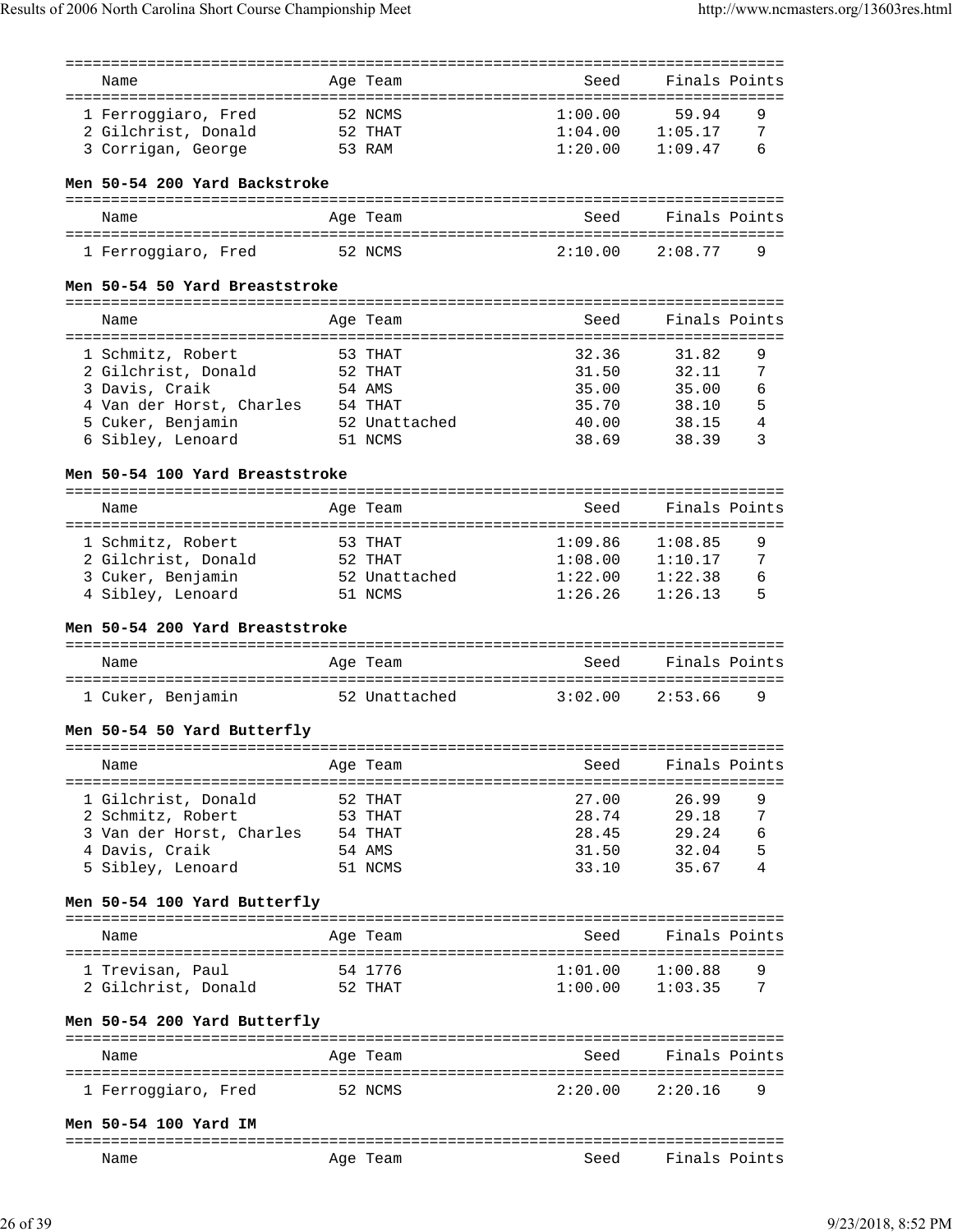| 1 Trevisan, Paul                  |        | 54 1776       | 1:02.00  | 1:00.88                        | 9 |
|-----------------------------------|--------|---------------|----------|--------------------------------|---|
| 2 Schmitz, Robert                 |        | 53 THAT       | NΤ       | 1:05.14                        | 7 |
| 3 Corrigan, George                |        | 53 RAM        | 1:10.00  | 1:07.00                        | 6 |
| 4 Van der Horst, Charles          |        | 54 THAT       | 1:10.00  | 1:10.17                        | 5 |
| 5 Davis, Craik                    |        | 54 AMS        | 1:13.00  | 1:11.14                        | 4 |
| 6 Cuker, Benjamin                 |        | 52 Unattached | 1:16.00  | 1:13.43                        | 3 |
| 7 Sibley, Lenoard                 |        | 51 NCMS       | 1:25.00  | 1:15.08                        | 2 |
| Men 50-54 200 Yard IM             |        |               |          |                                |   |
| Name                              |        | Age Team      | Seed     | Finals Points                  |   |
|                                   |        |               |          |                                |   |
| 1 Corrigan, George                |        | 53 RAM        | 2:28.00  | 2:24.39                        | 9 |
| 2 Chapman, Gerry                  |        | 54 TMS        | 2:30.00  | 2:34.30                        | 7 |
| 3 Van der Horst, Charles 54 THAT  |        |               | 2:30.00  | 2:35.63                        | 6 |
| 4 Cuker, Benjamin                 |        | 52 Unattached | 2:48.00  | 2:49.95                        | 5 |
| Men 50-54 400 Yard IM             |        |               |          |                                |   |
| Name                              |        | Age Team      | Seed     | Finals Points                  |   |
|                                   |        |               |          |                                |   |
| 1 Cuker, Benjamin                 |        | 52 Unattached | 5:55.00  | 6:10.78                        | 9 |
| Men 55-59 50 Yard Freestyle       |        |               |          |                                |   |
|                                   |        |               |          |                                |   |
| Name                              |        | Age Team      | Seed     | Finals Points                  |   |
|                                   |        |               |          |                                |   |
| 1 Glass, Ernie                    |        | 56 CSM        | 25.90    | 24.86                          | 9 |
| 2 Richelson, Andrew               |        | 58 TMS        | 27.80    | 27.32                          | 7 |
| 3 Glotzer, Robert                 |        | 55 RAM        | 32.50    | 28.15                          | 6 |
| 4 Haywood Jr, Henry               |        | 57 RAM        | 26.50    | 29.37                          | 5 |
| 5 Singer, Gregory                 |        | 55 THAT       | 30.00    | 29.55                          | 4 |
| Men 55-59 100 Yard Freestyle      |        |               |          |                                |   |
| Name                              |        | Age Team      | Seed     | Finals Points                  |   |
|                                   |        |               |          |                                |   |
| 1 Glass, Ernie                    |        | 56 CSM        | 58.50    | 55.33                          | 9 |
| 2 Singer, Gregory                 |        | 55 THAT       | 1:10.00  | 1:06.95                        | 7 |
| Men 55-59 200 Yard Freestyle      |        |               |          |                                |   |
|                                   |        |               |          |                                |   |
| Name                              |        | Age Team      | Seed     | Finals Points                  |   |
|                                   |        |               |          |                                |   |
| 1 Glass, Ernie                    |        | 56 CSM        | 2:13.00  | 2:08.08                        | 9 |
| 2 Lee, Terrence                   |        | 56 THAT       | ΝT       | 2:10.03                        | 7 |
| Men 55-59 500 Yard Freestyle      |        |               |          |                                |   |
|                                   |        |               |          |                                |   |
| Name                              |        | Age Team      | Seed     | Finals Points                  |   |
|                                   |        |               |          |                                | 9 |
|                                   |        |               |          |                                |   |
| l Lee, Terrence<br>2 Glass, Ernie | 56 CSM | 56 THAT       | 6:20.00  | 5:45.29<br>$6:20.00$ $5:59.43$ | 7 |
| Men 55-59 1650 Yard Freestyle     |        |               |          |                                |   |
|                                   |        |               |          |                                |   |
| Name                              |        | Age Team      | Seed     | Finals Points<br>==========    |   |
| 1 McLaughlin, Dan<br>59 RAM       |        |               | 26:00.00 | 29:45.76                       | 9 |
|                                   |        |               |          |                                |   |
| Men 55-59 50 Yard Backstroke      |        |               |          |                                |   |
| Name                              |        | Age Team      | Seed     | Finals Points                  |   |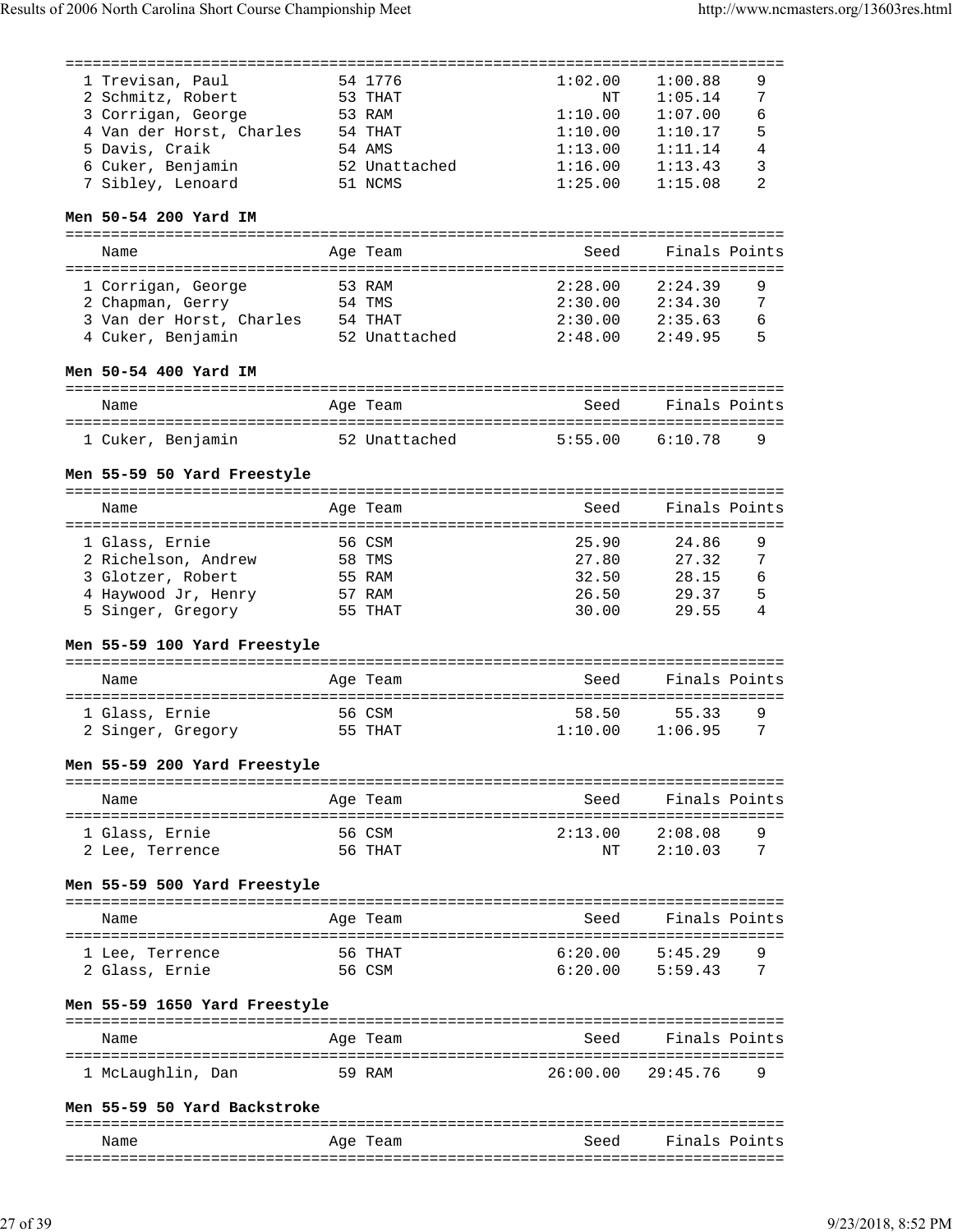| 1 Bober, Richard<br>1 Lee, Terrence      |         | 55 CSM<br>56 THAT  | 30.00<br>34.80                                                                  | 29.62<br>31.81                 | 9<br>9 |
|------------------------------------------|---------|--------------------|---------------------------------------------------------------------------------|--------------------------------|--------|
| Men 55-59 200 Yard Backstroke            |         |                    |                                                                                 |                                |        |
| Name                                     |         | Age Team           | ================================<br>Seed<br>=================================== | Finals Points                  |        |
| 2 Bober, Richard                         |         | 55 CSM             | 2:20.00                                                                         | 2:22.31                        | 7      |
| Men 55-59 50 Yard Breaststroke           |         |                    |                                                                                 |                                |        |
| Name                                     |         | Age Team           | Seed                                                                            | Finals Points                  |        |
| 1 Lee, Terrence<br>2 Singer, Gregory     |         | 56 THAT<br>55 THAT | 34.80<br>44.00                                                                  | 32.27<br>38.27                 | 9<br>7 |
| Men 55-59 100 Yard Breaststroke          |         |                    |                                                                                 |                                |        |
| Name                                     |         | Age Team           | Seed                                                                            | Finals Points                  |        |
| 1 Lee, Terrence                          |         | 56 THAT            | ===================================<br>1:15.00                                  | 1:11.77                        | 9      |
| 2 Haywood Jr, Henry<br>3 Singer, Gregory |         | 57 RAM<br>55 THAT  | 1:13.00<br>1:30.00                                                              | 1:18.12<br>1:23.76             | 7<br>6 |
| Men 55-59 50 Yard Butterfly              |         |                    |                                                                                 |                                |        |
| Name                                     |         | Age Team           | Seed                                                                            | Finals Points                  |        |
| 1 Richelson, Andrew<br>-- Lee, Terrence  |         | 58 TMS<br>56 THAT  | 31.50<br>NΤ                                                                     | 31.47<br>DO                    | 9      |
| Men 55-59 100 Yard Butterfly             |         |                    |                                                                                 |                                |        |
| Name                                     |         | Age Team           | Seed                                                                            | Finals Points                  |        |
| 1 Richelson, Andrew                      |         | 58 TMS             | 1:14.00                                                                         | 1:14.44                        | 9      |
| Men 55-59 100 Yard IM                    |         |                    |                                                                                 |                                |        |
| Name                                     |         | Age Team           | Seed<br>===========================                                             | Finals Points                  |        |
| 1 Singer, Gregory                        |         | 55 THAT            | 1:20.00                                                                         | 1:15.82                        | 9      |
| Men 60-64 50 Yard Freestyle              |         |                    |                                                                                 |                                |        |
| Name                                     |         | Age Team           | Seed                                                                            | Finals Points                  |        |
| 1 Poiletman, Robert<br>2 White, Bernie   | 62 COLM | 62 CSM             | 25.81                                                                           | 26.38<br>29.50 28.20           | 9<br>7 |
| 3 Williamson, Bob                        | 64 AMS  |                    | 32.00                                                                           | 31.90                          | 6      |
| 4 Enyart, James                          |         | 64 WYM             | 33.00                                                                           | 33.83                          | 5      |
| Men 60-64 100 Yard Freestyle             |         |                    |                                                                                 |                                |        |
| Name                                     |         | Age Team           | Seed                                                                            | Finals Points                  |        |
| 1 McGrain, Peter<br>2 White, Bernie      |         | 61 RAM<br>62 CSM   | 1:01.00                                                                         | 1:03.00<br>$1:07.00$ $1:05.45$ | 9<br>7 |
| 3 Williamson, Bob<br>4 Enyart, James     |         | 64 AMS<br>64 WYM   | ΝT<br>1:16.00                                                                   | 1:15.24<br>1:24.91             | 6<br>5 |
| Men 60-64 200 Yard Freestyle             |         |                    |                                                                                 |                                |        |

Name Mage Team Age Team Seed Finals Points ===============================================================================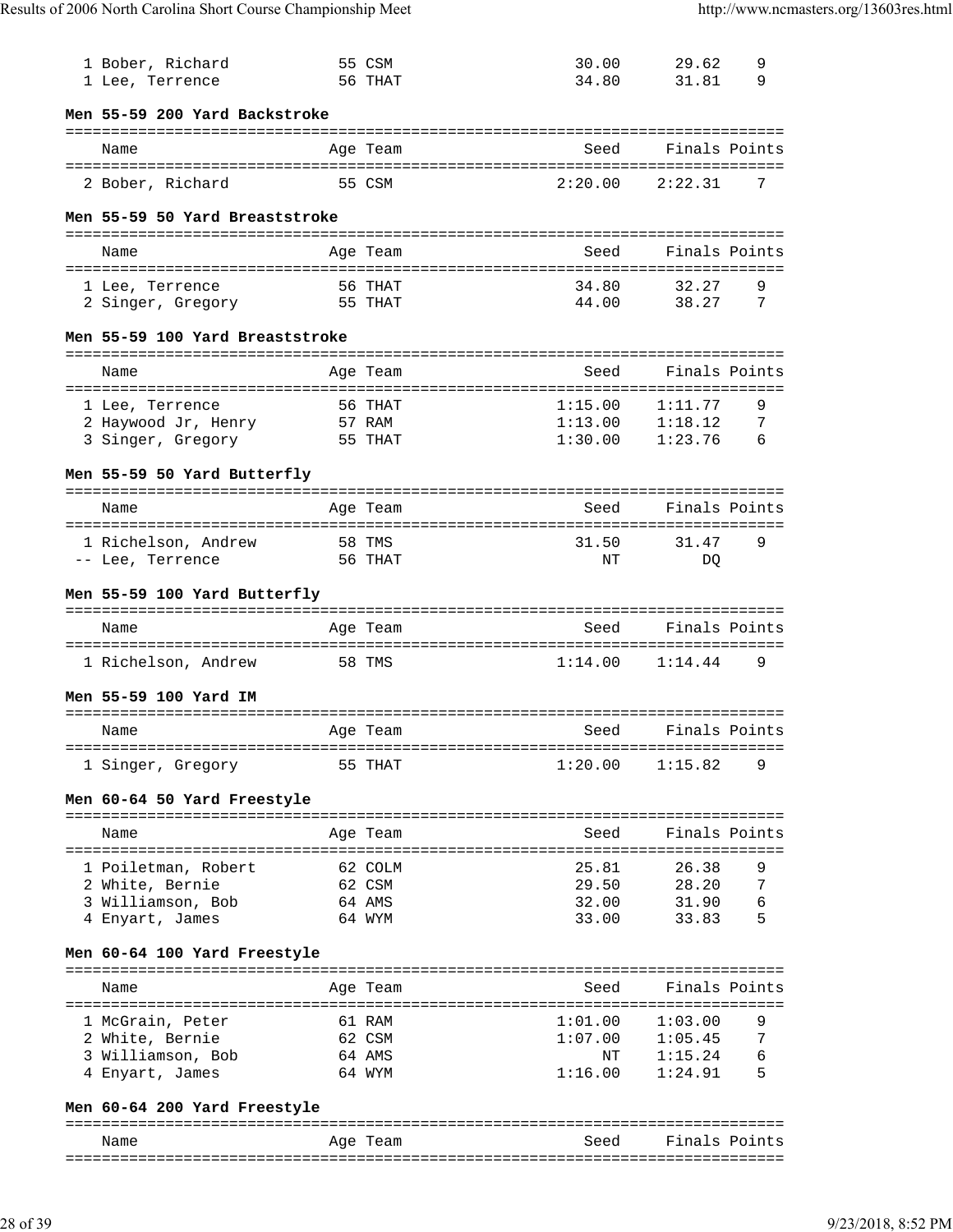| 1 Slaughter, James                              |              | 60 NCMS                     | 2:37.29                               | 2:35.75                           | 9<br>7 |
|-------------------------------------------------|--------------|-----------------------------|---------------------------------------|-----------------------------------|--------|
| 2 White, Bernie<br>3 Enyart, James              |              | 62 CSM<br>64 WYM            | 2:46.00<br>2:47.00                    | 2:36.05<br>2:50.40                | 6      |
|                                                 |              |                             |                                       |                                   |        |
| Men 60-64 500 Yard Freestyle                    |              |                             |                                       |                                   |        |
|                                                 |              |                             | ===================================== |                                   |        |
| Name                                            |              | Age Team                    | Seed                                  | Finals Points                     |        |
| =========================<br>1 Slaughter, James | ============ | 60 NCMS                     | ======================<br>7:29.36     | 7:00.76                           | 9      |
| 2 Enyart, James                                 |              | 64 WYM                      | 7:45.00                               | 7:46.22                           | 7      |
|                                                 |              |                             |                                       |                                   |        |
| Men 60-64 1650 Yard Freestyle                   |              |                             |                                       |                                   |        |
|                                                 |              |                             |                                       |                                   |        |
| Name                                            |              | Age Team                    | Seed                                  | Finals Points                     |        |
| 1 Slaughter, James                              |              | 60 NCMS                     | 24:35.30                              | 25:12.44                          | 9      |
| 2 Kimball, Don                                  |              | 62 Unattached               | 28:40.00                              | 28:16.47                          | 7      |
|                                                 |              |                             |                                       |                                   |        |
| Men 60-64 50 Yard Backstroke                    |              |                             |                                       |                                   |        |
| =============================                   |              | . = = = = = = = =           |                                       |                                   |        |
| Name<br>=========================               |              | Age Team<br>:============== | Seed<br>:========= <b>:</b>           | Finals Points<br>================ |        |
| 1 Poiletman, Robert                             |              | 62 COLM                     | 33.74                                 | 32.93                             | 9      |
| 2 Williamson, Bob                               |              | 64 AMS                      | 44.39                                 | 41.34                             | 7      |
| 3 Enyart, James                                 |              | 64 WYM                      | 47.00                                 | 48.33                             | 6      |
|                                                 |              |                             |                                       |                                   |        |
| Men 60-64 100 Yard Backstroke                   |              |                             |                                       |                                   |        |
| Name                                            |              | Age Team                    | Seed                                  | Finals Points                     |        |
|                                                 |              |                             |                                       |                                   |        |
| 1 Williamson, Bob                               |              | 64 AMS                      | 1:31.54                               | 1:27.95                           | 9      |
| 2 Enyart, James                                 |              | 64 WYM                      | 1:46.00                               | 2:03.70                           | 7      |
| Men 60-64 200 Yard Backstroke                   |              |                             |                                       |                                   |        |
|                                                 |              |                             |                                       |                                   |        |
| Name                                            |              | Age Team                    | Seed                                  | Finals Points                     |        |
|                                                 |              |                             |                                       |                                   |        |
| 1 Williamson, Bob                               | 64 AMS       |                             | 3:13.78                               | 3:11.87                           | 9      |
| Men 60-64 50 Yard Breaststroke                  |              |                             |                                       |                                   |        |
|                                                 |              |                             |                                       |                                   |        |
| Name                                            |              | Age Team                    | Seed                                  | Finals Points                     |        |
|                                                 |              |                             |                                       |                                   |        |
| 1 Brundage, Warner                              |              | 63 VMST                     | 34.30                                 | 34.89                             | 9      |
| 2 Poiletman, Robert                             |              | 62 COLM                     | 33.57                                 | 34.98                             | 7      |
| 3 Slaughter, James                              |              | 60 NCMS                     | 40.02                                 | 39.26                             | 6      |
| 4 McGrain, Peter<br>5 Gadol, Lou                |              | 61 RAM<br>64 NCMS           | 39.00<br>40.00                        | 39.49<br>40.75                    | 5<br>4 |
|                                                 |              |                             |                                       |                                   |        |
| Men 60-64 100 Yard Breaststroke                 |              |                             |                                       |                                   |        |
|                                                 |              |                             | ----------------------                |                                   |        |
| Name                                            |              | Age Team                    | Seed                                  | Finals Points                     |        |
| 1 Brundage, Warner                              |              | 63 VMST                     | 1:15.30                               | 1:15.10                           | 9      |
| 2 Slaughter, James                              |              | 60 NCMS                     | 1:34.23                               | 1:32.01                           | 7      |
|                                                 |              |                             |                                       |                                   |        |
| Men 60-64 200 Yard Breaststroke                 |              |                             |                                       |                                   |        |
|                                                 |              |                             |                                       |                                   |        |
| Name                                            |              | Age Team                    | Seed                                  | Finals Points                     |        |
| 1 Brundage, Warner                              |              | 63 VMST                     | 2:47.00                               | 2:47.49                           | 9      |
| 2 Slaughter, James                              |              | 60 NCMS                     | 3:26.95                               | 3:21.59                           | 7      |
| 3 Gadol, Lou                                    |              | 64 NCMS                     | 3:25.00                               | 3:28.74                           | 6      |
|                                                 |              |                             |                                       |                                   |        |

# **Men 60-64 50 Yard Butterfly**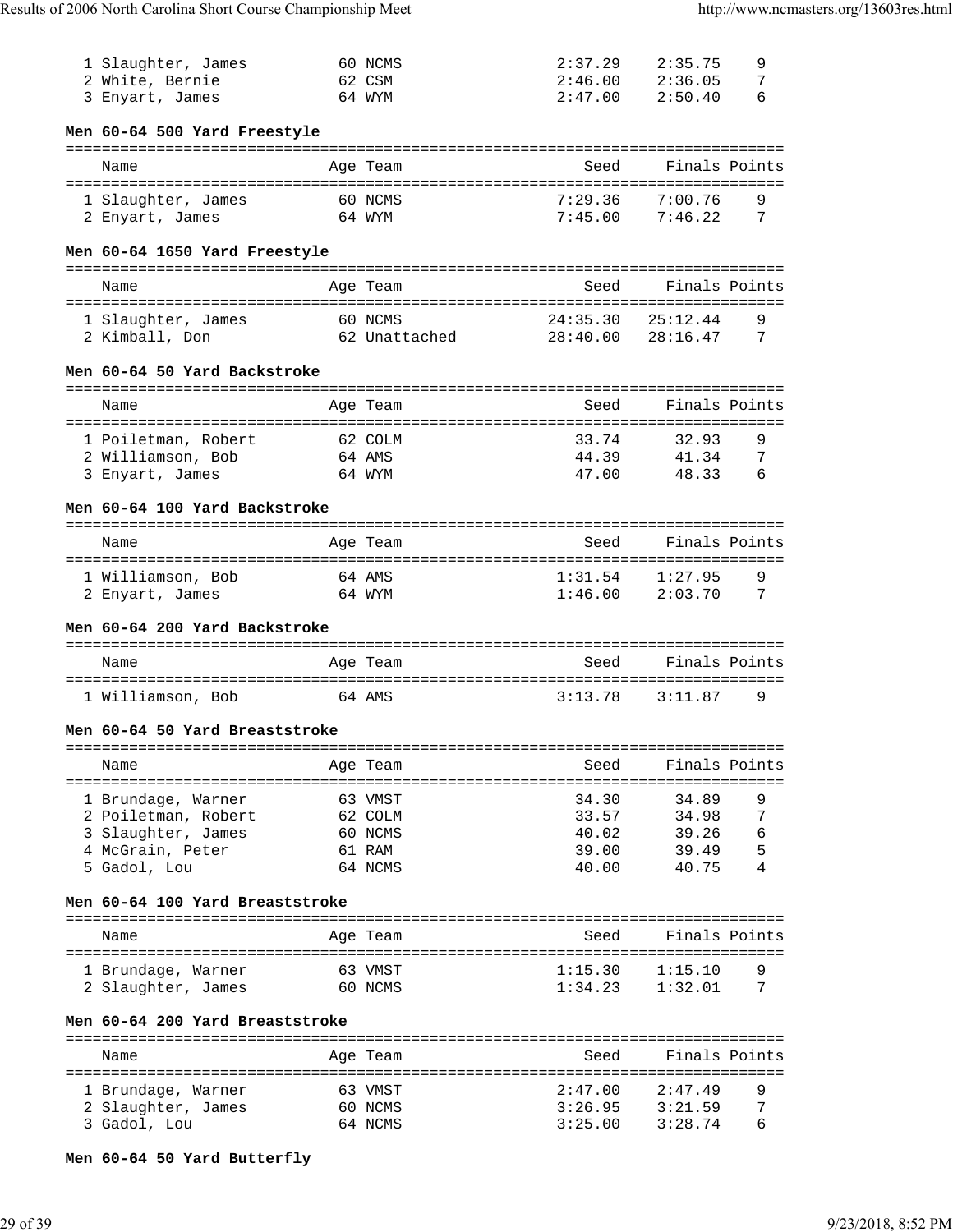| Name                              | Age Team         | Seed                           | Finals Points                       |
|-----------------------------------|------------------|--------------------------------|-------------------------------------|
| 1 Poiletman, Robert               | 62 COLM          | 27.97                          | 28.21<br>9                          |
|                                   | 62 CSM           | 31.10                          | 7<br>29.19                          |
| 2 White, Bernie                   | 61 RAM           | 29.00                          | 6                                   |
| 3 McGrain, Peter                  |                  |                                | 31.11                               |
| Men 60-64 100 Yard Butterfly      |                  |                                |                                     |
| Name                              | Age Team         | Seed                           | Finals Points                       |
|                                   |                  |                                |                                     |
| 1 Poiletman, Robert               | 62 COLM          | 1:00.01                        | 1:01.45<br>9                        |
| -- White, Bernie                  | 62 CSM           | 1:18.00                        | DO                                  |
| Men 60-64 200 Yard Butterfly      |                  |                                | .================================== |
| Name                              | Age Team         | Seed                           | Finals Points                       |
| 1 Poiletman, Robert               | 62 COLM          | 2:16.77                        | 2:20.99<br>9                        |
| Men 60-64 100 Yard IM             |                  |                                |                                     |
|                                   |                  |                                |                                     |
| Name                              | Age Team         | Seed                           | Finals Points                       |
| 1 Brundage, Warner                | 63 VMST          | 1:09.60                        | 1:09.37<br>9                        |
| 2 McGrain, Peter                  | 61 RAM           | 1:18.00                        | 7<br>1:13.44                        |
| 3 Gadol, Lou                      | 64 NCMS          | 1:22.00                        | 1:24.50<br>6                        |
| 4 Williamson, Bob                 | 64 AMS           | 1:29.14                        | 5<br>1:27.36                        |
| 5 Slaughter, James                | 60 NCMS          | 1:29.17                        | 4<br>1:27.67                        |
| 6 Enyart, James                   | 64 WYM           | 1:43.00                        | 3<br>1:44.01                        |
| Men 60-64 200 Yard IM             |                  |                                |                                     |
| Name                              | Age Team         | Seed                           | Finals Points                       |
|                                   |                  |                                |                                     |
| 1 Brundage, Warner                | 63 VMST          | 2:32.80                        | 2:31.85<br>9                        |
| Men 60-64 400 Yard IM             |                  |                                |                                     |
| Name                              | Age Team         | Seed                           | Finals Points                       |
| 1 Brundage, Warner                | 63 VMST          | 5:39.80                        | 5:37.03<br>9                        |
| Men 65-69 50 Yard Freestyle       |                  |                                |                                     |
| Name                              | Age Team         | Seed                           | Finals Points                       |
|                                   |                  |                                |                                     |
| 1 Clark, Jerry                    | 68 CSM           | 28.00                          | 27.49<br>9                          |
| 2 Weiss, Edward                   | 65 AMS           | 35.19                          | 34.81<br>7                          |
| Men 65-69 100 Yard Freestyle      |                  |                                |                                     |
| Name                              | Age Team         |                                | Seed Finals Points                  |
|                                   |                  |                                |                                     |
| 1 Clark, Jerry<br>2 Weiss, Edward | 68 CSM<br>65 AMS | 1:02.00<br>$1:32.60$ $1:26.36$ | 59.84<br>9<br>7                     |
| Men 65-69 200 Yard Freestyle      |                  |                                |                                     |
|                                   |                  |                                |                                     |
| Name                              | Age Team         | Seed                           | Finals Points                       |
| 1 Clark, Jerry                    | 68 CSM           | 2:19.00                        | 2:13.09<br>9                        |
| 2 Macartney, Norman               | 67 SCMM          | NΤ                             | 3:34.51<br>7                        |
|                                   |                  |                                |                                     |

**Men 65-69 500 Yard Freestyle**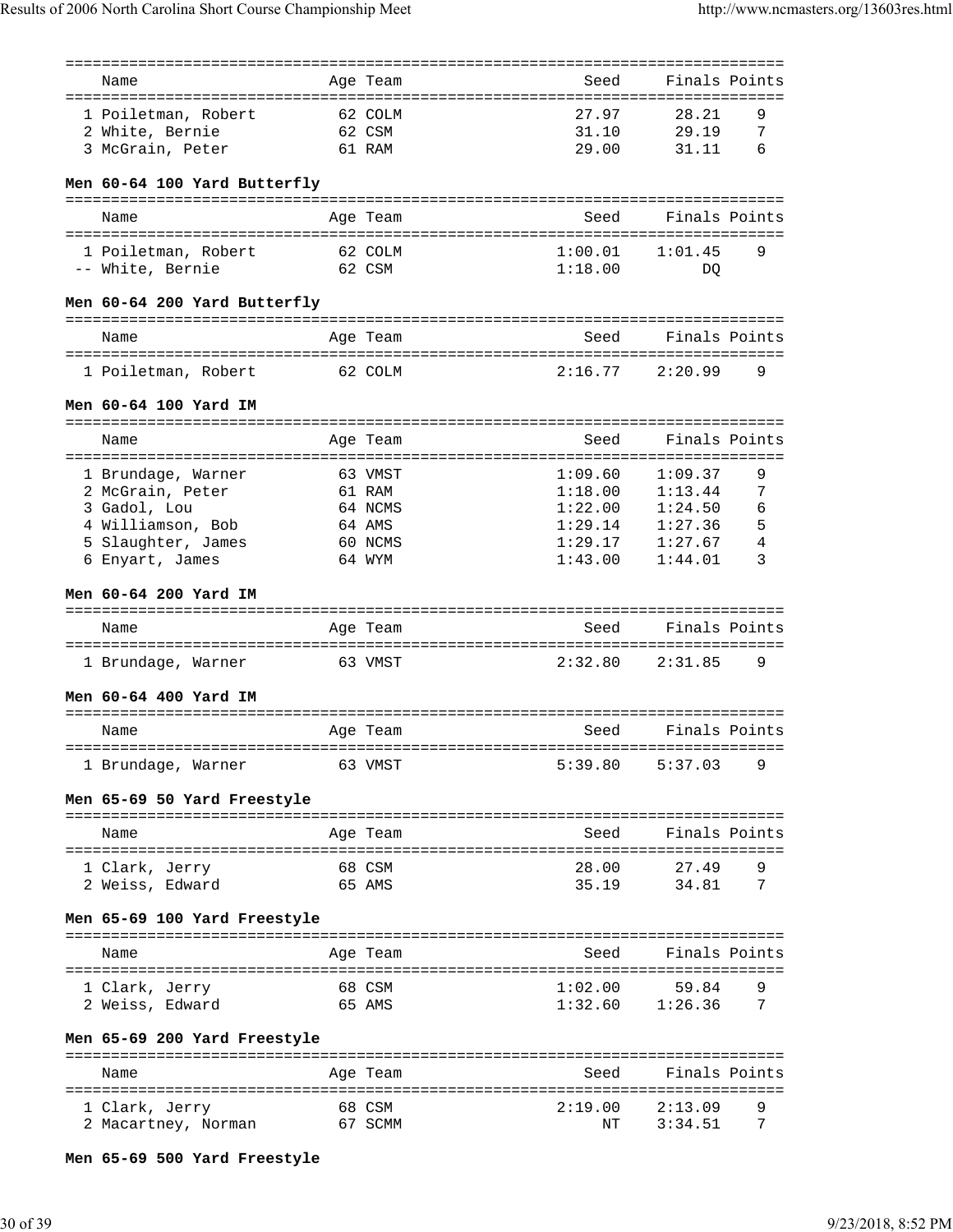|                                 | =============       |                       | ================================ |
|---------------------------------|---------------------|-----------------------|----------------------------------|
| Name                            | Age Team            | Seed                  | Finals Points                    |
| 1 Clark, Jerry                  | 68 CSM              | 6:35.00               | 6:29.19<br>9                     |
|                                 | 67 SCMM             | 8:25.39               | 8:48.86<br>7                     |
| 2 Macartney, Norman             |                     |                       |                                  |
| Men 65-69 1000 Yard Freestyle   |                     |                       |                                  |
|                                 |                     | Seed                  | Finals Points                    |
| Name                            | Age Team            |                       |                                  |
| 1 Clark, Jerry                  | 68 CSM              | $13:55.00$ $13:51.00$ | 9                                |
| Men 65-69 50 Yard Backstroke    |                     |                       |                                  |
| Name                            | Age Team            | Seed                  | Finals Points                    |
|                                 |                     |                       |                                  |
| 1 Pinkerton, Rolffs<br>67 NCMS  |                     | 37.10                 | 9<br>35.89                       |
| Men 65-69 200 Yard Backstroke   |                     |                       |                                  |
| Name                            | Age Team            | Seed                  | Finals Points                    |
|                                 |                     |                       |                                  |
| 1 Pinkerton, Rolffs             | 67 NCMS             | 3:06.80               | 3:01.76<br>9                     |
| Men 65-69 50 Yard Breaststroke  |                     |                       |                                  |
| Name                            | Age Team            | Seed                  | Finals Points                    |
|                                 | =================== | ===============       | ===============                  |
| 1 Clark, Jerry                  | 68 CSM              | 37.00                 | 9<br>39.20                       |
| 2 Weiss, Edward                 | 65 AMS              | 43.80                 | 42.32<br>7                       |
| 3 Macartney, Norman             | 67 SCMM             | 46.38                 | 6<br>46.47                       |
|                                 |                     |                       |                                  |
| Men 65-69 100 Yard Breaststroke |                     |                       |                                  |
| Name                            | Age Team            | Seed                  | Finals Points                    |
|                                 |                     |                       |                                  |
| 1 Weiss, Edward                 | 65 AMS              | 1:40.73               | 9<br>1:35.71                     |
| 2 Macartney, Norman             | 67 SCMM             | 1:40.43               | 1:45.43<br>7                     |
|                                 |                     |                       |                                  |
| Men 65-69 200 Yard Breaststroke |                     |                       | ---------------------------      |
| Name                            | Age Team            | Seed                  | Finals Points                    |
|                                 |                     |                       | ==========                       |
| 1 Weiss, Edward                 | 65 AMS              | 3:50.17               | 9<br>3:39.23                     |
| Men 65-69 50 Yard Butterfly     |                     |                       |                                  |
|                                 |                     |                       |                                  |
| Name                            | Age Team            | Seed                  | Finals Points                    |
|                                 |                     |                       |                                  |
| 1 Kitchell, Dick                | 65 NCMS             | 30.00                 | 9<br>31.01<br>7                  |
| 2 Macartney, Norman             | 67 SCMM             | 47.34                 | 49.64                            |
| Men 65-69 100 Yard Butterfly    |                     |                       |                                  |
| Name                            | Age Team            | Seed                  | Finals Points                    |
|                                 |                     |                       |                                  |
| 1 Kitchell, Dick                | 65 NCMS             | 1:06.00               | 1:06.67<br>9                     |
| 2 Macartney, Norman             | 67 SCMM             | 1:53.85               | 7<br>1:53.74                     |
| Men 65-69 200 Yard Butterfly    |                     |                       |                                  |
| Name                            | Age Team            | Seed                  | Finals Points                    |
|                                 |                     |                       |                                  |
| 1 Kitchell, Dick                | 65 NCMS             | 2:30.00               | 2:33.81<br>9                     |
| 2 Macartney, Norman             | 67 SCMM             | 4:48.27               | 4:45.87<br>7                     |
|                                 |                     |                       |                                  |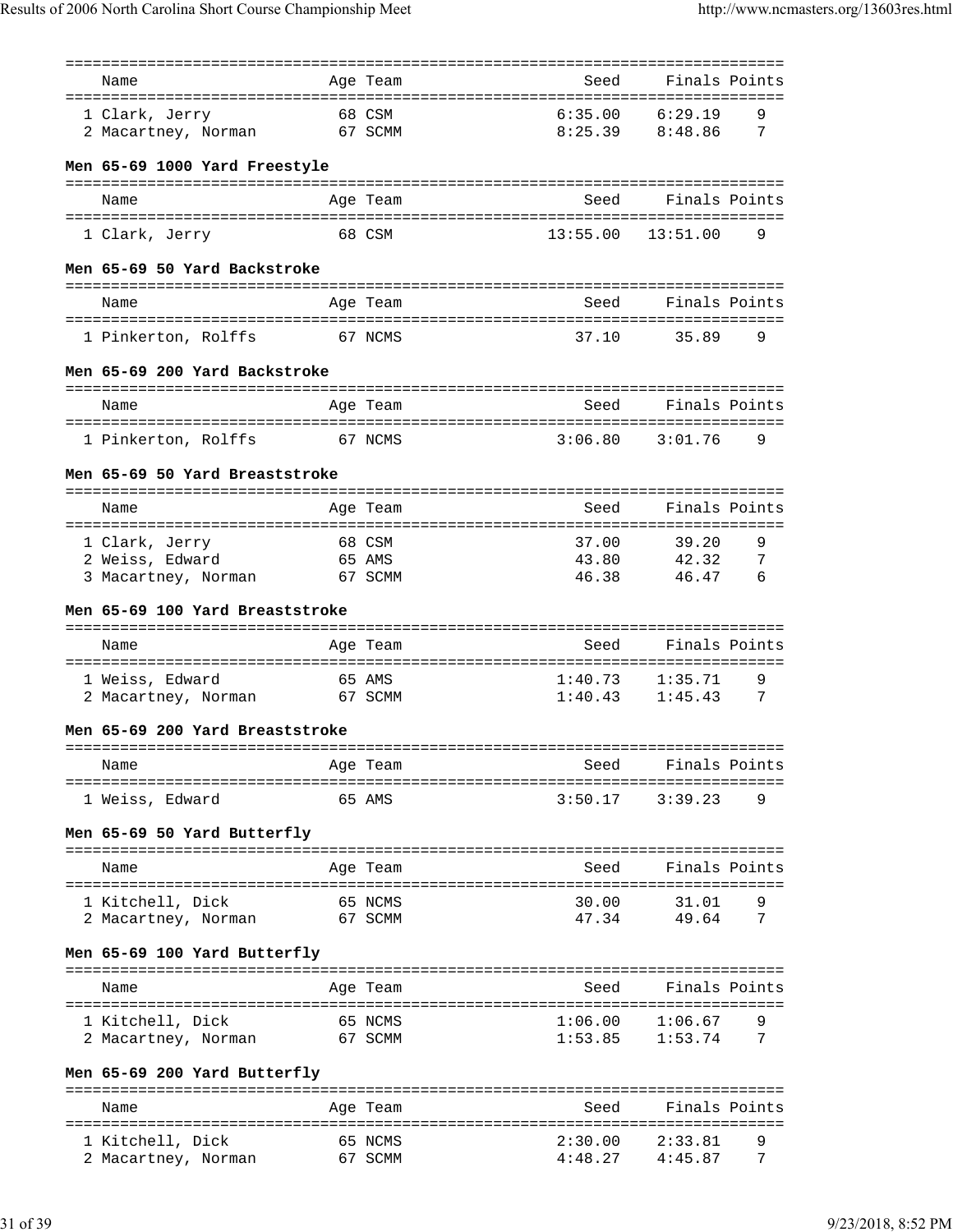| Men 65-69 100 Yard IM                           |                          |                     |                  |
|-------------------------------------------------|--------------------------|---------------------|------------------|
| Name                                            | Age Team                 | Seed                | Finals Points    |
| 1 Macartney, Norman                             | 67 SCMM                  | 1:42.11             | 1:44.19<br>9     |
| Men 65-69 200 Yard IM                           |                          |                     |                  |
| Name                                            | Age Team                 | Seed                | Finals Points    |
| 1 Macartney, Norman                             | 67 SCMM                  | 3:45.49             | 3:48.74<br>9     |
| Men 65-69 400 Yard IM                           |                          |                     |                  |
| Name                                            | Age Team                 | Seed                | Finals Points    |
|                                                 |                          | 6:10.00             | 5:55.25<br>9     |
| 1 Kitchell, Dick<br>2 Macartney, Norman 67 SCMM | 65 NCMS                  | $8:07.83$ $8:40.56$ | 7                |
| Men 70-74 50 Yard Freestyle                     |                          |                     |                  |
| Name                                            | Age Team                 | Seed                | Finals Points    |
| 1 Mitchell, Clarke                              | 73 AMS                   | 29.80               | 28.18<br>9       |
| Men 70-74 200 Yard Freestyle                    |                          |                     |                  |
| Name                                            | Age Team                 | Seed                | Finals Points    |
| 1 Marsil, John                                  | 74 RAM                   | 3:30.00             | 3:22.46<br>9     |
| Men 70-74 50 Yard Backstroke                    |                          |                     |                  |
| Name                                            | Age Team                 | Seed                | Finals Points    |
| 1 Mitchell, Clarke                              | 73 AMS                   | 34.40               | 9<br>32.96       |
| 2 Anderson, Graham                              | 74 Unattached            | NΤ                  | 45.55<br>7       |
| Men 70-74 200 Yard Backstroke                   |                          |                     |                  |
| Name                                            | Age Team                 | Seed                | Finals Points    |
| 1 Dunlap, Marion                                | 72 Unattached            | 3:05.00             | 2:59.69<br>9     |
| -- Marsil, John                                 | 74 RAM                   | 4:02.00             | DQ               |
| Men 70-74 50 Yard Breaststroke                  |                          |                     |                  |
| Name                                            | Age Team                 | Seed                | Finals Points    |
| 1 Mitchell, Clarke                              | 73 AMS                   | 46.00               | 38.57<br>9       |
| 2 Huson, John<br>-- Anderson, Graham            | 71 HARY<br>74 Unattached | 45.00<br>NΤ         | 47.10<br>7<br>DQ |
| Men 70-74 100 Yard Breaststroke                 |                          |                     |                  |
|                                                 |                          |                     |                  |
| Name                                            | Age Team                 | Seed                | Finals Points    |
| 1 Huson, John                                   | 71 HARY                  | 1:45.00             | 9<br>1:43.76     |
| Men 70-74 200 Yard Breaststroke                 |                          |                     |                  |
| Name                                            | Age Team                 | Seed                | Finals Points    |
|                                                 |                          |                     |                  |

1 Huson, John 71 HARY 4:00.00 4:04.62 9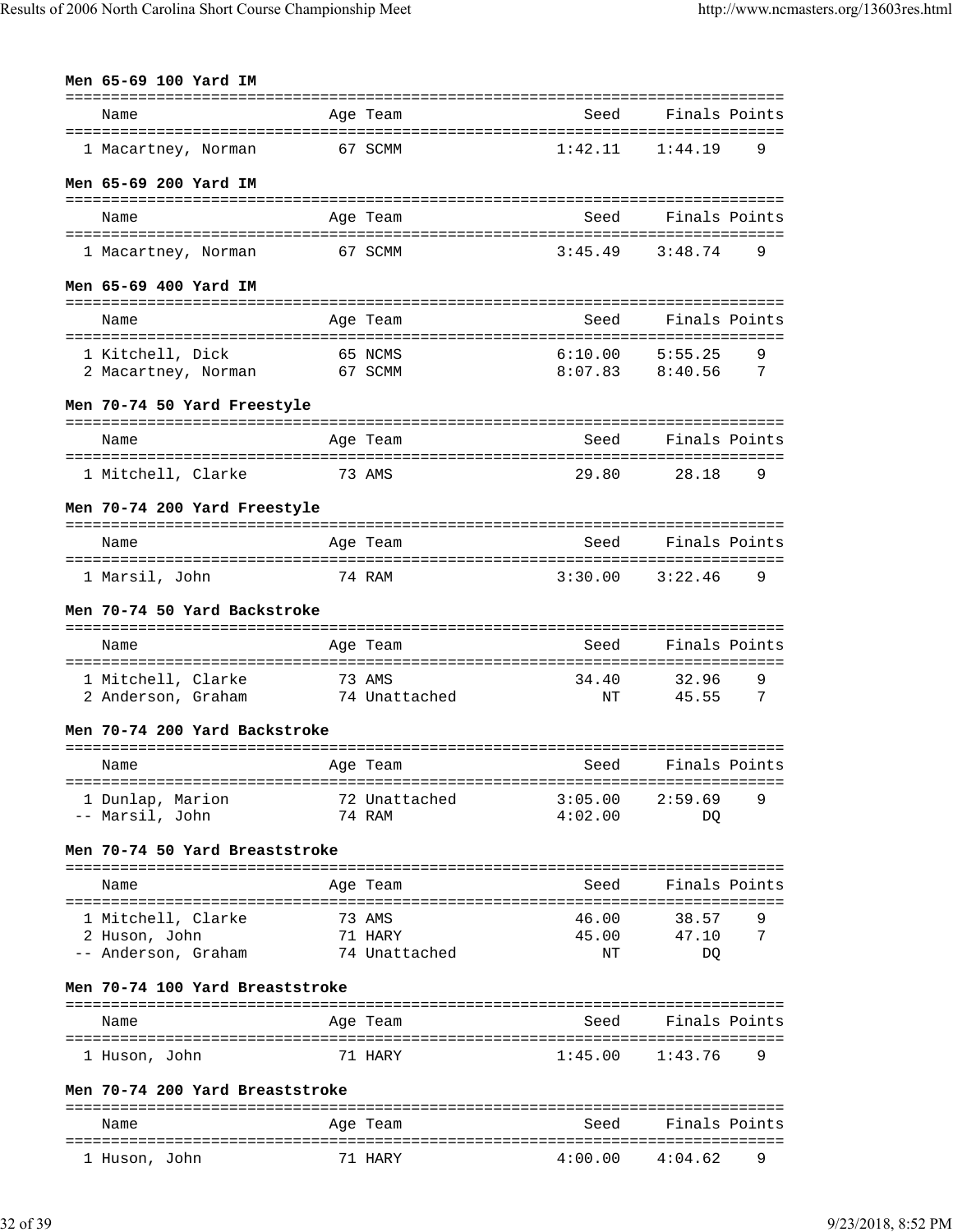| Men 70-74 50 Yard Butterfly     |          |         |               |
|---------------------------------|----------|---------|---------------|
| Name                            | Age Team | Seed    | Finals Points |
| 1 Mitchell, Clarke              | 73 AMS   | 33.20   | 31.86<br>9    |
| Men 70-74 100 Yard Butterfly    |          |         |               |
| Name                            | Age Team | Seed    | Finals Points |
| 1 Huson, John                   | 71 HARY  | 1:45.00 | 1:50.87<br>9  |
| Men 70-74 100 Yard IM           |          |         |               |
| Name                            | Age Team | Seed    | Finals Points |
| 1 Huson, John                   | 71 HARY  | 1:38.00 | 1:41.12<br>9  |
| Men 70-74 200 Yard IM           |          |         |               |
| Name                            | Age Team | Seed    | Finals Points |
| 1 Huson, John                   | 71 HARY  | 3:45.00 | 3:47.36<br>9  |
| Men 75-79 50 Yard Freestyle     |          |         |               |
| Name                            | Age Team | Seed    | Finals Points |
| 1 Kortheuer, John               | 75 MAC   | 31.00   | 29.63<br>9    |
| 2 Webber, Dick                  | 76 RAM   | 31.90   | 31.06<br>7    |
| Men 75-79 100 Yard Freestyle    |          |         |               |
| Name                            | Age Team | Seed    | Finals Points |
| 1 Webber, Dick                  | 76 RAM   | 1:12.90 | 9<br>1:11.44  |
| Men 75-79 50 Yard Breaststroke  |          |         |               |
| Name                            | Age Team | Seed    | Finals Points |
| 1 Kortheuer, John               | 75 MAC   | 35.85   | 35.64<br>9    |
| Men 75-79 100 Yard Breaststroke |          |         |               |
| Name                            | Age Team | Seed    | Finals Points |
| 1 Kortheuer, John               | 75 MAC   | 1:22.18 | 1:22.64<br>9  |
| Men 75-79 50 Yard Butterfly     |          |         |               |
| Name                            | Age Team | Seed    | Finals Points |
| 1 Webber, Dick                  | 76 RAM   | 38.90   | 9<br>37.50    |
| Men 75-79 100 Yard IM           |          |         |               |
| Name                            | Age Team | Seed    | Finals Points |
| 1 Kortheuer, John               | 75 MAC   | 1:18.00 | 9<br>1:18.75  |
| Men 75-79 200 Yard IM           |          |         |               |
| Name                            | Age Team | Seed    | Finals Points |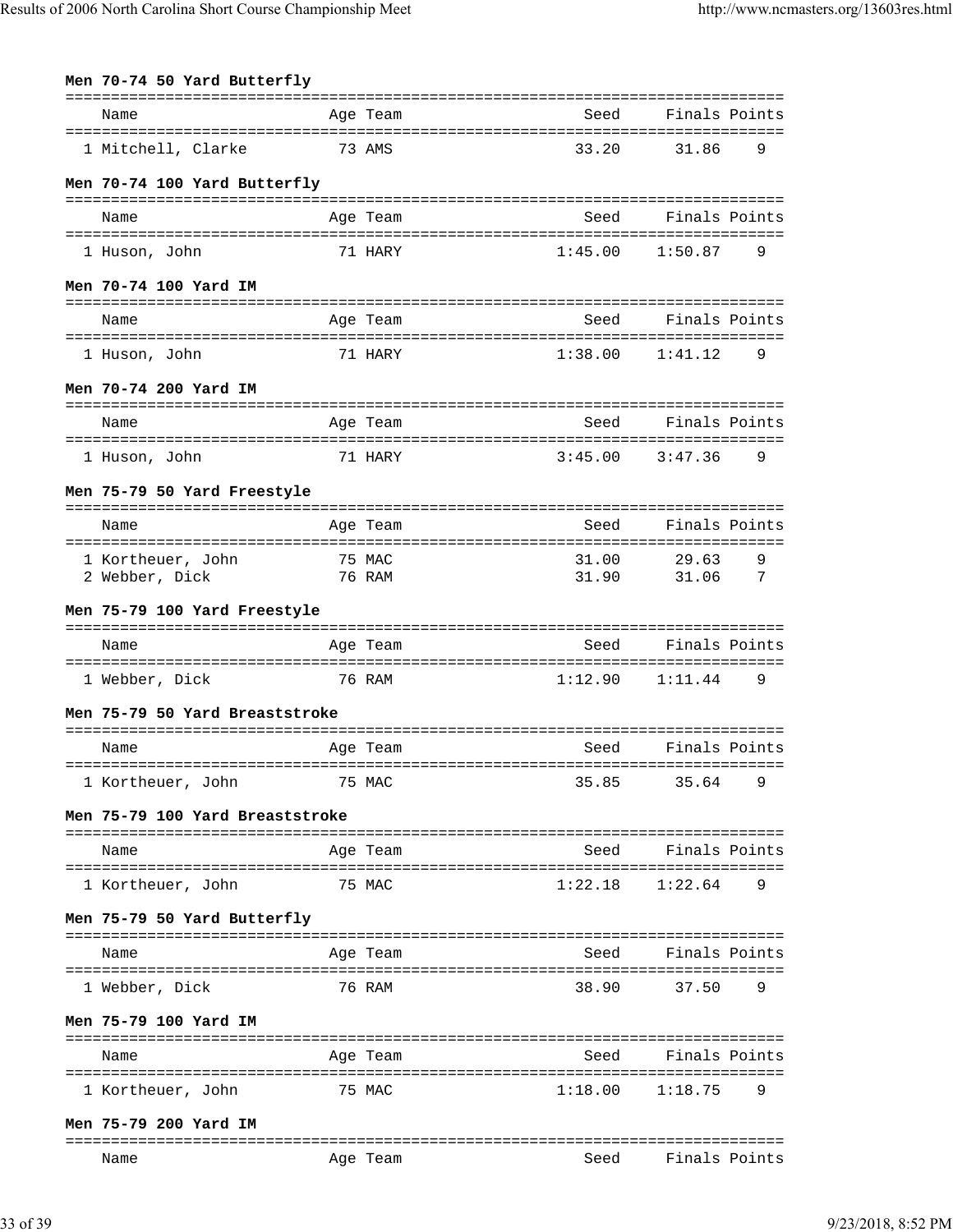| 1 Webber, Dick                                                                      |        | 76 RAM   | 3:39.00                                          | 3:32.30                               | 9  |
|-------------------------------------------------------------------------------------|--------|----------|--------------------------------------------------|---------------------------------------|----|
| Men 80-84 50 Yard Freestyle                                                         |        |          |                                                  |                                       |    |
| Name                                                                                |        | Age Team | Seed                                             | Finals Points                         |    |
| 1 Scherbarth, Jim                                                                   | 82 RAM |          | 45.80                                            | 44.05                                 | 9  |
| Men 80-84 500 Yard Freestyle                                                        |        |          |                                                  |                                       |    |
| Name                                                                                |        | Age Team | Seed                                             | Finals Points                         |    |
| 1 Scherbarth, Jim                                                                   | 82 RAM |          | 13:06.32                                         | =================<br>12:56.03         | 9  |
| Men 80-84 50 Yard Backstroke                                                        |        |          |                                                  |                                       |    |
| Name                                                                                |        | Age Team | Seed                                             | Finals Points                         |    |
| 1 Scherbarth, Jim                                                                   | 82 RAM |          | 59.10                                            | 57.37                                 | 9  |
| Men 80-84 100 Yard Backstroke                                                       |        |          |                                                  |                                       |    |
|                                                                                     |        |          |                                                  |                                       |    |
| Name                                                                                |        | Age Team | Seed                                             | Finals Points<br>==================== |    |
| 1 Scherbarth, Jim                                                                   |        | 82 RAM   | 2:21.59                                          | 2:24.43                               | 9  |
| Men 80-84 200 Yard Backstroke                                                       |        |          |                                                  |                                       |    |
| Name                                                                                |        | Age Team | Seed                                             | Finals Points                         |    |
| 1 Scherbarth, Jim                                                                   | 82 RAM |          | 5:07.00                                          | 5:04.28                               | 9  |
| Men 80-84 100 Yard IM                                                               |        |          |                                                  |                                       |    |
| Name                                                                                |        | Age Team | Seed                                             | Finals Points                         |    |
| 1 Scherbarth, Jim                                                                   |        | 82 RAM   | 2:33.13                                          | 2:34.20                               | 9  |
| Men 85-89 50 Yard Backstroke                                                        |        |          |                                                  |                                       |    |
| ===============================<br>Name                                             |        | Age Team | Seed                                             | ==================<br>Finals Points   |    |
| =====================<br>1 Holdrege, Fred                                           |        | 88 RAM   | 58.21                                            | 57.86                                 | 9  |
| Men 85-89 100 Yard Backstroke                                                       |        |          |                                                  |                                       |    |
|                                                                                     |        |          |                                                  |                                       |    |
| Name                                                                                |        | Age Team | Seed                                             | Finals Points                         |    |
| 1 Holdrege, Fred                                                                    |        | 88 RAM   | 2:13.59                                          | 2:09.55                               | 9  |
| Men 85-89 200 Yard Backstroke                                                       |        |          |                                                  |                                       |    |
| Name                                                                                |        | Age Team | Seed                                             | Finals Points                         |    |
| 1 Holdrege, Fred                                                                    |        | 88 RAM   | 4:50.36                                          | 4:41.68                               | 9  |
| Women 18+ 400 Yard Freestyle Relay                                                  |        |          |                                                  |                                       |    |
| Team                                                                                |        |          | Seed                                             | Finals Points                         |    |
| 1 Ashville Masters Swimming<br>1) Kulakova, Svitlana W23<br>3) Kramer, Adrienne W40 |        | ' A '    | NΤ<br>2) Walker, Abby W30<br>4) Cook, Nicole W34 | 4:42.82                               | 18 |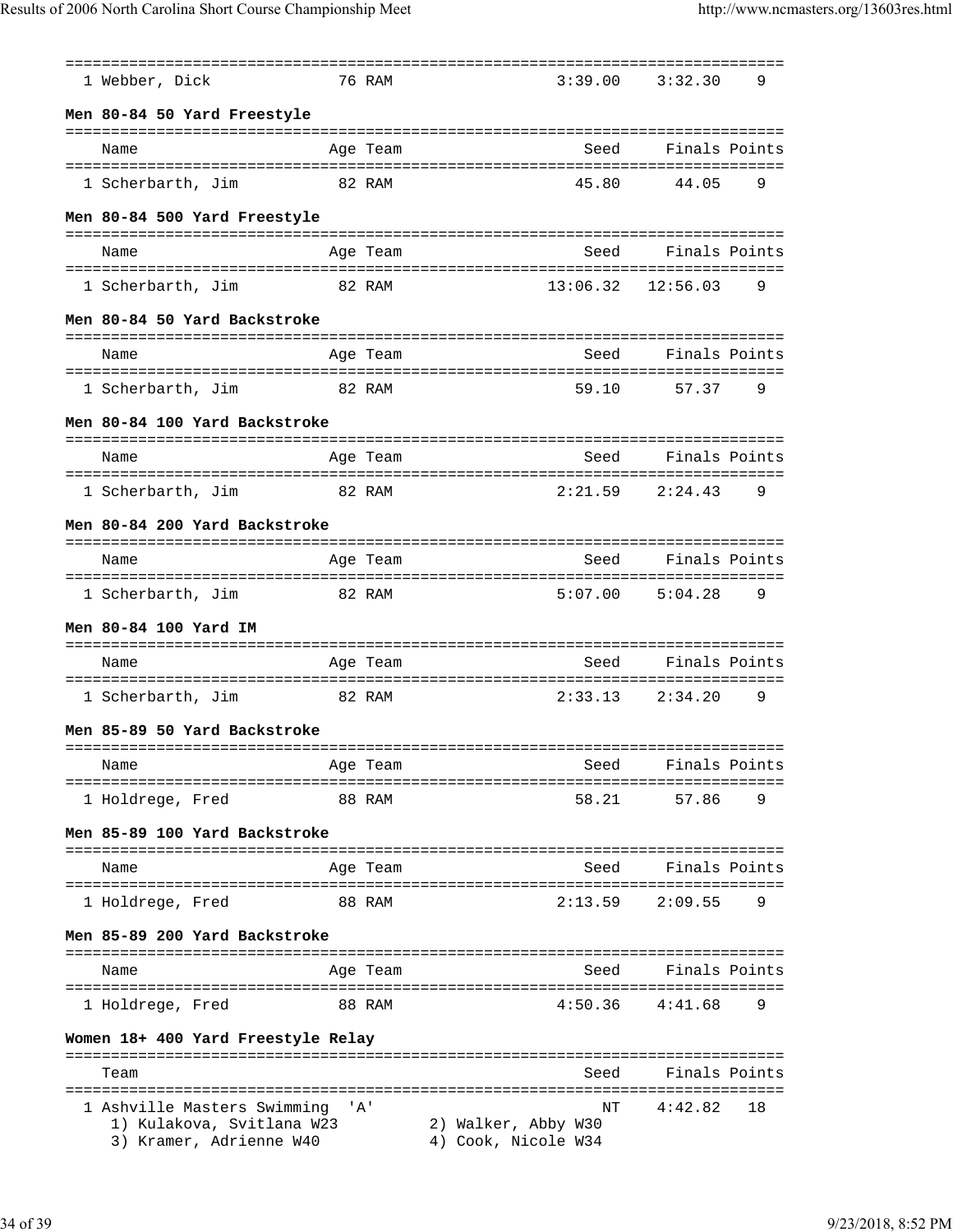**Women 18+ 200 Yard Medley Relay** =============================================================================== Team Seed Finals Points =============================================================================== 1 Ashville Masters Swimming 'A' NT 2:16.95 18 1) Kramer, Adrienne W40 2) Kulakova, Svitlana W23 3) Cook, Nicole W34 4) Walker, Abby W30 **Women 25+ 200 Yard Freestyle Relay** =============================================================================== Team Seed Finals Points =============================================================================== 1 Raleigh Area Masters 'A' NT 1:59.44 18 1) Errington Oversmith, Amy W34 2) Massengale, Susan W52 3) Inscore, Staci W34 4) Brelsford-Namey, Emily W29 2 Durham Aquatic Masters 'A' NT 2:03.75 14 1) Kralik, Melissa W32 2) Montieth, Kate W28 3) Newton, Danielle W27 4) Baker, Brooke W25 3 Ashville Masters Swimming 'A' and the Master's Swimming (and Allian Masters Swimming 'A' and Alliah Masters Swimming (and Allian Masters Swimming 'A' and Alliah Masters Swimming (and Alliah Masters Swimming (and Allian M 2) Schindler Speight, Peggy W45 3) Hart, Janet W46 4) Cook, Nicole W34 **Women 25+ 400 Yard Freestyle Relay** =============================================================================== Team Seed Finals Points =============================================================================== 1 Durham Aquatic Masters 'A' NT 4:53.56 18 1) Newton, Danielle W27 2) Kralik, Melissa W32 3) Franklin, Dawn W37 4) Montieth, Kate W28 2 Tar Heel Aquatic Team 'A' 1.01.0102011, Acce M20 NT 4:59.64 14 1) Robinson, Robin W49 2) Satter, Jane W49 3) Stetson, Margaret W54 4) Nagle, Cynthia W27 **Women 25+ 200 Yard Medley Relay** =============================================================================== Team Seed Finals Points =============================================================================== 1 Raleigh Area Masters 'B' 1) Braun, Erika W34 2) Brelsford-Namey, Emily W29 3) Inscore, Staci W34 4) Johnson, Shandra W27 2 Durham Aquatic Masters 'A' (2:14.97 14 1) Baker, Brooke W25 2) Fritchie, Karen W28 3) Montieth, Kate W28 4) Newton, Danielle W27 3 Raleigh Area Masters 'A' NT 2:24.38 12 1) Errington Oversmith, Amy W34 2) Hawley, Kate W25 3) Springer, Margie W45 **Women 35+ 200 Yard Freestyle Relay** =============================================================================== Team Seed Finals Points =============================================================================== 1 North Carolina Masters Swimmin 'A' NT 1:46.74 18 2 Tar Heel Aquatic Team 'A' NT 2:21.73 14 1) Robinson, Robin W49 2) Satter, Jane W49 3) Scheible, Carol W43 4) Stetson, Margaret W54 **Women 35+ 200 Yard Medley Relay** =============================================================================== Team Seed Finals Points =============================================================================== 1 North Carolina Masters Swimmin 'A' NT 1:58.00 18 **Women 45+ 200 Yard Medley Relay** =============================================================================== Team Seed Finals Points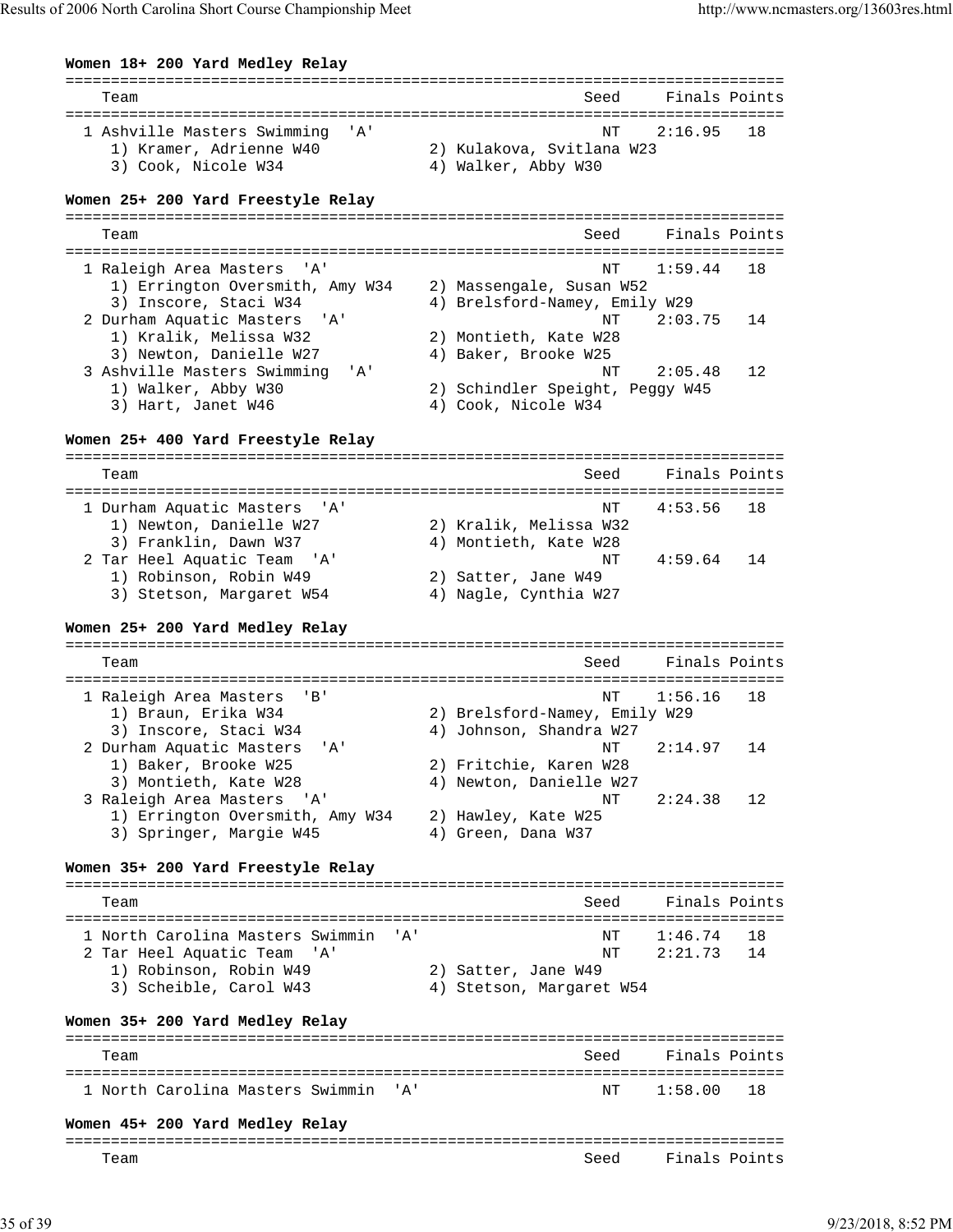=============================================================================== 1 Ashville Masters Swimming 'B' NT 2:36.73 18 1) Rogers, Jennie W53 2) Hart, Janet W46 3) Schindler Speight, Peggy W45 4) Williams, Catherine W51 **Men 18+ 200 Yard Freestyle Relay** =============================================================================== Team Seed Finals Points =============================================================================== 1 Ashville Masters Swimming 'A' NT 1:35.86 18 1) Kulakov, Taras M19 2) Johnson, Patrick M26 3) Walker, Samuel M30 4) Lechner, Chris M45 **Men 18+ 400 Yard Freestyle Relay** =============================================================================== Team Seed Finals Points =============================================================================== 1 Ashville Masters Swimming 'B' NT 4:07.64 18 1) Kulakov, Taras M19 2) Bowser, Walt M45 3) Lechner, Chris M45 4) Walker, Samuel M30 **Men 18+ 200 Yard Medley Relay** =============================================================================== Team Seed Finals Points =============================================================================== 1 Ashville Masters Swimming 'A' 1) Kulakov, Taras M19 2) Walker, Samuel M30 3) Lechner, Chris M45 4) Cook, Mathew M36 **Men 25+ 200 Yard Freestyle Relay** =============================================================================== Team Seed Finals Points =============================================================================== 1 Durham Aquatic Masters 'A' NT 1:37.14 18 1) Tuermoes, Nicolai M35 2) Parr, Derek M31 3) Murphy, Jimmy M30 4) Nikander, Robert M29 2 Raleigh Area Masters 'A' (a) Allender, Robert M29<br>2 Raleigh Area Masters 'A' (a) Nikander, Robert M29<br>2 Blank, Jon M45<br>2 Blank, Jon M45 1) Aber, Dan M32 2) Blank, Jon M45 3) Su, Billy M32 4) Haberman, Brandon M29 3 Raleigh Area Masters 'C' NT 1:49.02 12 2) Lehman, Fritz M47 3) Allen, Scott M34<br>3) Allen, Scott M34 4) Mangrum, John M43<br>2) Allen, Scott M34 4) Mangrum, John M43<br>2) NT 1:59.73 10 4 Durham Aquatic Masters 'B' 1.<br>1) McElwee, Matt M29. 2. Newton, Robert M35. 1) McElwee, Matt M29 3) Stanley, Marshall M32 4) Love, Robert M43 **Men 25+ 400 Yard Freestyle Relay** =============================================================================== Team Seed Finals Points =============================================================================== 1 Durham Aquatic Masters 'A' NT 3:38.85 18 1) Tuermoes, Nicolai M35 2) Parr, Derek M31 3) Sevick, Chris M31 4) Nikander, Robert M29 2 Durham Aquatic Masters 'B' NT 4:25.63 14 1) McElwee, Matt M29 2) Newton, Robert M35 3) Love, Robert M43 4) Murphy, Jimmy M30 **Men 25+ 200 Yard Medley Relay** =============================================================================== Team Seed Finals Points =============================================================================== 1 Durham Aquatic Masters 'A'<br>1) Sevick, Chris M31 1) Sevick, Chris M31 2) Parr, Derek M31 3) Tuermoes, Nicolai M35 4) Nikander, Robert M29 2 Raleigh Area Masters 'A' National Article Research Research Research Research Research Research Research Res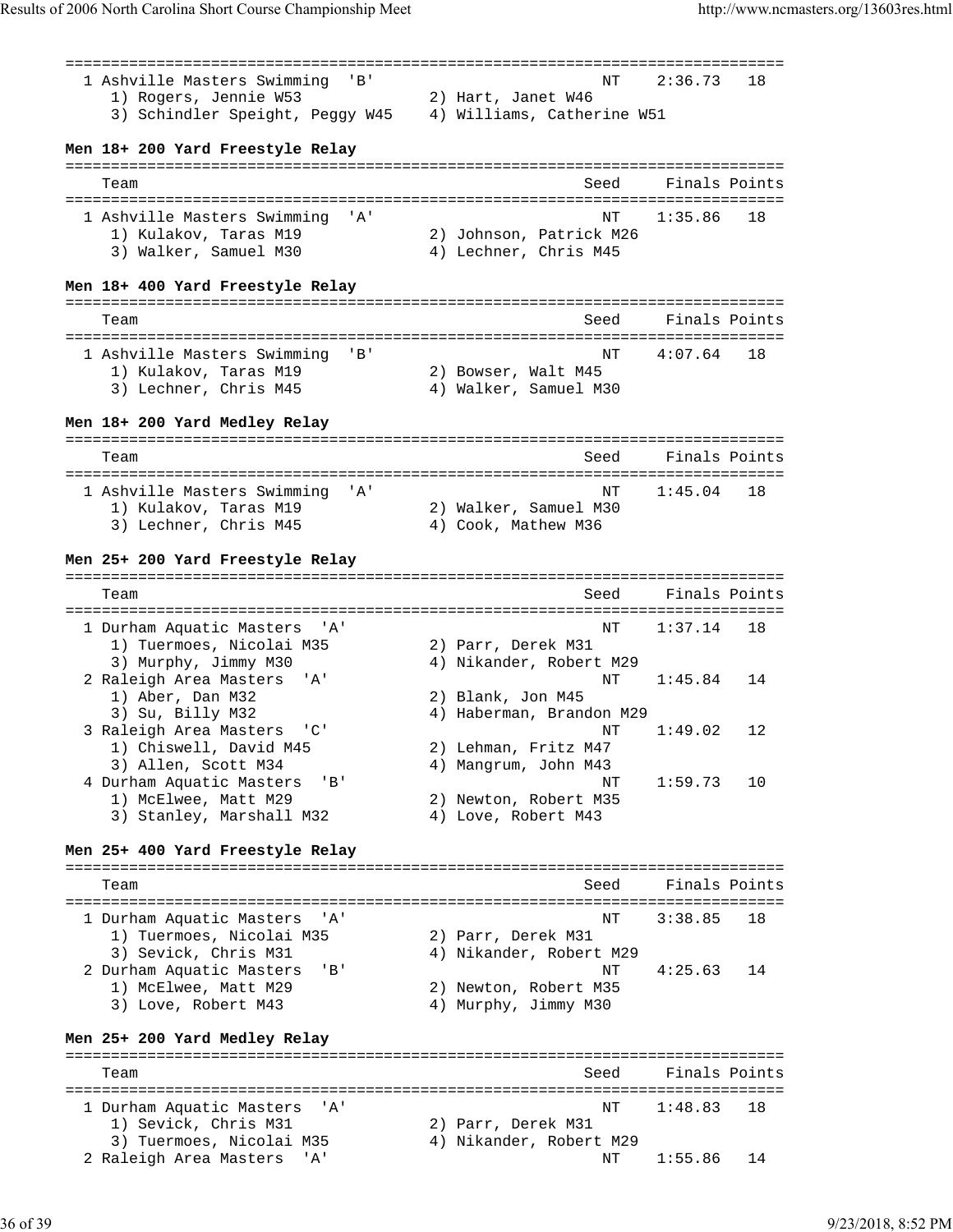| 1) Haberman, Brandon M29<br>3) Sacerio, Carlos M31<br>3 Durham Aquatic Masters<br>$'$ B $'$<br>1) Monast, Jonas M34<br>3) Murphy, Jimmy M30<br>-- Ashville Masters Swimming<br>1) McNichols, Jim M45<br>3) Bowser, Walt M45<br>-- Raleigh Area Masters<br>'B'<br>1) Mangrum, John M43<br>3) Su, Billy M32 | $'$ B $'$                                         | 2) Aber, Dan M32<br>4) Allen, Scott M34<br>NΤ<br>2) Stanley, Marshall M32<br>4) Newton, Robert M35<br>NΤ<br>2) Johnson, Patrick M26<br>4) Weller, Jeffery M46<br>ΝT<br>2) Roerden, Jeffery M44<br>4) Chiswell, David M45 | 2:16.17<br>12<br>DQ<br>DQ |
|-----------------------------------------------------------------------------------------------------------------------------------------------------------------------------------------------------------------------------------------------------------------------------------------------------------|---------------------------------------------------|--------------------------------------------------------------------------------------------------------------------------------------------------------------------------------------------------------------------------|---------------------------|
| Men 35+ 200 Yard Freestyle Relay                                                                                                                                                                                                                                                                          |                                                   |                                                                                                                                                                                                                          |                           |
| Team                                                                                                                                                                                                                                                                                                      |                                                   | Seed                                                                                                                                                                                                                     | Finals Points             |
|                                                                                                                                                                                                                                                                                                           |                                                   |                                                                                                                                                                                                                          |                           |
| 1 Raleigh Area Masters<br>' B '<br>1) Goldman, Brian M41                                                                                                                                                                                                                                                  |                                                   | NT<br>2) Farrell, Andrew M35                                                                                                                                                                                             | 1:34.77<br>18             |
| 3) Colvard, John M43                                                                                                                                                                                                                                                                                      |                                                   | 4) Stewart, Henry M42                                                                                                                                                                                                    |                           |
| 2 Ashville Masters Swimming                                                                                                                                                                                                                                                                               | $\overline{\phantom{a}}$ $\overline{\phantom{a}}$ | NΤ                                                                                                                                                                                                                       | 1:44.69<br>14             |
| 1) Cook, Mathew M36                                                                                                                                                                                                                                                                                       |                                                   | 2) Adamson, Kevin M47                                                                                                                                                                                                    |                           |
| 3) Hartley, Larry M46<br>3 Tar Heel Aquatic Team<br>'A'                                                                                                                                                                                                                                                   |                                                   | 4) Bowser, Walt M45<br>NΤ                                                                                                                                                                                                | 1:45.60<br>12             |
| 1) Klein, Jon M48                                                                                                                                                                                                                                                                                         |                                                   | 2) DeWitt, Martin M41                                                                                                                                                                                                    |                           |
| 3) Fritsch, Dan M41                                                                                                                                                                                                                                                                                       |                                                   | 4) Singer, Gregory M55                                                                                                                                                                                                   |                           |
| Men 35+ 400 Yard Freestyle Relay                                                                                                                                                                                                                                                                          |                                                   |                                                                                                                                                                                                                          |                           |
|                                                                                                                                                                                                                                                                                                           |                                                   |                                                                                                                                                                                                                          |                           |
| Team                                                                                                                                                                                                                                                                                                      |                                                   | Seed                                                                                                                                                                                                                     | Finals Points             |
| 1 Tar Heel Aquatic Team<br>' A '                                                                                                                                                                                                                                                                          |                                                   | NΤ                                                                                                                                                                                                                       | 4:05.02<br>18             |
| 1) Klein, Jon M48                                                                                                                                                                                                                                                                                         |                                                   | 2) DeWitt, Martin M41                                                                                                                                                                                                    |                           |
| 3) Fritsch, Dan M41<br>2 Ashville Masters Swimming                                                                                                                                                                                                                                                        | '' A '                                            | 4) Singer, Gregory M55<br>ΝT                                                                                                                                                                                             | 4:17.12<br>14             |
| 1) Cook, Mathew M36                                                                                                                                                                                                                                                                                       |                                                   | 2) Hartley, Larry M46                                                                                                                                                                                                    |                           |
| 3) Adamson, Kevin M47                                                                                                                                                                                                                                                                                     |                                                   | 4) Weller, Jeffery M46                                                                                                                                                                                                   |                           |
| Men 35+ 200 Yard Medley Relay                                                                                                                                                                                                                                                                             |                                                   |                                                                                                                                                                                                                          |                           |
|                                                                                                                                                                                                                                                                                                           |                                                   |                                                                                                                                                                                                                          |                           |
| Team                                                                                                                                                                                                                                                                                                      |                                                   | Seed                                                                                                                                                                                                                     | Finals Points             |
| 1 Raleigh Area Masters<br>$^{\prime}$ C $^{\prime}$                                                                                                                                                                                                                                                       |                                                   | ΝT                                                                                                                                                                                                                       | 1:44.17<br>18             |
| 1) Farrell, Andrew M35                                                                                                                                                                                                                                                                                    |                                                   | 2) Colvard, John M43                                                                                                                                                                                                     |                           |
| 3) Stewart, Henry M42<br>2 Tar Heel Aquatic Team<br>' B '                                                                                                                                                                                                                                                 |                                                   | 4) Goldman, Brian M41<br>NΤ                                                                                                                                                                                              | 1:52.90<br>14             |
| 1) Fritsch, Dan M41                                                                                                                                                                                                                                                                                       |                                                   | 2) McGraw, Dennis M54                                                                                                                                                                                                    |                           |
| 3) Van der Horst, Charles M54                                                                                                                                                                                                                                                                             |                                                   | 4) Slocum, Christopher M40                                                                                                                                                                                               |                           |
| 3 Ashville Masters Swimming<br>1) Mitchell, Clarke M73                                                                                                                                                                                                                                                    | $^{\prime}$ C $^{\prime}$                         | NΤ<br>2) Weiss, Edward M65                                                                                                                                                                                               | 2:22.61<br>12             |
| 3) Davis, Craik M54                                                                                                                                                                                                                                                                                       |                                                   | 4) Williamson, Bob M64                                                                                                                                                                                                   |                           |
|                                                                                                                                                                                                                                                                                                           |                                                   |                                                                                                                                                                                                                          |                           |
| Men 45+ 200 Yard Freestyle Relay                                                                                                                                                                                                                                                                          |                                                   |                                                                                                                                                                                                                          |                           |
| Team                                                                                                                                                                                                                                                                                                      |                                                   | Seed                                                                                                                                                                                                                     | Finals Points             |
| 1 Tar Heel Aquatic Team 'B'                                                                                                                                                                                                                                                                               |                                                   | NΤ                                                                                                                                                                                                                       | 1:45.72<br>18             |
| 1) Van der Horst, Charles M54                                                                                                                                                                                                                                                                             |                                                   | 2) Schmitz, Robert M53                                                                                                                                                                                                   |                           |
| 3) Lee, Terrence M56                                                                                                                                                                                                                                                                                      |                                                   | 4) Gilchrist, Donald M52                                                                                                                                                                                                 |                           |
| 2 Ashville Masters Swimming<br>1) Davis, Craik M54                                                                                                                                                                                                                                                        | 'B'                                               | NΤ<br>2) Williamson, Bob M64                                                                                                                                                                                             | 2:03.36<br>14             |
| 3) Mitchell, Clarke M73                                                                                                                                                                                                                                                                                   |                                                   | 4) Weiss, Edward M65                                                                                                                                                                                                     |                           |
|                                                                                                                                                                                                                                                                                                           |                                                   |                                                                                                                                                                                                                          |                           |
| Men 45+ 400 Yard Freestyle Relay<br>=================                                                                                                                                                                                                                                                     |                                                   |                                                                                                                                                                                                                          |                           |

Team Seed Finals Points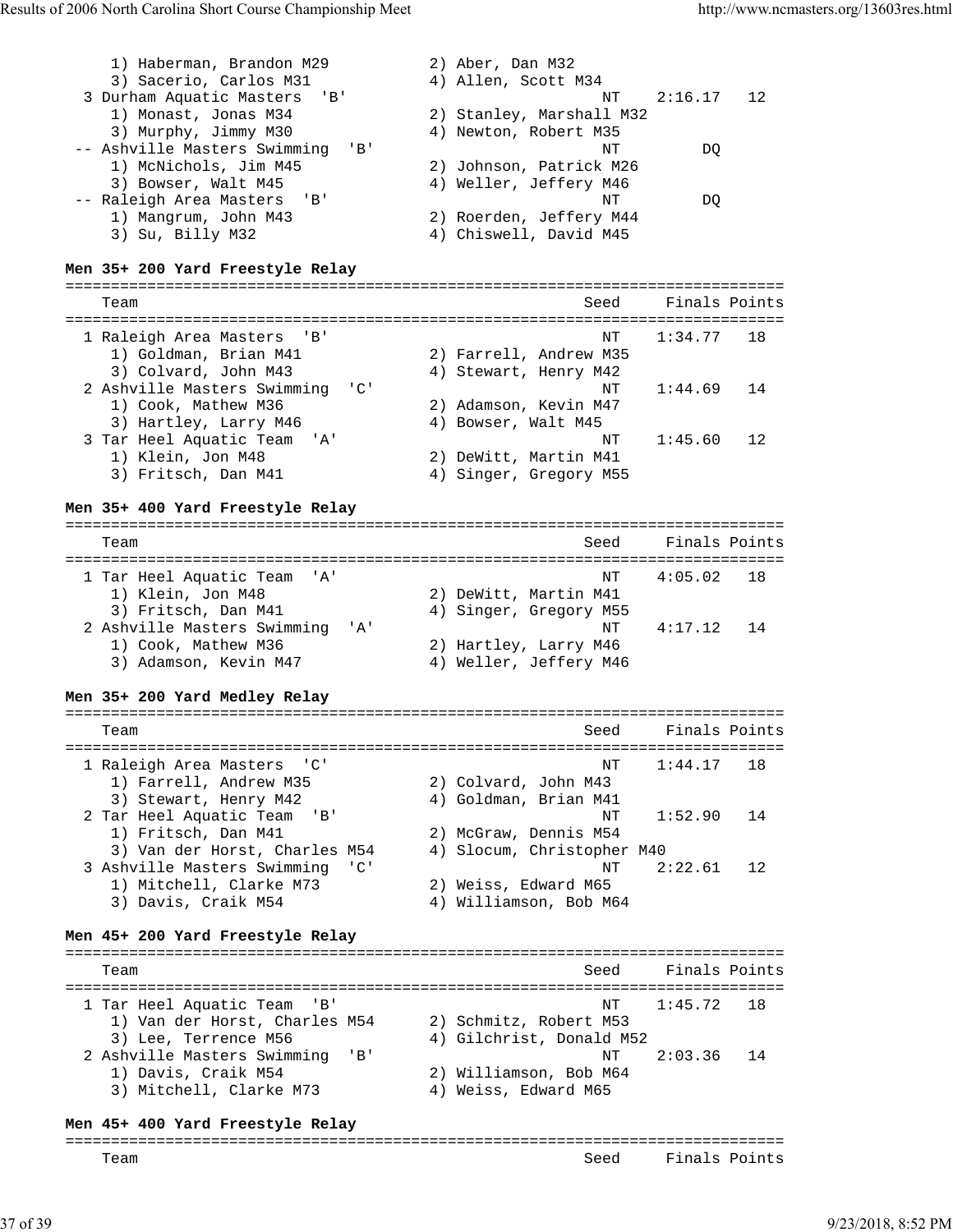| 1 Tar Heel Aquatic Team<br>'B'<br>1) Van der Horst, Charles M54<br>3) Lee, Terrence M56                          | 18<br>NΤ<br>3:54.30<br>2) Schmitz, Robert M53<br>4) Gilchrist, Donald M52                         |
|------------------------------------------------------------------------------------------------------------------|---------------------------------------------------------------------------------------------------|
| 2 Ashville Masters Swimming<br>$^{\prime}$ C $^{\prime}$<br>1) Davis, Craik M54<br>3) Williamson, Bob M64        | NΤ<br>5:00.14<br>14<br>2) Mitchell, Clarke M73<br>4) Weiss, Edward M65                            |
| Men 45+ 200 Yard Medley Relay                                                                                    | ====================================                                                              |
| Team                                                                                                             | Finals Points<br>Seed                                                                             |
| 1 Tar Heel Aquatic Team<br>' A'<br>1) Klein, Jon M48<br>3) Gilchrist, Donald M52                                 | 18<br>NΤ<br>1:56.53<br>2) Lee, Terrence M56<br>4) Schmitz, Robert M53                             |
| Mixed 18+ 200 Yard Freestyle Relay                                                                               |                                                                                                   |
| Team                                                                                                             | Finals Points<br>Seed                                                                             |
| 1 Ashville Masters Swimming<br>' A'<br>1) Kulakov, Taras M19<br>3) Cook, Mathew M36                              | 1:45.85<br>18<br>NΤ<br>2) Kulakova, Svitlana W23<br>4) Cook, Nicole W34                           |
| Mixed 18+ 200 Yard Medley Relay                                                                                  | ===============================                                                                   |
| Team                                                                                                             | Finals Points<br>Seed                                                                             |
| 1 Ashville Masters Swimming 'A'<br>1) Kulakova, Svitlana W23<br>3) Battle, Ruth W43                              | 1:51.94<br>18<br>NΤ<br>2) Walker, Samuel M30<br>4) Kulakov, Taras M19                             |
| Mixed 25+ 200 Yard Freestyle Relay                                                                               |                                                                                                   |
| Team                                                                                                             | Finals Points<br>Seed                                                                             |
| 1 Raleigh Area Masters<br>' A '<br>1) Johnson, Shandra W27                                                       | 1:38.65<br>18<br>NΤ<br>2) Sacerio, Carlos M31                                                     |
| 3) Braun, Erika W34<br>2 Raleigh Area Masters<br>'B'<br>1) Stewart, Henry M42<br>3) Errington Oversmith, Amy W34 | 4) Haberman, Brandon M29<br>1:41.59<br>NΤ<br>14<br>2) Inscore, Staci W34<br>4) Goldman, Brian M41 |
| 3 Durham Aquatic Masters<br>'B'<br>1) Tuermoes, Nicolai M35<br>3) Baker, Brooke W25                              | 1:41.62<br>12<br>ΝT<br>2) Fritchie, Karen W28<br>4) Nikander, Robert M29                          |
| 4 Ashville Masters Swimming<br>$'$ B $'$<br>1) Johnson, Patrick M26<br>3) Battle, Ruth W43                       | 1:45.46<br>10<br>ΝT<br>2) Lechner, Chris M45<br>4) Walker, Abby W30                               |
| $^{\prime}$ C $^{\prime}$<br>5 Raleigh Area Masters<br>1) Brelsford-Namey,<br>Emily W29<br>3) Hawley, Kate W25   | 1:51.25<br>8<br>ΝT<br>2) Su, Billy M32<br>4) Aber, Dan M32                                        |
| $^{\prime}$ C $^{\prime}$<br>6 Durham Aquatic Masters<br>1) Sevick, Chris M31<br>3) Newton, Danielle W27         | 1:52.08<br>6<br>ΝT<br>2) Kralik, Melissa W32<br>4) Murphy, Jimmy M30                              |
| 7 Tar Heel Aquatic Team<br>' B '<br>1) Nowak, Elizabeth W42<br>3) Nagle, Cynthia W27                             | 1:55.88<br>4<br>ΝT<br>2) Klein, Jon M48<br>4) Fritsch, Dan M41                                    |
| -- Durham Aquatic Masters<br>' A '<br>1) Monast, Jonas M34<br>3) Newton, Robert M35                              | DQ<br>ΝT<br>2) Montieth, Kate W28<br>4) Franklin, Dawn W37                                        |
| Mixed 25+ 200 Yard Medley Relay                                                                                  |                                                                                                   |

## =============================================================================== Team Seed Finals Points ===============================================================================